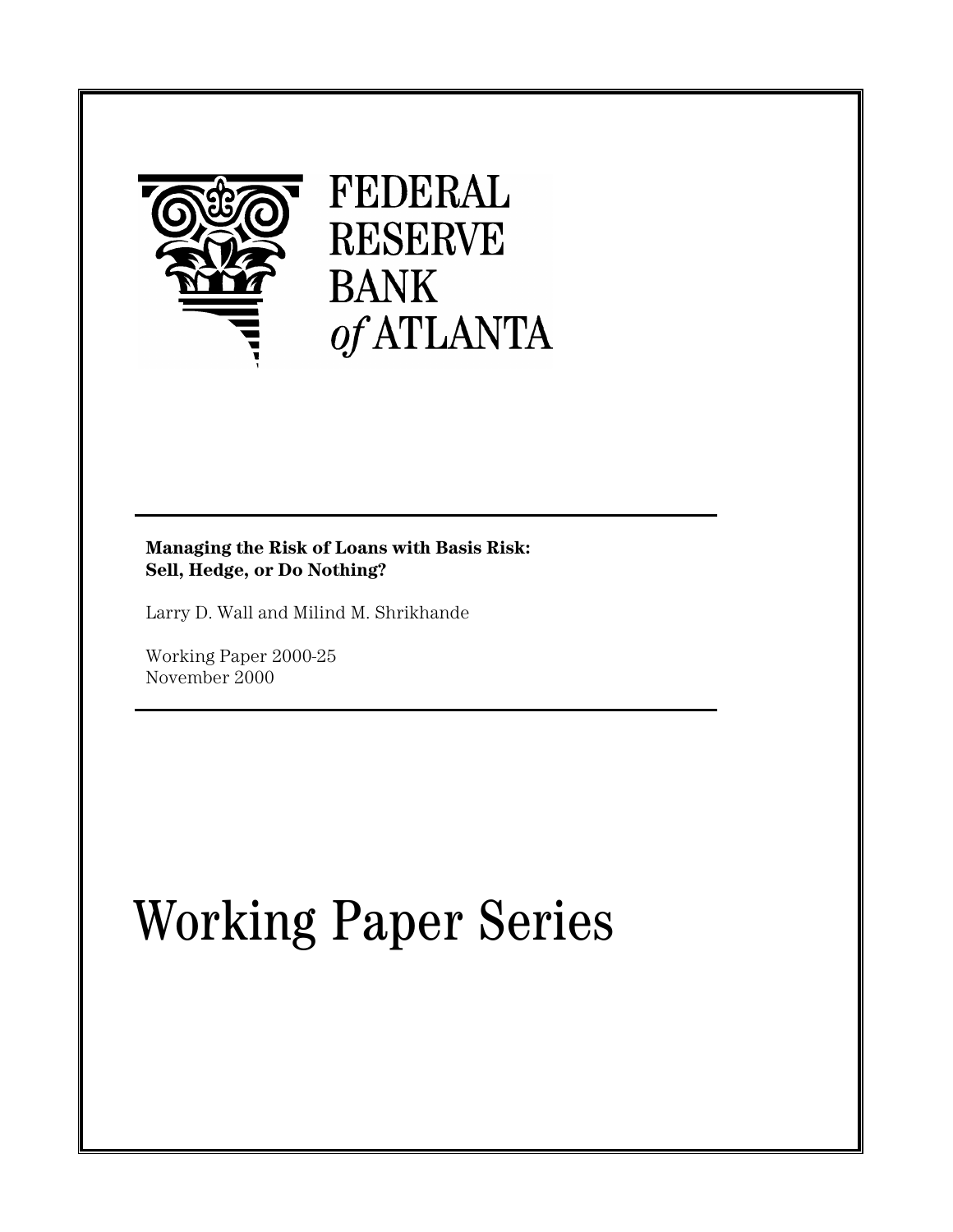# **Managing the Risk of Loans with Basis Risk: Sell, Hedge, or Do Nothing?**

Larry D. Wall and Milind M. Shrikhande

Federal Reserve Bank of Atlanta Working Paper 2000-25 November 2000

**Abstract:** Individual loans contain a bundle of risks including credit risk and interest rate risk. This paper focuses on the general issue of banks' management of these various risks in a model with costly loan monitoring and convex taxes. The results suggest that if the hedge is not subject to basis risk, then hedging dominates a strategy of "do nothing." Whether hedging dominates loan sales depends on whether it induces reduced monitoring, the net benefit of monitoring, and the reduced tax burden of eliminating all risk via selling. If the hedge is subject to basis risk, then a "do nothing" strategy may dominate the hedging and loan sales strategy for risk neutral banks. A number of empirical implications follow from the analytical and numerical results in the paper.

JEL classification: G21

Key words: loan sales, hedging, risk management

The authors thank Bill Emmons, Joe Sinkey, and Steve Smith for helpful comments and suggestions, and Paul Gilson and Dan Waggoner for excellent research assistance. The views expressed here are the authors' and not necessarily those of the Federal Reserve Bank of Atlanta or the Federal Reserve System. Any remaining errors are the authors' responsibility.

Please address questions regarding content to Larry D. Wall, Research Department, Federal Reserve Bank of Atlanta, 104 Marietta Street, N.W., Atlanta, Georgia 30303, 404-521-8937, larry.wall@atl.frb.org, or Milind M. Shrikhande, Georgia State University and Federal Reserve Bank of Atlanta, 104 Marietta Street N.W., Atlanta, Georgia 30303, 404-521-8974, 404-521- 8810 (fax), mshrikhande@gsu.edu.

The full text of Federal Reserve Bank of Atlanta working papers, including revised versions, is available on the Atlanta Fed's Web site at http://www.frbatlanta.org/publica/work\_papers/index.html. To receive notification about new papers, please use the on-line [publications order form,](http://www.frbatlanta.org/publica/ordform.cfm) or contact the Public Affairs Department, Federal Reserve Bank of Atlanta, 104 Marietta Street, N.W., Atlanta, Georgia 30303-2713, 404-521-8020.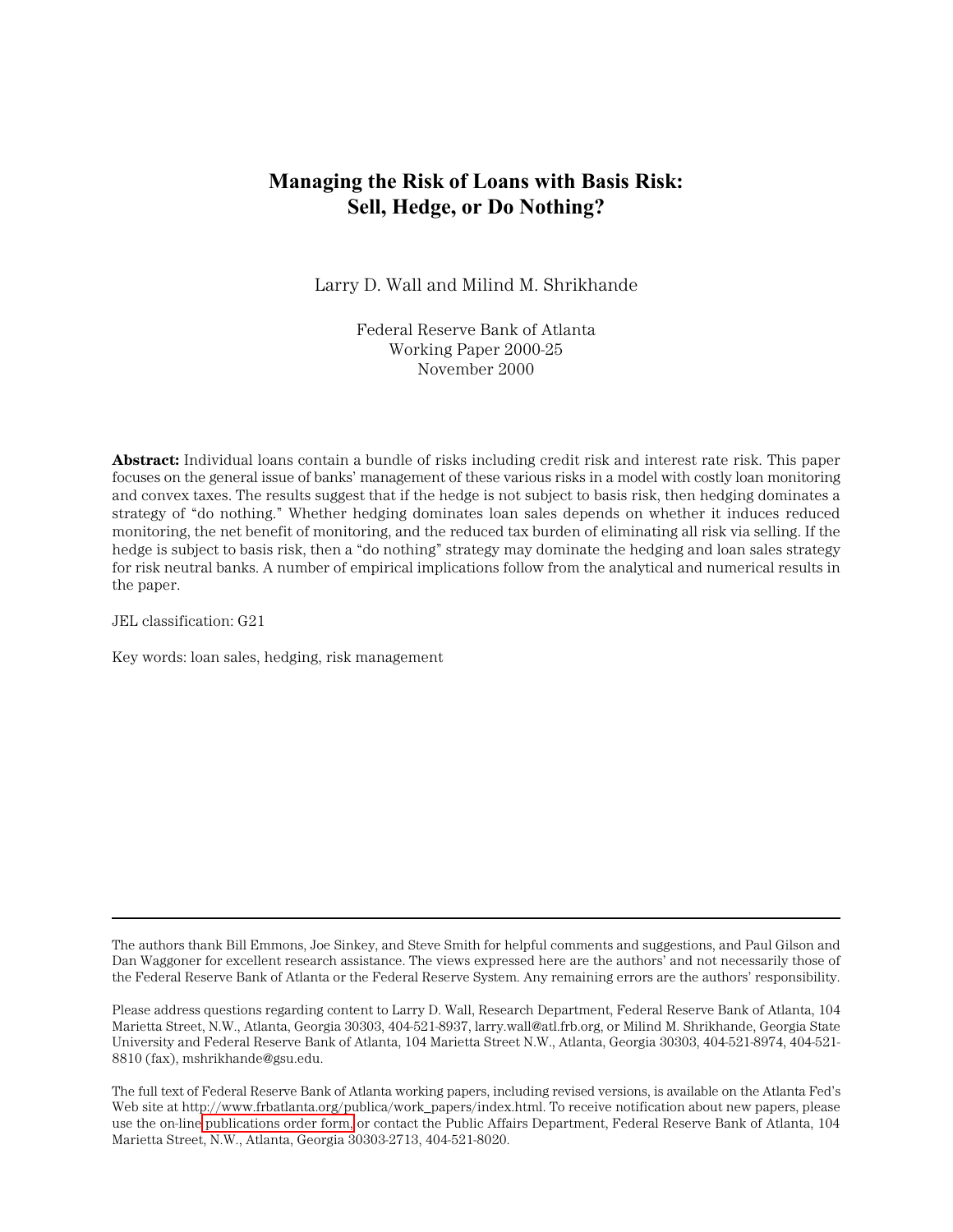#### **Managing the Risk of Loans**

## **Sell, Hedge or Do Nothing**

 $\overline{a}$ 

Individual loans contain a bundle of risks including credit, and interest rate risk. Moreover, credit risk may depend on national macroeconomic, regional economic and borrowerspecific factors. This paper focuses on the issue of banks' management of these various risks. Among the reasons why risk management may be important are to preserve the value of a bank's charter, to avoid costly regulatory intervention, to minimize tax obligations in the presence of convex tax rates, and to reduce the compensation demanded by risk-averse management and suppliers.<sup>1</sup> One way in which banks manage the risks is by reducing them via costly evaluation of the borrower before making the loan and by costly monitoring and collection after making the loan. Another way that banks may reduce the risks is by selling the right to the proceeds to a third party while retaining the responsibility to service the loan. A third alternative is to hedge some of the risks.

Historically, banks have held most of the loans that they originate in their portfolio and managed the entire bundle of risks. Holding the loan in their portfolio has the advantage for banks of maximizing their incentive to engage in costly underwriting and monitoring. The disadvantage is that the bank is fully exposed to any remaining risks in the loan and bears any related costs.

An increasingly common alternative to holding the loans is to sell the loans to a third party. If the loan is sufficiently large, then such a sale may consist of all or part the loan. However, if the loan is small then it may be securitized. Securitization involves bundling the loan together with other similar loans, creating new securities that are claims on parts of the cash flow from the package of loans. Among the types of loans that are commonly securitized are home mortgages,

<sup>&</sup>lt;sup>1</sup> See Keeley (1990) on bank charter value, Buser, Chen and Kane (1981) on costly supervisory intervention and Smith and Stulz (1985) on the benefits of hedging in reducing taxes and compensation to risk averse parties that contract with a firm.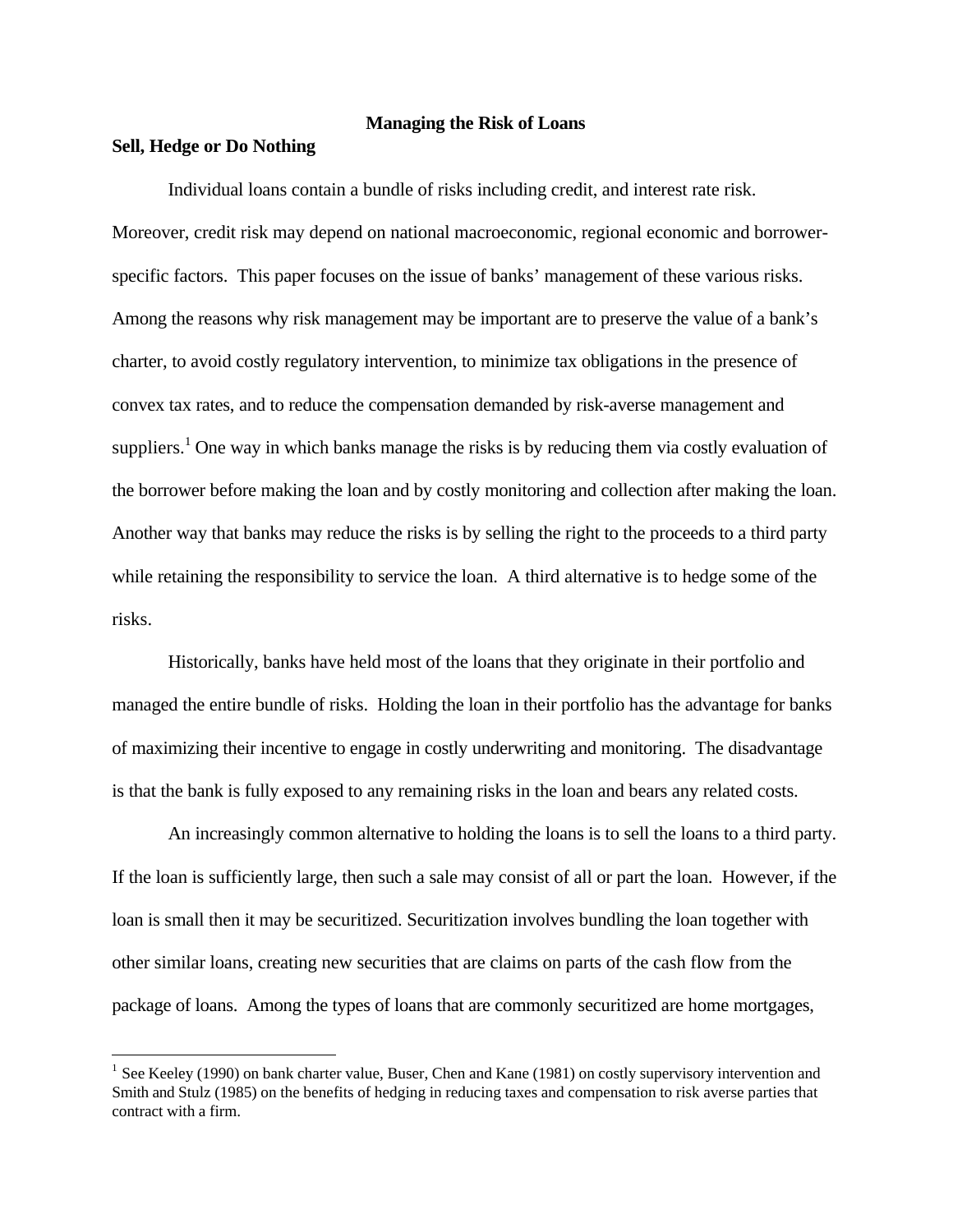and credit card receivables. Another alternative is to use a credit derivative written on the loan or pool of loans held in a bank's portfolio. An advantage of selling or fully hedging with a derivative is that the bank is able to profit from any comparative advantage that it has in finding borrowers without incurring any risks. A drawback of sales is that doing so may reduce the lender's incentive to engage in costly evaluation and monitoring of loans. Consequently, many loan sales are structured in such a way that the seller retains a substantial part of the risk.<sup>2</sup> Such transactions may reduce financing costs by reducing regulatory capital requirements and providing collateral to the banks' creditors, but these transactions cannot be fairly characterized as important tools for managing the riskiness of a bank's loan portfolio.

Banks may hedge some types of risks but not others using derivatives. For example, a bank may use interest rate futures to manage interest rate exposure. Alternatively, a bank may use credit derivatives written on claims that are correlated with the loan portfolio's performance but where the return is independent of the bank's underwriting and monitoring efforts. An advantage of hedging is that it reduces risk exposure but not the incentive to undertake costly underwriting and monitoring.

This paper analyzes a bank's decision to hold a loan unhedged, hold the loan and hedge, or sell the loan. Loan sales in our model consist of a transfer of all the risk to the buyer given that the focus of the paper is to analyze risk management. In order to focus the discussion, monitoring is used as the only costly tool for banks managing risk. Further, the model focuses on convex taxes as the sole rationale for risk management, although any imperfection that generates concavity of firm value with respect to total revenues would be sufficient for our purposes.

 $\overline{a}$ 

 $2$  Pennacchi (1988) models bank loan sales and includes a section on loan sales without recourse. However, in these "sales" the optimal contract is one in which the bank sells a debt-like claim on the loans and retains an equity interest. Such a sale reduces the moral hazard and adverse selection associated with loan sales but leaves the bank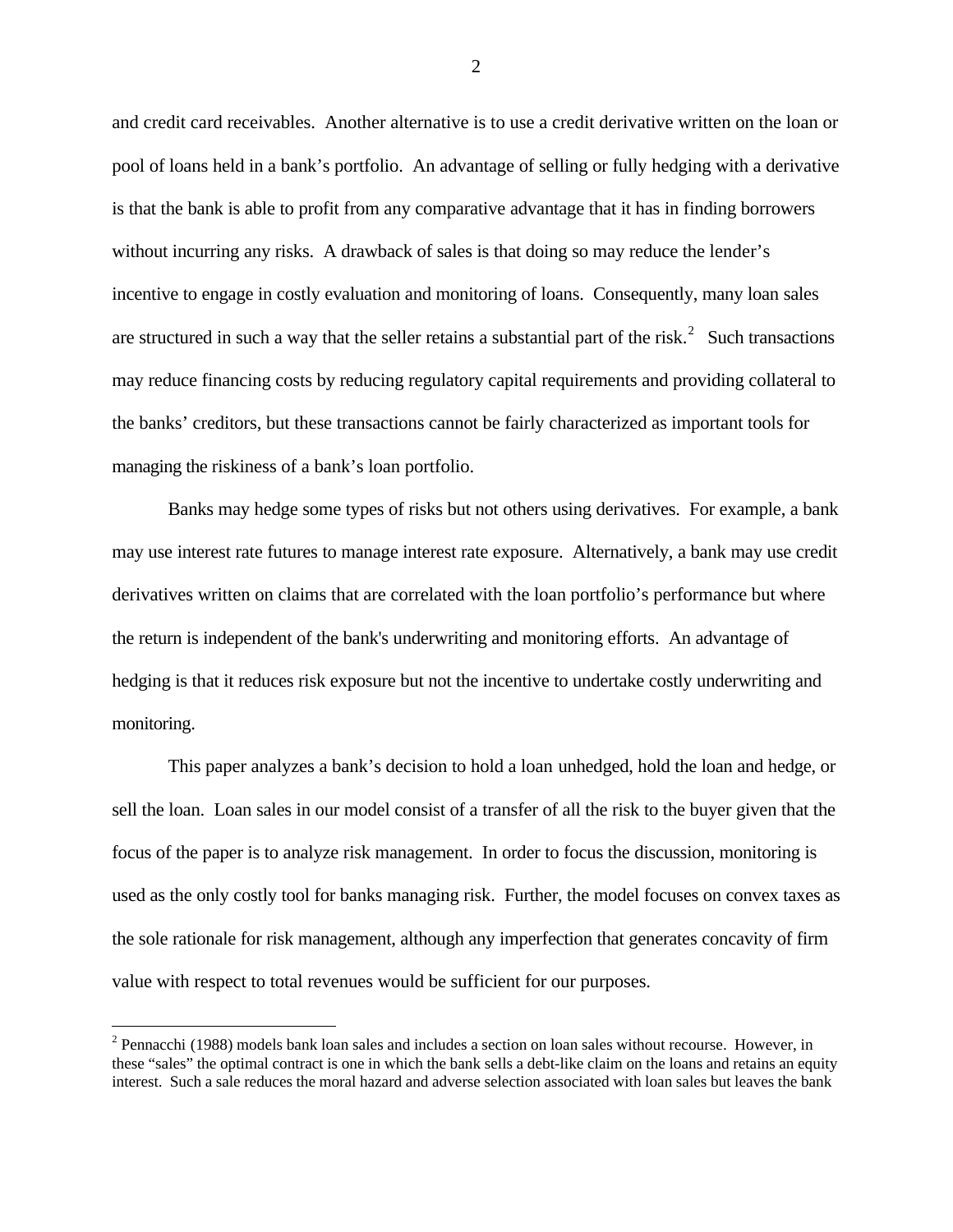The first part of the paper provides analytic results for the case with no basis risk. If a bank perfectly and costlessly hedges that part of loan risk that is uncorrelated with its costly monitoring then hedging always dominates holding a loan unhedged. The bank reduces its expected tax payments by hedging some of the risks and retains the full incentive to monitor the borrower's performance. On the other hand, whether hedging dominates loan sales depends on whether the net gain from costly monitoring exceeds the potential tax savings from fully hedging the loan. Our analysis of hedging versus loan sales also contains several comparative static results emanating from changes in the distribution of loan returns, interest rates and taxes.

If hedging is costly or subject to basis risk then a policy of hedging will not necessarily dominate a policy of holding the loan unhedged. The case of hedging with transaction costs has been analyzed by Copeland and Copeland (1999) with the finding that hedging (in the sense of minimizing the variance of returns) is not always optimal. The second part of the paper provides a specific scenario in which hedging is dominated by no hedging due to basis risk. For example, the bank may be hedging its risk exposure on a mortgage portfolio with derivatives written on Treasury securities. Analytic results for the case of basis risk would be easy to generate, but would be difficult to interpret given that basis risk adds several free parameters to the model. In contrast, analysis of a specific scenario facilitates discussion of the exact form of basis risk needed to eliminate the gains from hedging in the context of our model.

The paper is organized as follows. The first section develops the model. The second section presents analytical results comparing the no hedging alternative with hedging without basis risk, and selling the loan. The third section presents a numerical example in which no hedging

 $\overline{a}$ 

with most of the risk. Jones (1999) discusses a variety of ways in which banks structure loan sales to reduce regulatory capital requirements without significantly reducing their risk exposure.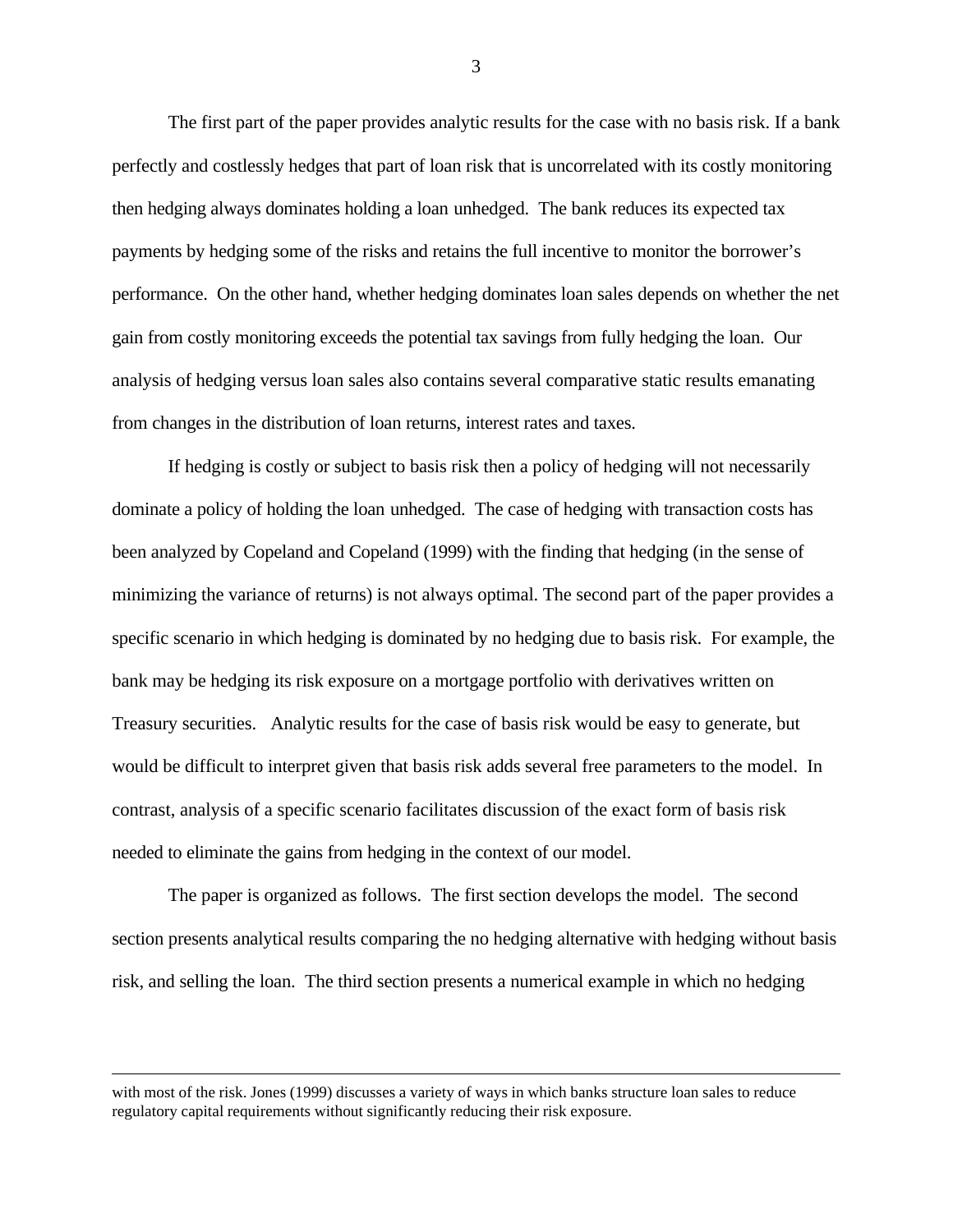yields a higher expected return than hedging with basis risk or selling the loan. The fourth section discusses some empirical implications and some concluding thoughts are presented in section five.

#### **1. The Model**

1

The model analyzes a bank that invests in a fixed pool of loans.<sup>3</sup> All parties in the model are risk neutral. The owner/manager (banker) must decide: 1) whether not to hedge, hedge or sell the risk associated with the loans and 2) whether to engage in a low level of monitoring or to undertake maximum monitoring efforts. The bank may obtain equity capital from the banker at an opportunity cost equal to the riskless, gross rate of return, *r.* The bank may only invest in loans and it has access to a pool of positive net present value loans of fixed amount *L*. The rate of return earned on these loans depends on two types of risk. One type of risk is perfectly correlated with some observable index, such as an interest rate index or an index of loan defaults. This risk earns a rate of return  $o_g$  with probability  $p$  in the good state. The rate of return in the bad state,  $o_b$ , occurs with probability (*1-p*). The other risk is the part of credit risk that is uncorrelated with any observable index. The rate of return on this risk is  $c<sub>g</sub>$  in the good state and  $c<sub>b</sub>$  in the bad state. The probability that the bank will earn the good rate of return depends on the banker's monitoring effort, *j*. If the banker undertakes the low amount of monitoring effort, *l*, then the good return state will occur with probability  $q_l$  and the bad state will occur with probability  $(I-q_l)$ . The banker may undertake the maximum monitoring effort, *m*. If the banker undertakes the maximum monitoring effort then the probability of the good return state is  $q_m$  and the probability of the bad return state is  $(1-q_m)$  with  $q_m > q_l$ .

 $3$ . The assumption that the bank invests in a fixed pool of loans eliminates scale considerations from the analysis. Note, however, that the addition of a risk-free asset would not fundamentally change the analysis since insuring a portfolio of loans provides a risk-free rate of return in our model.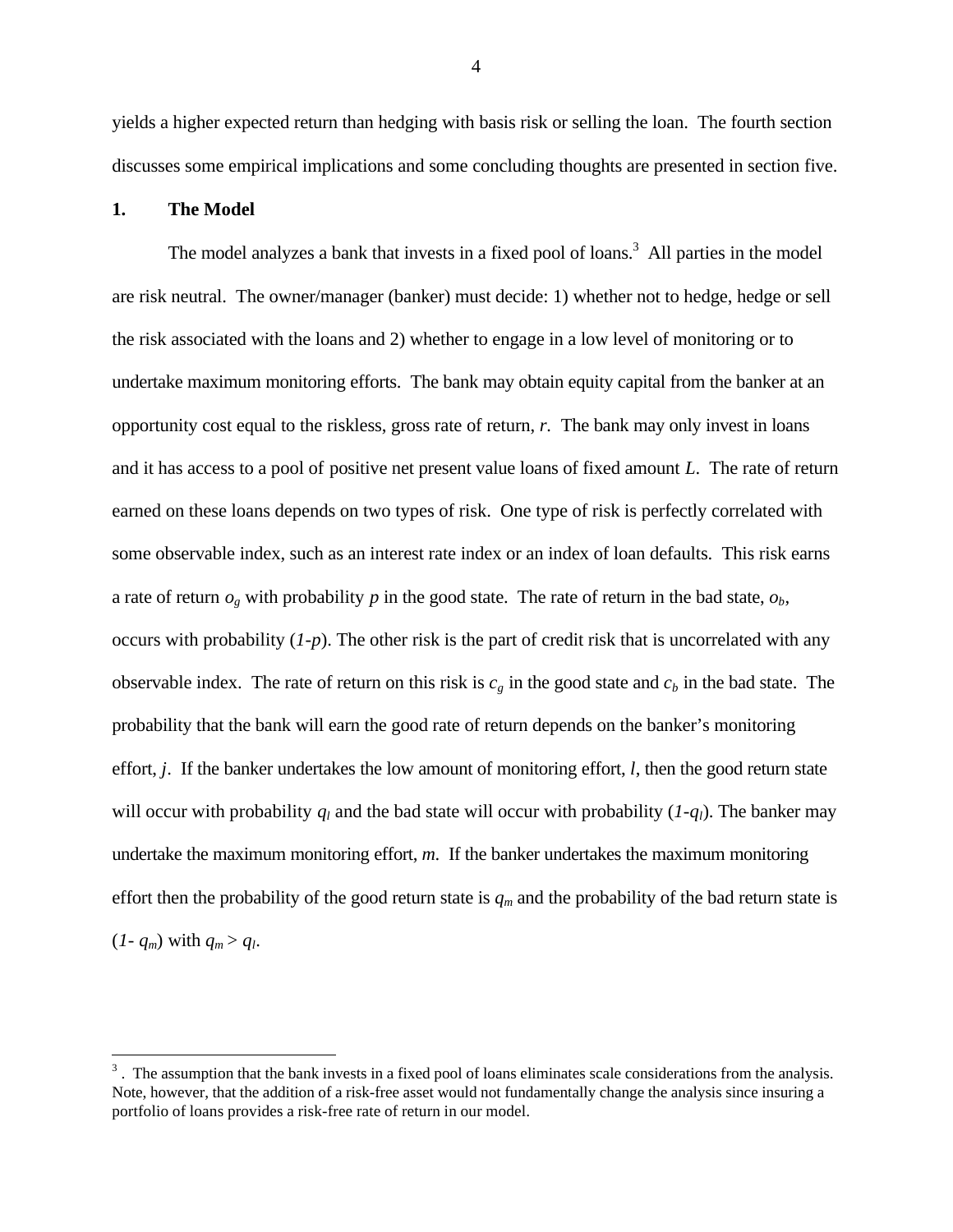Loan monitoring imposes a non-pecuniary cost on the banker which is equivalent to a financial cost of  $mc_j$  where  $j = l$ , m. In order to simplify the analysis the non-pecuniary cost of the low monitoring effort,  $mc_l$ , is normalized to zero.

The bank may completely eliminate its risk exposure by selling the loan while retaining responsibility to collect payments from the borrower, or the bank may enter into some type of derivative to hedge the observable part of its risk exposure. The markets for both dealings are competitive and have no transactions costs implying that the expected value of the payments on both types of risk management are equal to their respective expected receipts. If the parties could contract on monitoring effort *j* then in return for paying an amount equal to the bank's receipts on the loan the bank receives a guaranteed fixed payment of *s*: 4

$$
s = p\sigma_g + (1-p)\sigma_b + q_f c_g + (1-q_j)c_b > 0.
$$
 (1)

The derivative may take two forms: a perfect hedge and one with basis risk. The guaranteed payment to the bank under the perfect hedge, *h*, is

$$
h = p\sigma_g + (1-p)\sigma_b \tag{2}
$$

The cash flows from the derivative with basis risk are not perfectly correlated with the observable risk, but will reduce the variance of the bank's cash flow.

The bank finances the loans with a combination of deposits and equity capital. The government requires banks to hold capital in an amount that at least equals the bank's losses in the worst possible state of the world. The only risk to the bank in this model is the risk associated with its loans. Therefore, an unlimited amount of deposits is available at the gross, risk-free rate of *r*. If the bank neither hedges nor sells its loan portfolio then the capital requirement,  $RK^{n\sigma}$ , is

$$
RK^{no} = -L(o_b + c_b) + (L-RK^{no})r = -L(o_b + c_b - r)/(1+r).
$$
 (3)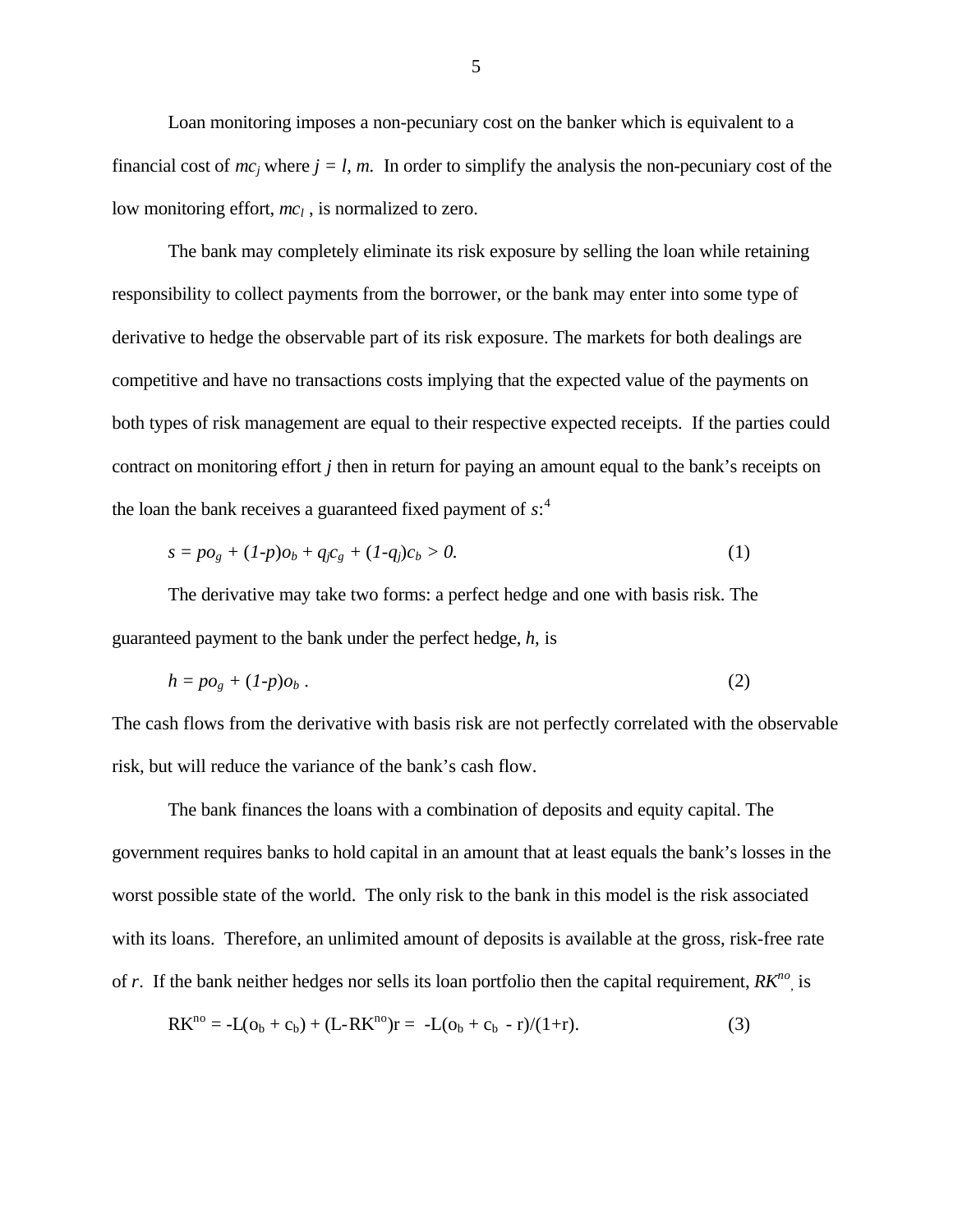The capital requirement for a bank that only hedges its credit risk exposure, *RKhg* , is

$$
RK^{hg} = -L(h + c_b - r)/(1+r).
$$
 (4)

The capital requirement if the bank insures,  $RK^s$ , is assumed to be zero.<sup>5</sup>

The bank is taxed at a rate of *t* on positive income with no carryforward or carryback provisions for negative income.<sup>6</sup> If the bank sells the loan then it will have positive income in all four return states. If the bank does not sell the loan then it has positive income if good return states obtain for both the observable and credit risk. The bank is also assumed to have negative income in both states with the bad credit risk return: (1) good observable return  $(o_g)$  and bad credit risk return  $(c_b)$ , and (2) bad observable return  $(o_b)$  and bad credit risk return  $(c_b)$ . Whether the bank has positive returns in the fourth state, bad observable return  $(o_b)$  and good credit risk  $(c_g)$ , depends on whether it hedges:

$$
[L(\,o_b + c_g) - (L \, R K^{no})r] < 0, \text{ but}
$$

$$
[L(h + c_g) - (L \cdot R K^{hg})r] > 0.
$$

 $\overline{a}$ 

The expected cash flow from operations depends on the banker's monitoring effort, and the bank's hedging decision. The expected cash flow if the banker engages in monitoring level  $j$  ( $j = l$ , *m*) and does not sell the loan or use the derivative,  $E(C^{j,n_0})$ , is:

$$
E(C^{j,no}) = pq_j[L(o_g + c_g) - (L-RK^{no})r](1-t) + (1-p)q_j[L(o_b + c_g) - (L-RK^{no})r] +
$$
  
 
$$
p(1-q_j)[L(o_g + c_b) - (L-RK^{no})r] + (1-p)(1-q_j)[L(o_b + c_b) - (L-RK^{no})r] \quad (5)
$$

 $4$  The payment in return for selling the loan in the model appears to be collected at the end of the period. However, this formulation is equivalent to assuming that the bank receives the payments at the beginning of the period and invests the proceeds at the risk neutral rate during the period.

<sup>&</sup>lt;sup>5</sup>. The assumption that the regulators accurately measure the riskiness of the loans is a reasonable approximation of the method of calculating capital for the "trading book" of banks but not their "banking book." However, the Basel Committee on Banking Supervision has recognized some weaknesses in the current standards and published the consultative paper *A New Capital Adequacy Framework* in June 1999 which discusses various ways to make the capital adequacy guidelines more sensitive to the bank's credit risk. The consultative paper may be obtained from the BIS website: http://www.bis.org/publ/index.htm as Paper number 50 under the Basel Committee on Banking Supervision.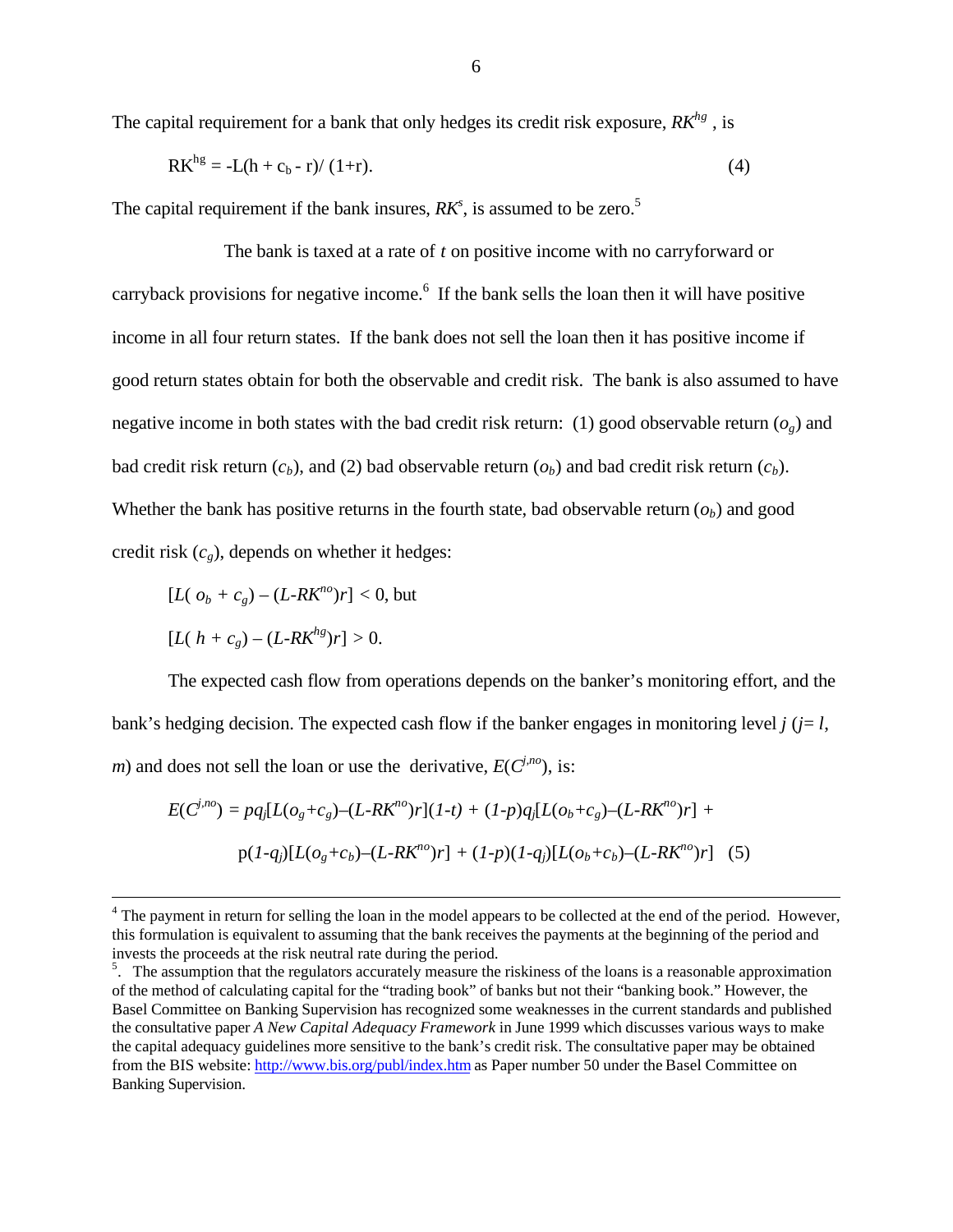The expected net income if the banker engages in monitoring level *j* and hedges the credit exposure,  $E(C^{j,hg})$ , is:

$$
E(C^{j,hg}) = q_j[L(h + c_g) - (L-RK^{hg})r](1-t) + (1-q_j)[L(h + c_b) - (L-RK^{hg})r] \tag{6}
$$

The expected cash flow from the bank's operations if it sells the loan,  $E(C^{j,in})$ , is

$$
E(C^{j,s}) = [Ls - Lr](1-t). \tag{7}
$$

 The value of the bank to the banker after incorporating the opportunity cost of the banker's equity investments is  $U^{l,z}$ , where

$$
U^{l,z} = E(C^{l,z}) - RK^z r \tag{8}
$$

The utility of the banker with maximum monitoring effort, *m*, is

$$
U^{m,z} = E(C^{m,z}) - R K^z r - m c_m.
$$
\n(9)

#### **2. No basis risk**

1

Prior to deciding whether to hedge or sell the loan the firm must first determine whether it should hedge or not hedge the loan. Proving that a firm should hedge rather than do nothing is straightforward.<sup>7</sup> Hedging may affect the bank's value through the value of the tax shield of debt and the level of monitoring. Hedging increases the probability that the firm will have positive net income and, hence, positive value for the tax shield of debt. Further, the set of parameters under which the firm would engage in additional monitoring if it did nothing is a subset of the parameters for additional monitoring if it hedged. Thus, hedging both increases the tax shield and may result in additional monitoring.

Whether hedging or selling the loan dominates, however, depends on the parameter values. The tax benefit of debt is greater if the firm sells the loan. However, if the banker engages in

 $<sup>6</sup>$ . These assumptions approximate for the possibility that the bank may experience losses in excess of its recent</sup> earnings and, thus, lose at least some of the time value of the payments.<br><sup>7</sup> The proof is available upon request from the authors.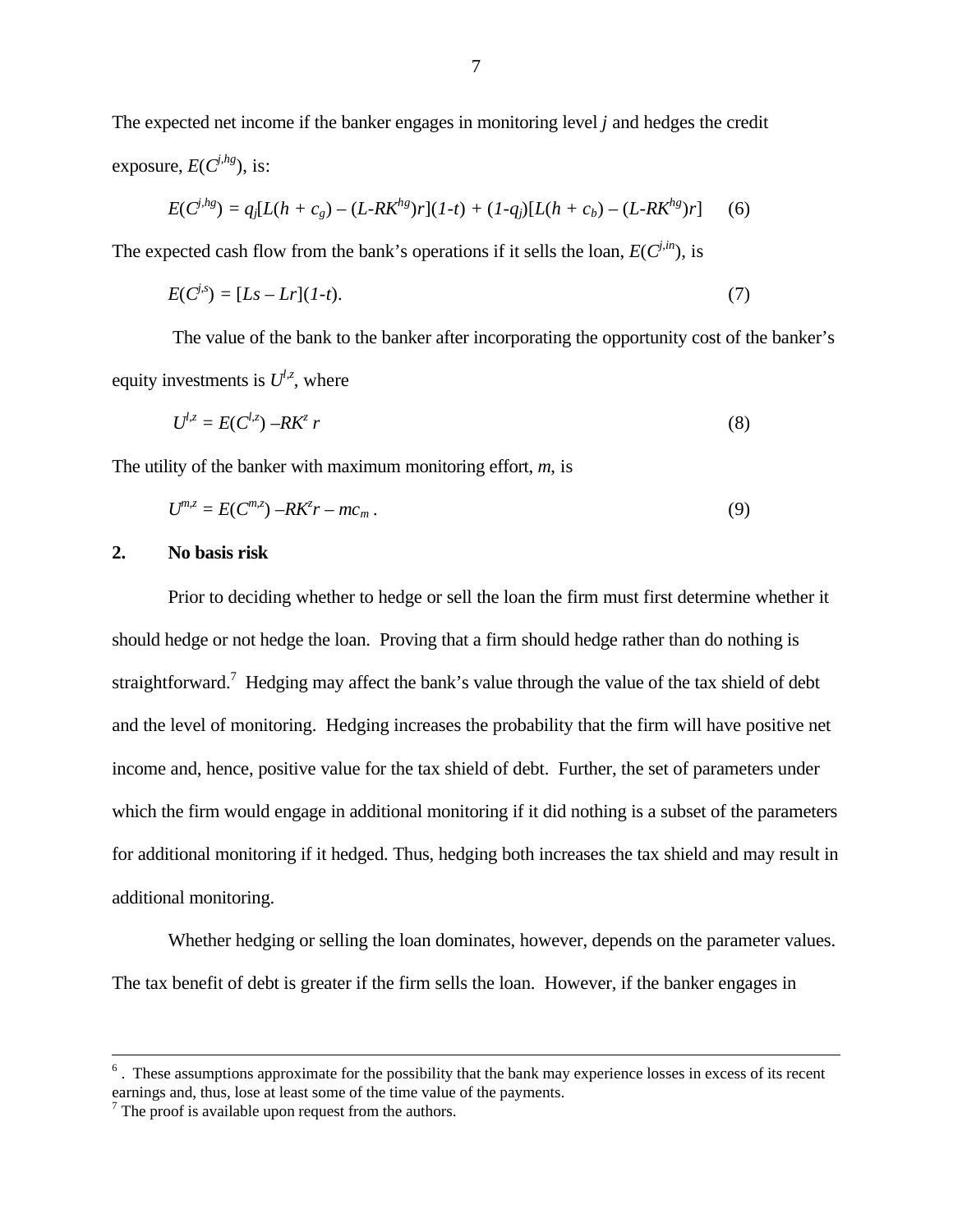additional monitoring when hedging, the gains from additional monitoring may exceed those from selling the loan.

**Proposition If the bank does not engage in maximum monitoring effort,** *m***, under a hedging**

**strategy, then selling the loan is always superior. If the bank does engage in maximum monitoring effort,** *m***, when it hedges then selling the loan maximizes firm value only if**

$$
(U^{l,s} - U^{m,hg}) = (E(C^{l,s}) - mc_l) - (E(C^{m,hg}) - RK^{hg}r - mc_m) =
$$
  
\n
$$
(1-q_l)[L(h+c_b) - Lr)(-t)] + tq_lRK^{hg}r -
$$
  
\n
$$
[(q_m - q_l) (L(h+c_g) - (L-RK^{hg})r)(1-t) + (q_l - q_m) (L(h+c_b) - (L-RK^{hg})r)] -
$$
  
\n
$$
mc_m] > 0
$$
\n(10)

If the bank sells the loan then it will not engage in additional monitoring because the banker would bear some positive cost and all of the benefits go to the buyer of the loan. If the bank would also undertake the minimum monitoring effort when it hedges then the two strategies differ only in terms of their tax implications. If the bank sells the loan, it will fully finance with debt and receive the tax shield benefits in all states. If the bank hedges then it will have a smaller tax shield of debt. Further, the bank will lose the tax shield benefits of debt in the unobservable bad credit risk state.

However, if a bank that engages in hedging undertakes maximum monitoring effort, *m*, then hedging may dominate.<sup>8</sup> Equation (10) provides the condition under which selling the loan dominates hedging. We compare selling the loan with hedging under maximum monitoring effort. By hedging, the bank incurs the non-pecuniary cost of maximum monitoring effort, *mcm*, and gets lesser benefit from the tax-shield of debt. If these costs are more than offset by the gains from the

 $8\,$  If partial hedging is considered then the firm may choose to partially hedge.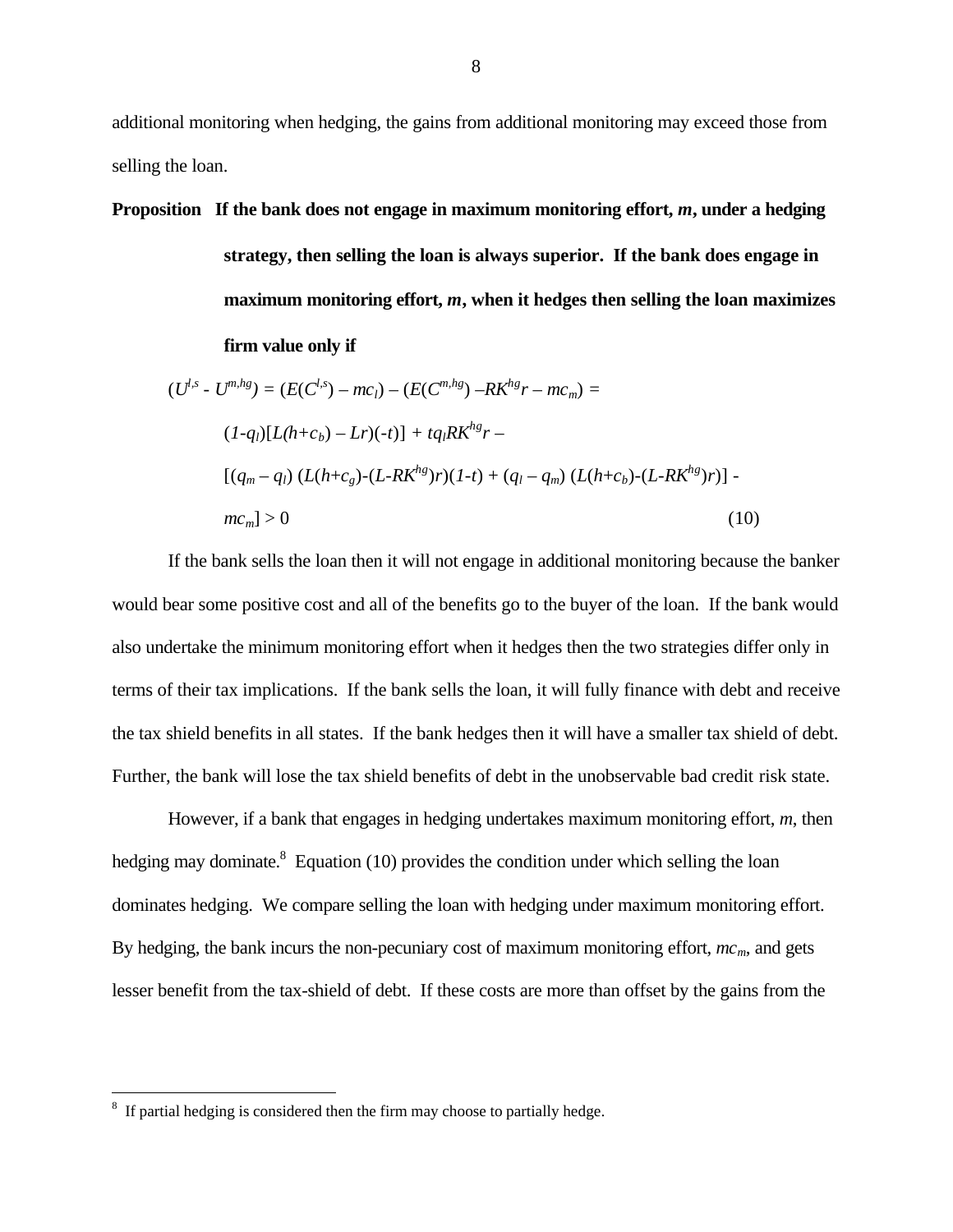increased probability of obtaining the higher return, hedging dominates selling the loan. Otherwise, selling the loan is the value maximizing policy for the banker.

Given that the proposition does not provide an unambiguous answer, further analysis of the model may provide interesting insight into the choice of hedging versus selling the loan. The following subsections provide comparative static results from analyzing the model. The presentation of these results may be simplified, without loss of generality, by dividing equation (10) through by loans, *L*. This requires two changes to equation (10) for terms that depend on *L*. First define the ratio of capital to loans, *k*, as

$$
k = R K^{hg}/L.
$$

Second, assume a specific functional form for *mcm*:

$$
mc_m = fL
$$

where

*f* = non-pecuniary cost of maximum monitoring per dollar of loans.

Thus, comparative statics are developed for the following equation:

$$
X = (1 - q_1)(h + c_b - r)(-t) + tq_1kr -
$$
  
\n
$$
[(q_1 - q_m)(h + c_b - (1 - k)r) + (q_m - q_1)(h + c_g - (1 - k)r)(1 - t) - f]
$$
  
\n
$$
X = (U^{l,s} - U^{m,hg}) = (E(C^{l,s}) - mc_l) - (E(C^{m,hg}) - RK^{hg} - mc_m).
$$
\n(11)

#### *2.1 Default probabilities*

Does an increase in the probability of the good state result in an increase in the value of hedging or selling the asset? If the probability of the good state is higher only if the bank engages in more monitoring, then the increase raises the value of hedging relative to selling the loan. The bank obtains the gains only if it hedges. If the probability is greater only if the bank does not engage in additional monitoring then that increases the benefit of selling the loan relative to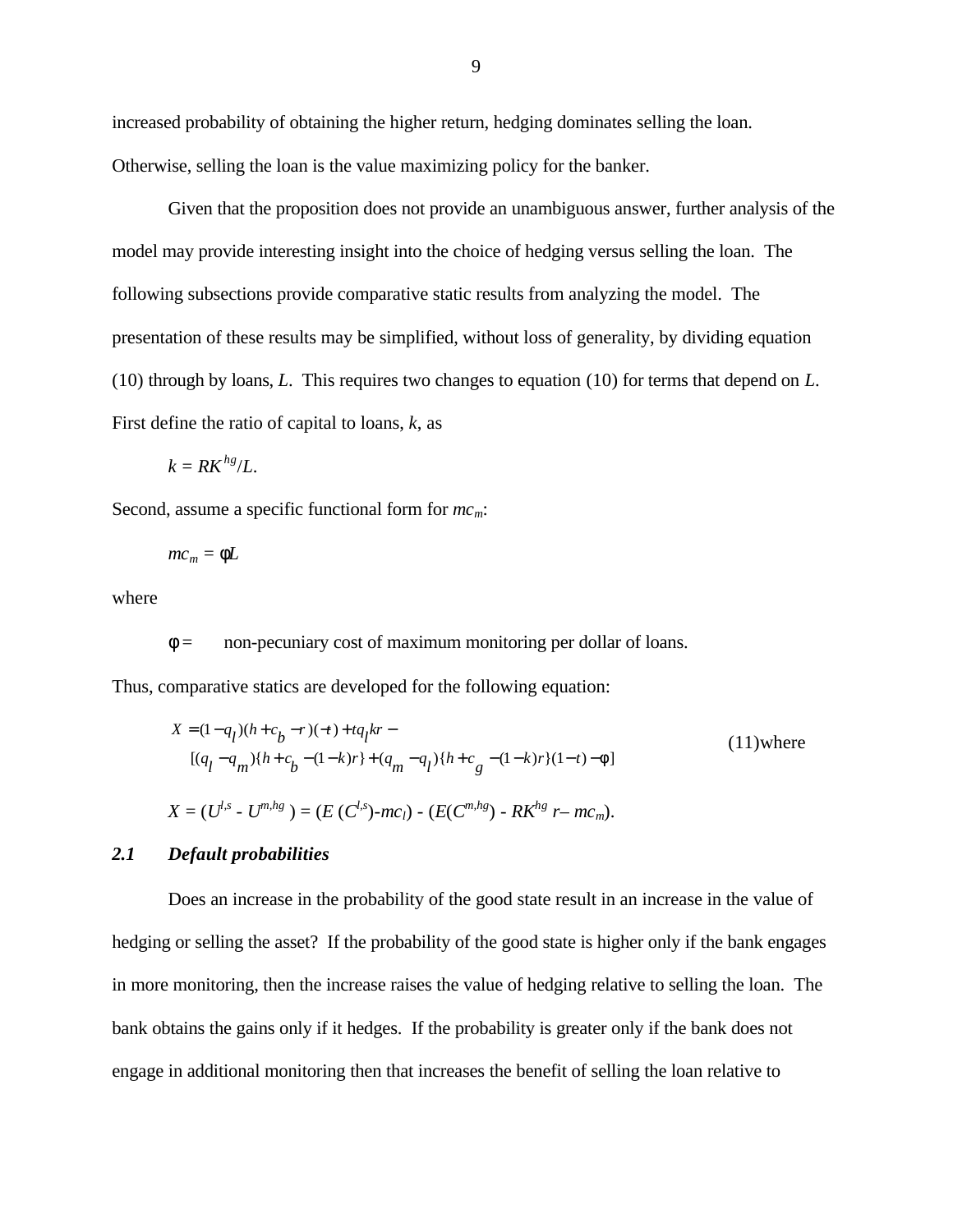hedging. The bank benefits from the higher probability only if it sells the loan. Corollary 1 addresses the case where the probability of the good state increases whether the bank engages in additional monitoring or not.

#### **Corollary 1 An increase in the probability of the good state for both levels of monitoring**

**reduces the benefit of selling the loan relative to hedging.**

$$
\frac{\partial X}{\partial q_m} + \frac{\partial X}{\partial q_l} = -kt < 0
$$

The gain in operating cash flows due to hedging and maximum monitoring effort, *qm*, is offset by the gain in operating cash flows arising from exerting the low monitoring effort under loan sale,  $q_l$ . Thus, the net effect depends solely on the effect of an increase in  $q_l$  on the value of the tax shield under a loan sale. Part of the value of the tax shield arises because loan sale allows the bank to reduce income by all of the losses it would otherwise incur in the bad state. An increase in  $q_l$  reduces the value of this part of the tax shield. The other part of the tax shield arises because the bank requires less capital. An increase in *q<sup>l</sup>* results in an increase in the value of this part of the tax shield. Netting the two effects, the effect of an increase in *q<sup>l</sup>* is to reduce the benefit of selling the loan.

#### *2.2 Cash flows*

How would changes in the cash flows change the relative gains from hedging and loan sales? An increase in the cash flows in the good state,  $c_g$ , increases the gains from hedging, since the probability of the good state is higher if the bank hedges (and, hence, engages in maximum monitoring). The effect of an increase in cash flows in the bad state is more complicated.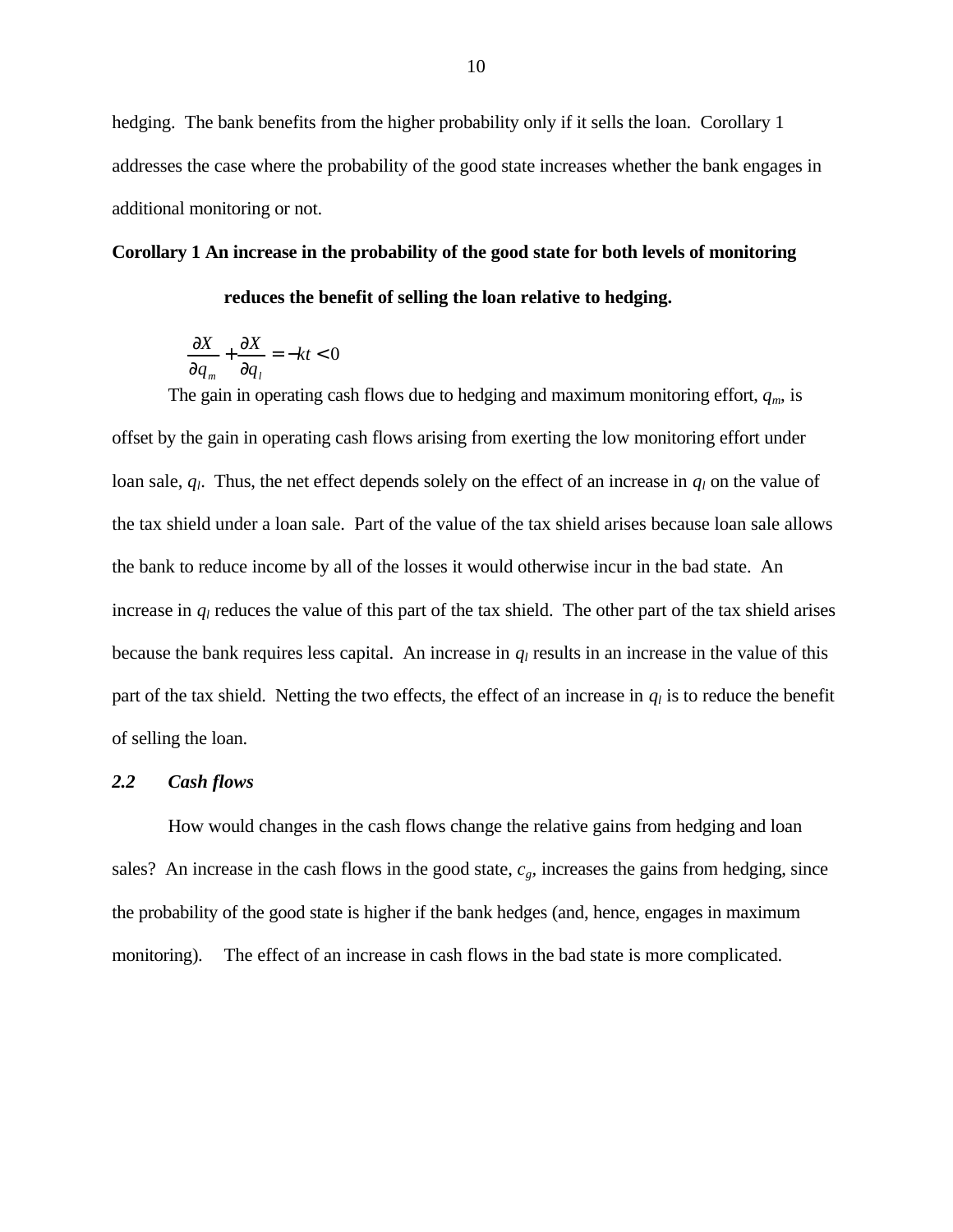**Corollary 2 An increase in the cash flows in the bad state,** *cb*, **increases the value of selling**

**the loan relative to hedging if**

$$
\frac{\partial X}{\partial c_b} = (q_m - q_l) - \frac{q_m r t}{(1+r)} + (1-q_l)(-t) > 0
$$

An increase in  $c<sub>b</sub>$  has three effects. The direct effect is, it reduces the gains that arise from maximum monitoring, and thereby increases the value of loan sales relative to hedging. This is merely the reverse of the effect of an increase in  $c_{\rm g}$ . Two indirect effects offset the direct effect. First, an increase in  $c<sub>b</sub>$  reduces capital requirements which results in a larger debt shield of taxes for firms that hedge. Second, an increase in  $c<sub>b</sub>$  reduces the losses that would be nondeductible in the bad state if the firm hedges, thus, decreasing the value of loan sales relative to hedging.

Although the effect of an increase in  $c<sub>b</sub>$  is ambiguous across the entire parameter space, it does have an unambiguous sign in the sections of the parameter space where, otherwise, the bank would be indifferent between hedging and selling the loan. If the bank would be indifferent then the sign is unambiguously positive if

$$
c_b - r > c_g - c_b
$$

This relationship is likely to hold for loans where the lender recovers almost all of the loan if the borrower goes bankrupt.<sup>9</sup>

The next two corollaries consider what happens first, if cash flows increase in both states and then, if a mean preserving increase in the variance of cash flows occurs.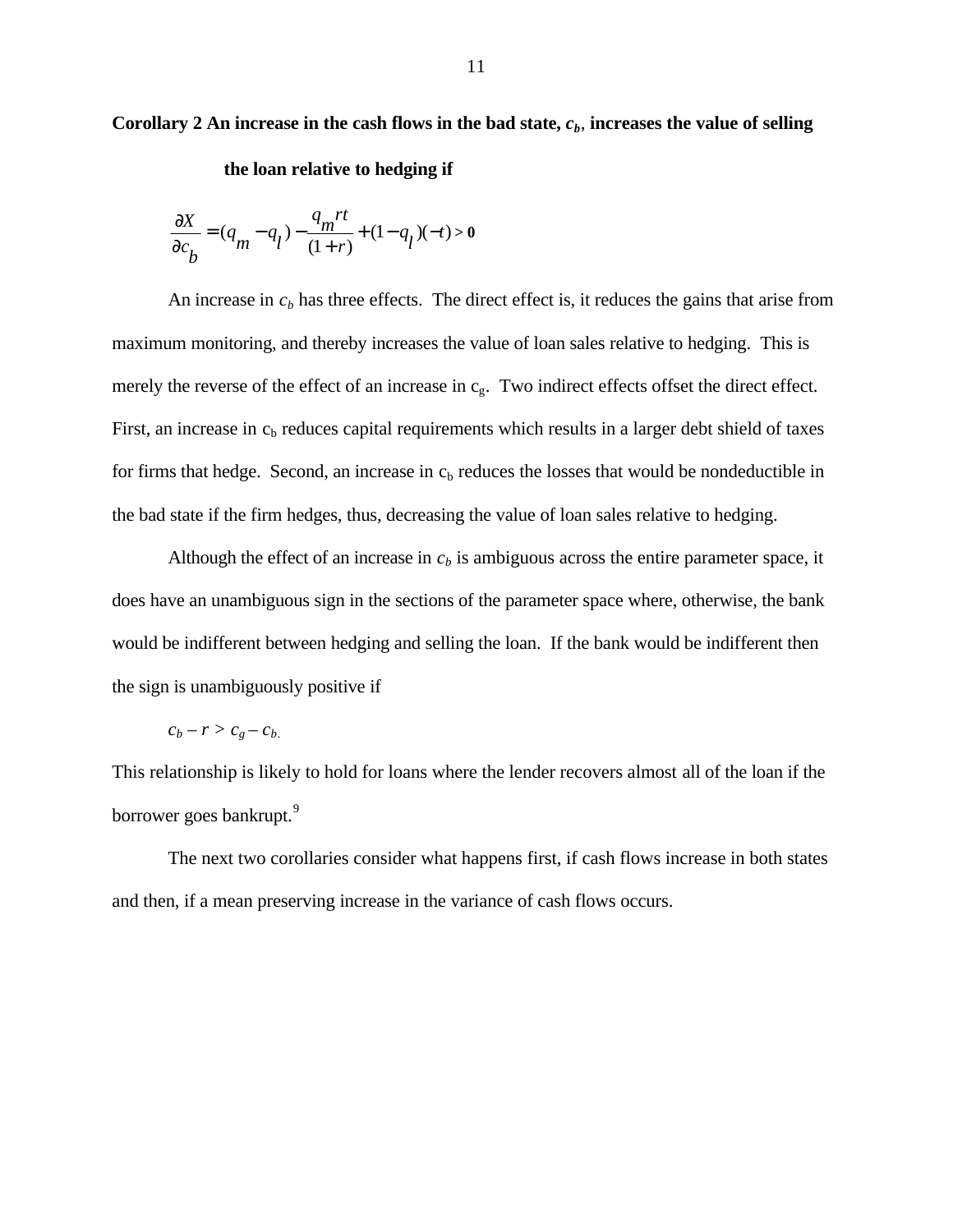# Corollary 3 A simultaneous increase in  $c<sub>g</sub>$  and  $c<sub>b</sub>$  decreases the value of selling the loan

#### **relative to hedging***.*

$$
\frac{\partial X}{\partial c_g} + \frac{\partial X}{\partial c_b} = (1 - q_l)(-t) + t(q_m - q_l) - \frac{q_m rt}{(1+r)} < 0
$$

The increase in pre-tax cash flows due to the additional monitoring under hedging is offset by the increase in pre-tax cash flows in the bad state that boosts the value of selling the loan. Adding together the gain and loss to additional monitoring yields only a net tax term (the middle term in the corollary) which is smaller than the reduction in nondeductible losses in the bad state for hedging (the first term), given that  $q_m < 1$ . Thus, an increase in the cash flows in both states increases the relative value of hedging.

The concept of a mean preserving increase in the spread is not straightforward in this model. In order to analyze a mean-preserving increase in the spread, the cash flows in one state must be adjusted by the relative probability of the two states so that the mean is held constant. However, such weighting is complicated by the fact that the relative probabilities of the two states depend on the level of monitoring effort (*l* or *m*) which makes the weighting dependent upon the assumed level of monitoring. Thus, Corollary 4 examines the effect of a mean preserving spread using each of the monitoring levels. The weighting on the bad state cash flows required to maintain a constant mean is  $w^j$ :

<sup>&</sup>lt;sup>9</sup> This relationship arises for a combination of three reasons. First, the indirect effects of  $c_b$  on X are functions of the tax rate, if the tax rate is sufficiently low, these indirect effects will be dominated by the direct effect of reducing the gains from additional monitoring. Second, the effect of  $c<sub>b</sub>$  on X is interesting only if X is zero and f is positive. If X is significantly greater or less than zero then small changes in  $c<sub>b</sub>$  will not change the sign of X and, hence, will not cause the firm to change its choice of hedging versus selling the loan. The value of X can be set to zero by choosing an appropriate value of f. However, if f is less than zero then the firm would hedge rather than insure only if it gets paid for engaging in additional monitoring. A necessary and sufficient condition for f to be positive is that  $c_b - r > c_g - c_b$ . The proof is available as corollary 2A in an Appendix that is available upon request from the authors.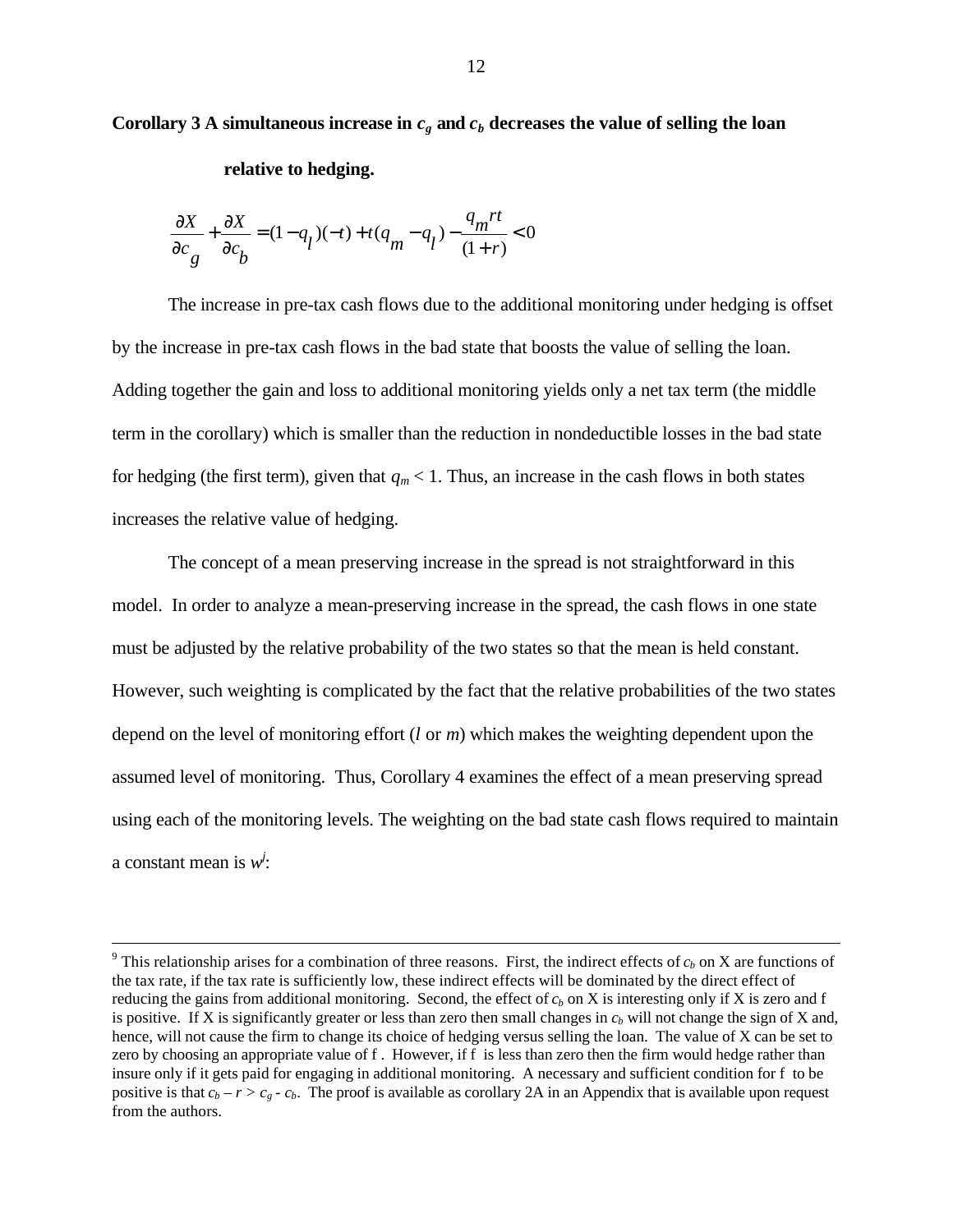Corollary 4 An increase in  $c_g$  and a simultaneous mean-preserving reduction in  $c_b$  increases

**the value of loan sales relative to hedging if**

For 
$$
j = l
$$
,  
\n
$$
\frac{\partial X}{\partial c_g} - w^l \frac{\partial X}{\partial c_b} = -\frac{(q_m - q_l)}{(1 - q_l)} + t(q_m - q_l) - \frac{q_l}{(1 - q_l)}[(1 - q_l)(-t) - \frac{q_m rt}{(1 + r)}] > 0
$$

For *j=m*,

$$
\frac{\partial X}{\partial c_g} - w^m \frac{\partial X}{\partial c_b} = -\frac{(q_m - q_l)}{(1 - q_m)} + t(q_m - q_l) - \frac{q_m}{(1 - q_m)}[(1 - q_l)(-t) - \frac{q_m rt}{(1 + r)}] > 0
$$

Corollary 4 suggests that an increase in the riskiness of the cashflow implied by the meanpreserving spread has an ambiguous effect on the value of loan sales relative to that of hedging, for low monitoring as well as for maximum monitoring. The first two terms give the outcome of adding together the increased value of hedging due to greater benefit of monitoring associated with higher cash flows in the good state and the reduced gains from maximum monitoring associated with higher cash flows in the bad state. The first term is unambiguously negative and the second is positive. The third is the weighted sum of the reduced losses that would be nondeductible in the bad state if the firm hedges, and the lower taxes in the good state due to holding less capital if hedging. These terms are unambiguously positive. Thus, a mean-preserving increase in the spread has an ambiguous effect on gains from selling the loan relative to hedging.

The sign in corollary 4 is ambiguous because the sign of  $\partial X/\partial c_b$  is ambiguous. If  $\partial X/\partial c_b$  is unambiguously positive then an increase in either definition of the mean preserving spread has an unambiguously negative effect causing the firm to hedge rather than sell the loan.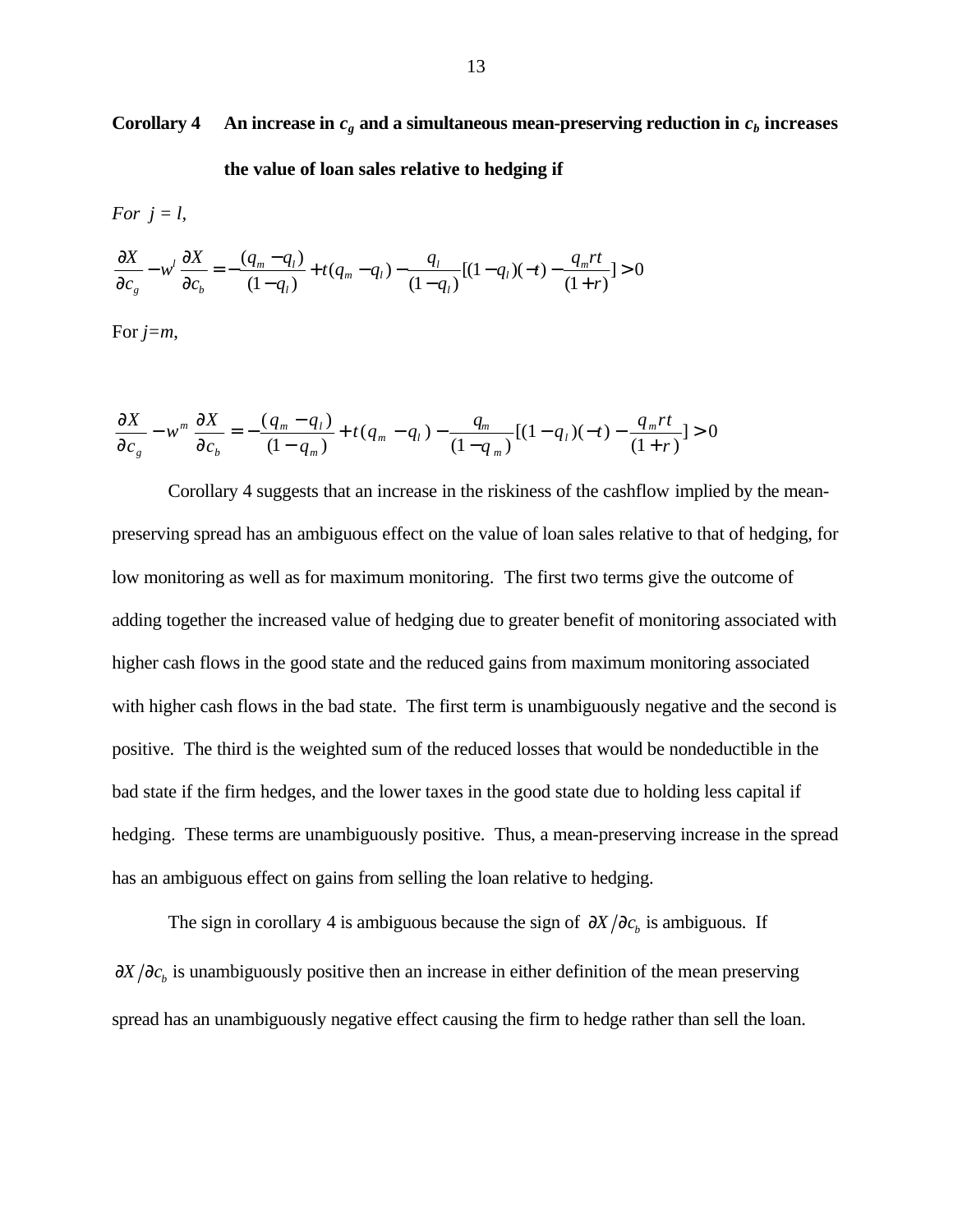From the discussion of corollary 2, a sufficient condition for an unambiguously negative sign to hold for the interesting part of the parameter space in corollary 4 is that  $c_b - r > c_g - c_b$ .<sup>10</sup>

#### *2.***3** *Monitoring costs, interest rates and taxes*

The model also yields some insight into the effect of higher monitoring costs, interest rates, and taxes. The effect of monitoring costs is intuitive; higher monitoring increases the value of loan sales relative to hedging. The effects of interest rates and taxes are also straightforward.

#### **Corollary 5 An increase in the interest rate,** *r***, increases the value of selling the loans**

**relative to the value of hedging.**

$$
\frac{\partial k}{\partial r} = t[(1-q_1)-(q_m-q_1)(1-k)] + tq_1k + tq_1r\frac{(1-k)}{(1-r)} + (q_m-q_1)t\frac{(1-k)}{(1-r)}r > 0
$$

An increase in *r* causes an increase in the value of the tax shield associated with both loan sales and hedging. However, the increase in *r* boosts the value of the tax shield in all states under loan sale but only when the good state is realized for the unobservable risk, that is  $c_g$  is realized. Moreover, an increase in *r* also increases the capital requirement if the bank hedges, which further reduces the tax shield gains.

#### **Corollary 6 An increase in the tax rate,** *t***, increases the value of selling the loans relative to**

**the value of hedging.**

$$
\frac{\partial X}{\partial t} = -(s^{hg} + c_b - r) - q_l(c_b - c_g) + q_m\{s^{hg} + c_g - (1 - k)r\} > 0
$$

 $10<sup>10</sup>$  Exact conditions for an increase in the mean preserving spread to reduce the value of loan sale relative to hedging may be derived for corollary 4 in a manner similar to that discussed in footnote 8 for corollary 2. The results are that a sufficient condition under the maximum monitoring definition of a mean preserving spread is *cb –*  $r > q_m(c_g - c_b)$ . Similarly, a sufficient condition under the low monitoring definition of a mean preserving spread is  $c_b - r > q_l(c_g - c_b)$ . These conditions are provided in an Appendix (available upon request) as corollaries 4A and 4B.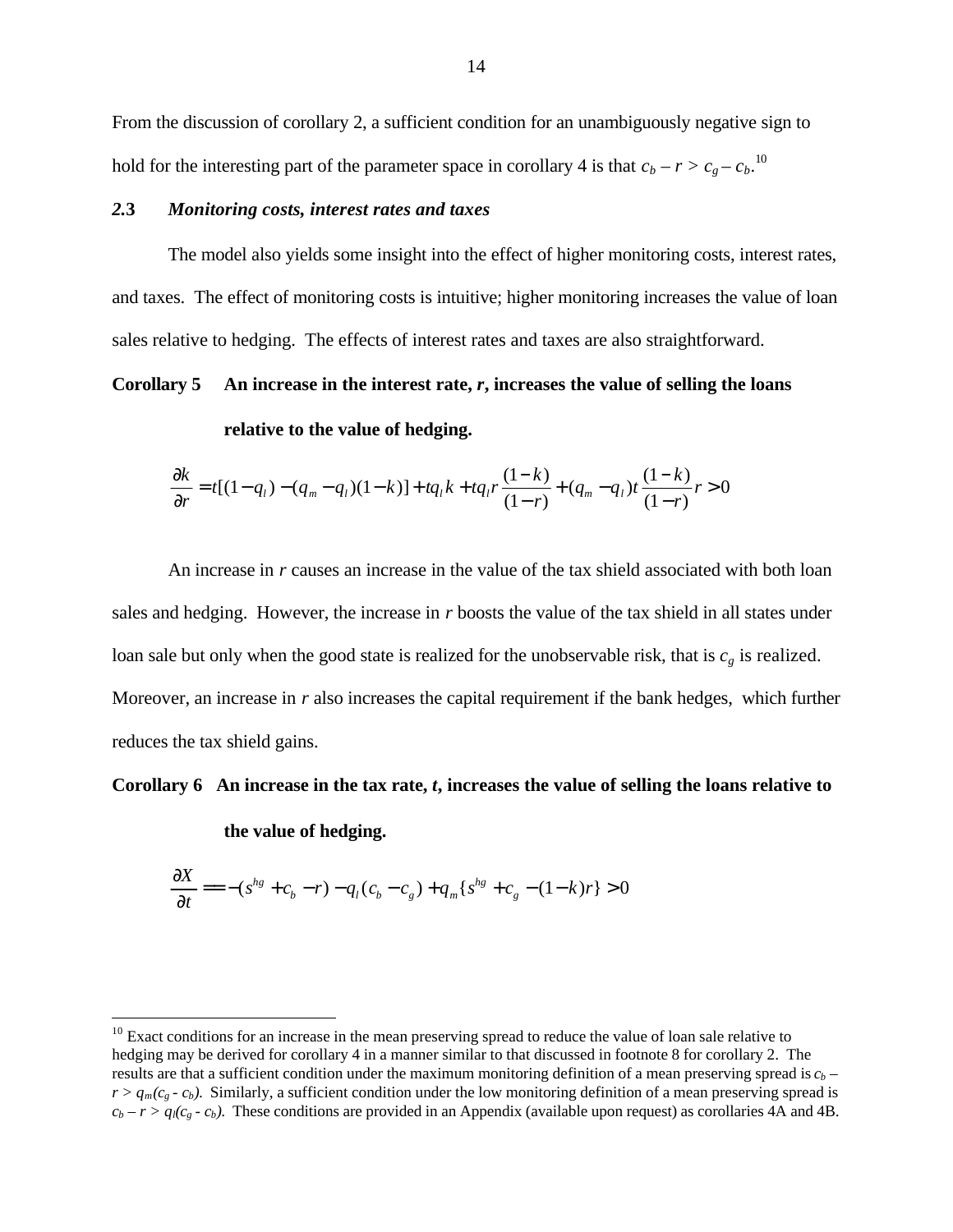An increase in the tax rate increases the value of the tax shield associated with loan sales. An increase in the tax rate also reduces the value of after tax returns in the good return state, which reduces the expected benefit of additional monitoring.

#### **3. With basis risk**

Although hedging clearly dominates doing nothing if the hedge does not have any basis risk, this result need not hold in the presence of basis risk. An analytical result may easily be obtained showing that hedging using a derivative with the correct type of basis risk reduces the value of the bank. However, an analytical solution that results in a reduction in the value of the bank may implicitly require implausible values for the basis risk. As an alternative, basis risk is analyzed in the context of a numerical example, which also allows for some discussion of the sensitivity of the results to the parameters.

The common set of parameters used in the simulation are provided at the top of Table 1. The size of the loan is set to \$100. The gross return in the worst possible state of  $c_1$  and  $o_1$  would be  $0.5 + 0.4 = .9$  or 90 percent. In the best possible state, the combination of  $c_h$  and  $o_h$ , the bank earns a *gross* return of 0.7 + 0.5=1.2 or 120 percent. The gross required rate of return, r, over the period is 110% and the tax rate on positive income is 30%. The additional cost of maximum monitoring,  $mc_m$  is \$0.1 for the \$100 in loans.

The first column in Table 1 provides the probabilities used as the base case: The good credit risk state occurs with a probability of 0.99, and the good state for the observable risk occurs with a probability of 0.50. Assuming the firm does not engage in any hedging and fully monitoring, the model may be solved to obtain the required amount of equity capital, the pre-tax and after tax rates of return, and the expected return in excess of the required rate of return on capital. The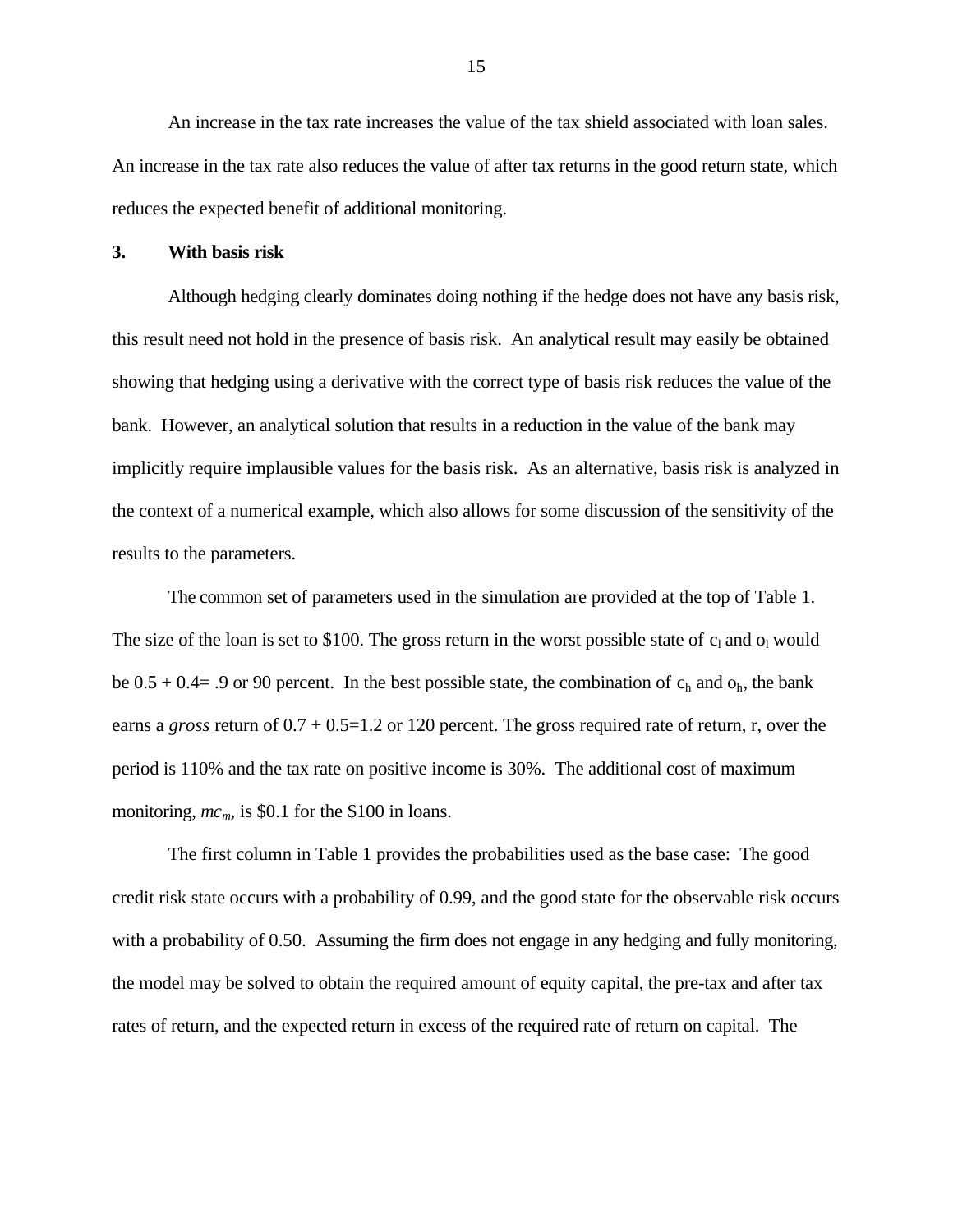required amount of capital is approximately 9.524 percent. The expected return in excess of the cost of capital is \$0.103, or 0.103 percent and the variance of this excess return is 14.727 percent.

The results from hedging without basis risk are presented in the second column. A perfect hedge of the observable risk implies the receipt of hedge payments by the bank of \$5.0 in two states with low observable returns,  $o_l$  and the payment of \$5.0 by the bank in the two states with high observable returns, *oh*. If the bank could hedge the observable risk perfectly then hedging clearly dominates a 'do nothing' hedging strategy, with an expected return of 0.881 and a variance of 2.580.

However, if the bank cannot perfectly hedge the observable risk, then what sort of basis risk would result in the do nothing strategy earning a higher expected rate of return? A limitation imposed on the basis risk is that the excess returns after hedging should have a lower variance than in the base case of retaining the loan. Column 3 of the table presents one set of parameter values that results in the hedging strategy having a lower expected return than the unhedged returns in column 1. The derivative pays: 1) nothing in the state  $c<sub>l</sub>$  and  $o<sub>l</sub>$ , 2) it requires the bank to pay 10 percent of the value of the underlying loan or \$10 in the state  $c_1$  and  $o_h$ , 3) it pays 5 percent of the value of the underlying loan or \$5 in the state  $c_h$  and  $o_l$ , and 4) it requires the bank to pay 4.899 percent in the state  $c_h$  and  $o_h$ . The expected value of the derivative given the assumed probabilities is \$0. The after tax, excess return would fall to \$0.089 or .089 percent and the variance of this excess return would fall to 4.12 percent. Thus, a hedge that is subject to basis risk exists. It will lower expected returns and the variance of expected returns.

The exact form of the basis risk in the derivative was dictated by several aspects of the model. The derivative pays nothing in state  $c_1$  and  $o_1$  because this is the state that determines the minimum capital requirements. If the state  $c<sub>l</sub>$  and  $o<sub>l</sub>$  had the largest losses after hedging, then a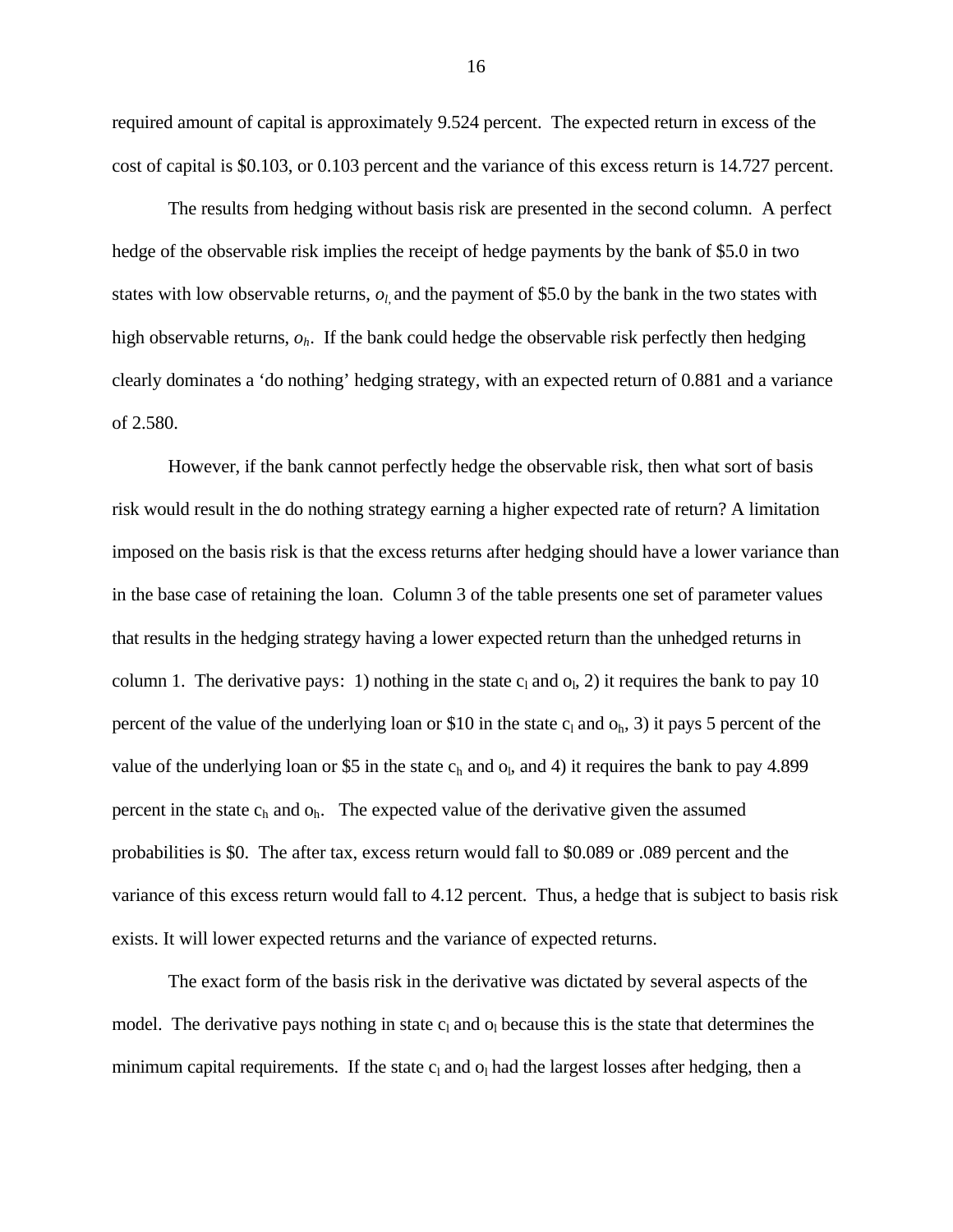payment of even \$1 would translate into an increase of expected returns in excess of capital of approximately 0.15 percent.<sup>11</sup> Second, the large payment in the state  $c_1$  and  $o_h$  is required to transfer income to a state where the bank does not pay taxes, which reduces the tax shield of debt. Finally, the high probability of the states with  $c<sub>h</sub>$  implies that reducing the variability in returns across these states will significantly reduce the variance of overall returns.

Although the unhedged returns have a higher expected return than the hedging strategy, they would not necessarily have a higher expected return than selling the loans. Indeed, in results not presented in the Table, if the monitoring level is unchanged then selling the loan results in an excess return of \$3.26 or 3.26 percent. However, selling the loan would result in reduced monitoring in the model. The question is, how far must the probability of the good credit risk state,  $c<sub>h</sub>$ , drop so that the 'do nothing' strategy earns a higher return than selling the loan? The answer is provided in the last column. If  $q_l$ , the probability of  $c_h$  with low monitoring, drops to .756 or less then holding the unhedged loan in portfolio earns a higher expected rate of return than selling the loan. The large drop in the required probability reflects both reduced capital requirements and the bank's obtaining the full benefit of the tax shield in all four states.

Thus, it is possible in the model to find a derivative with basis risk that reduces the variability of returns but also lowers the mean value of returns. Moreover, the process of determining the required basis risk was somewhat complicated by an assumption that is not supported by current practice, that capital requirements are based on an accurate measure of losses in the worst state. Contrary to this assumption, the current standards do not fully incorporate either

1

 $11$  The increase in the tax shield of debt due to lower capital requirements is partially offset by a drop in the shield due to the transfer of income from a state where the bank pays taxes to one where it does not pay.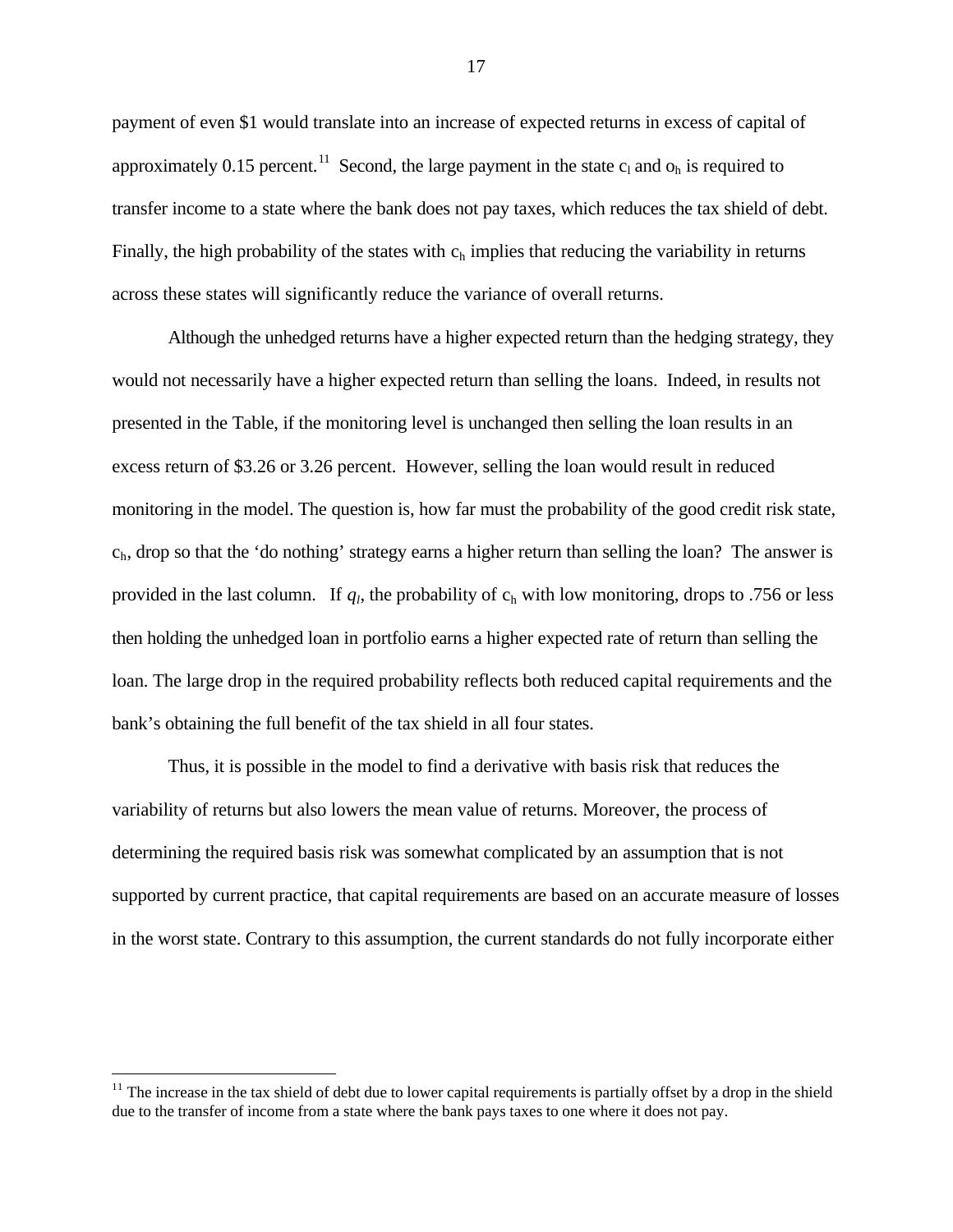interest rate risk or many types of credit risk hedging. However, the bank supervisors are working on revisions that better recognize the risk reduction benefits of hedging.<sup>12</sup>

#### **4. Possible empirical tests**

1

In principle, the implications of the model for hedging and loan sales could be tested using three types of data: (1) across different loan types, (2) across different loan originators for the same type of loan, and (3) time series data for a single type of loan.<sup>13</sup>

#### *4.1 Empirical implications through time*

One implication of the model for the time series properties of loan sales is that an increase in the riskiness of loans should make loan sales more valuable relative to hedging. Thus, a recession may be associated with an increase in the use of derivatives as insurance and the sale of loans. Another implication is that an increase in interest rates should increase the value of selling loans relative to hedging.

An increase in the returns to monitoring should increase the use of hedging relative to loan sales. We cannot observe directly the benefits of hedging so any test will be a joint test of two hypotheses: the benefits of monitoring are correlated with some observable variable and that changes in the return to monitoring result in additional hedging (or fewer sales). A hypothesis noted above is that the benefits of monitoring may vary over the business cycle. Another hypothesis is that the returns to monitoring are increasing over time as monitoring technology improves. A third hypothesis is that changes in bankruptcy law may induce changes in the net benefits of monitoring.

<sup>&</sup>lt;sup>12</sup> See Paper number 50 from the Basel Committee on Banking Supervision. An index of the Basel Committee's paper may be found at the URL: http://www.bis.org/publ/index.htm

<sup>13</sup> . One limitation of extending our model to the loan sales and securitization literature is that the cost of obtaining funding in our model is solely a function of the distribution of cash flows from the loan. Thus, while our model has implications for empirical analysis of loan sales and securitization, our model omits some potentially important influences. Our model also does not include any analysis of diversification.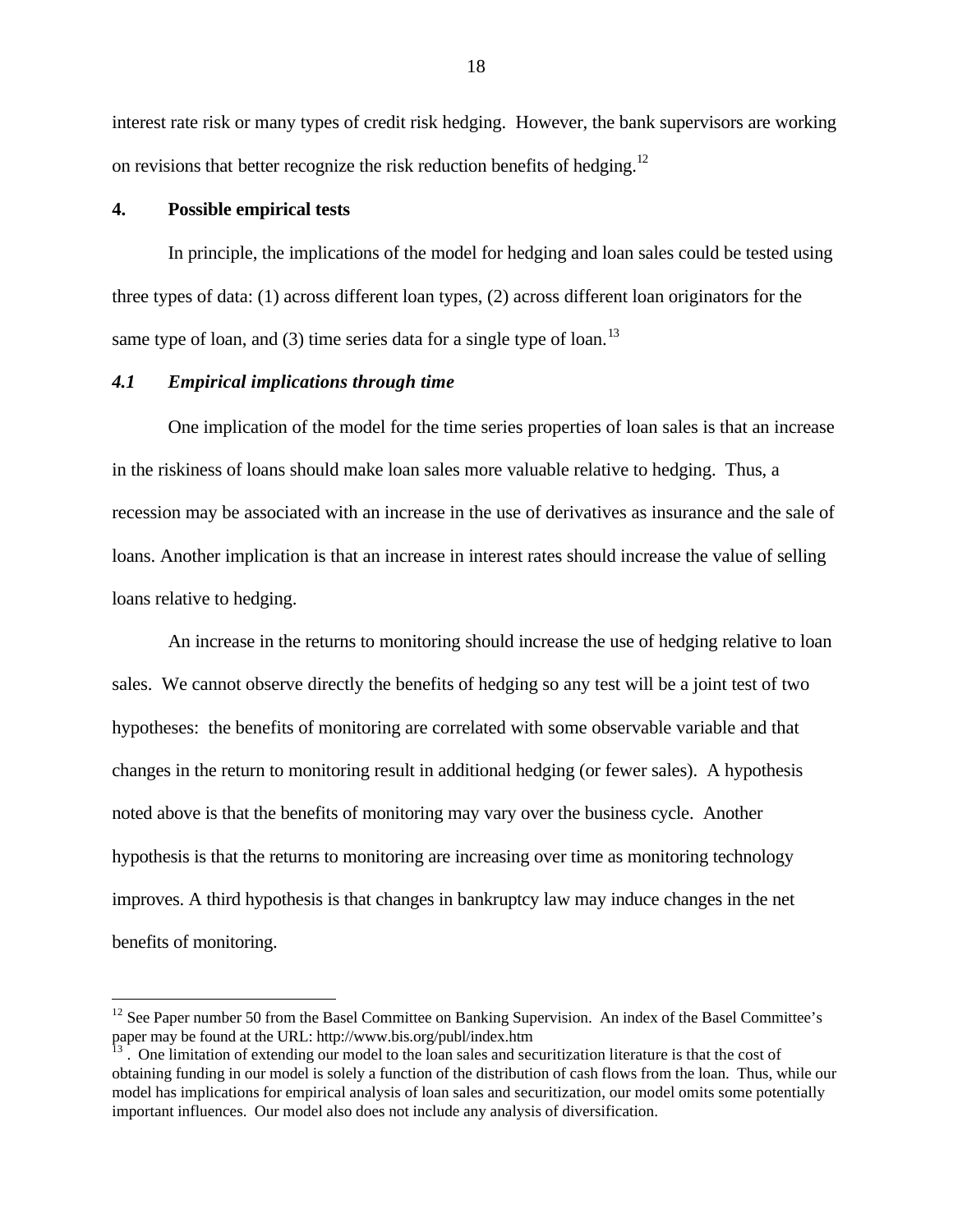The numerical results suggest that basis risk may be an important determinant of the hedging decision. The development of new hedging instruments that reduce basis risk should increase the proportion of loans hedged relative to the loans held in portfolio but not unhedged. The incentive to hedge should also increase if banks' capital requirements more accurately reflect the risk reduction associated with hedging.

#### *4.2 Empirical implications across loan originators*

The model has several implications for the use of credit derivatives across different loan originators for the same type of loan. One intuitive finding is that banks that are better monitors are more likely to hedge than sell the credit risk of a loan. This superiority in monitoring could take the form of lower costs for the same increase in probability of receiving the "high" return on the loan or a greater probability of the high state for the same cost of monitoring. A second implication is that banks operating in areas that are likely to have low default rates would be more likely to insure. A third implication of the model is that banks with higher tax rates are more likely to sell credit risk than to hedge credit risk using credit derivatives.

If loan sales and securitization are viewed as a form of credit risk insurance, then existing empirical evidence on loan sales and securitization may be interpreted as supplying evidence on the above hypotheses. For example, Berger and Udell (1993) survey prior theoretical and empirical analyses, as well as provide original empirical evidence on loan sales and Demsetz (1999) provides original empirical evidence.

Assuming loan sales are roughly equivalent to loan insurance, then the results in this paper suggest that banks that are better monitors would sell and securitize fewer loans. Neither the cost nor the quality of monitoring is directly observable but proxies are available for both. A proxy for the cost of monitoring is the cost efficiency of the bank. As yet this relationship has not been tested.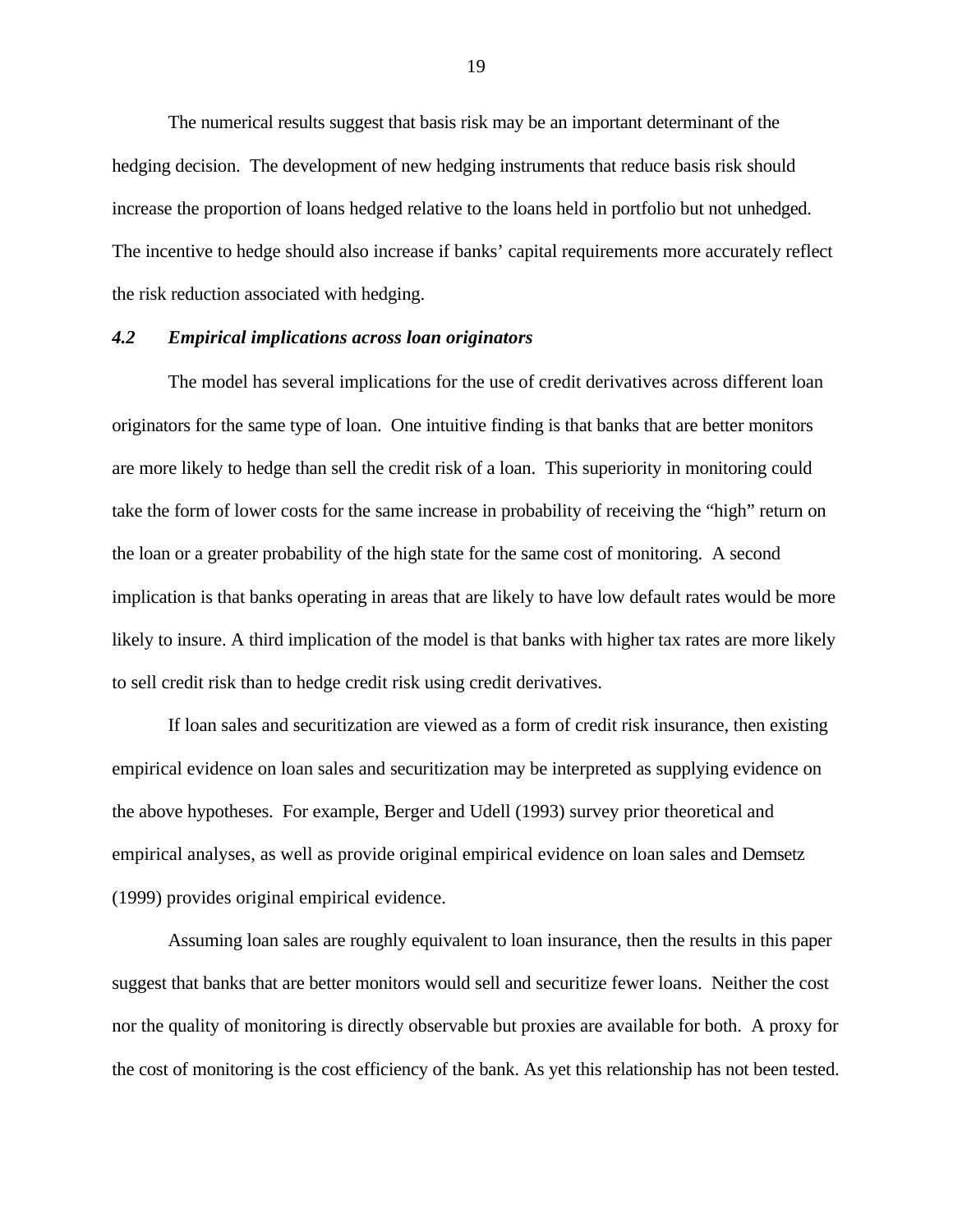A possible proxy of the quality of monitoring is the recent performance of the bank's loan portfolio. Demsetz (1999) finds that banks with higher charge-off ratios are less likely to sell commercial and industrial (C&I) loans. Although Demsetz interprets charge-offs as an observable measure of the quality of the loan screening process, that interpretation is not inconsistent with the variable being a measure of monitoring ability.

The second implication of the model is that banks operating in areas with low default rates should be more likely to sell loans. Demsetz finds that banks in states with low unemployment rates are more likely to sell loans. She interprets this as consistent with the comparative advantage hypothesis: selling banks tend to have access to more good lending opportunities than they can fund at low marginal cost while banks that buy loans have few lending opportunities and a surplus of low marginal cost funds. These two interpretations of Demsetz' findings are not mutually exclusive.

A third implication of the model's results for loan sales and securitization is that banks with higher tax rates should engage in more sales. The implications of the model are not supported by loan sales analysis. Corporate tax rates in the U.S. are progressive at low levels of net income but are flat at higher levels, thus, the model predicts that there should be more sales by smaller banks. An offsetting benefit of hedging for larger banks is that their portfolios may be better diversified and thus, hedging with existing derivatives may result in less basis risk with the banks' portfolios. In practice, the evidence suggests that these two effects may be offsetting. Demsetz (1999) finds that the small banks are approximately equally likely to be selling loans as larger banks.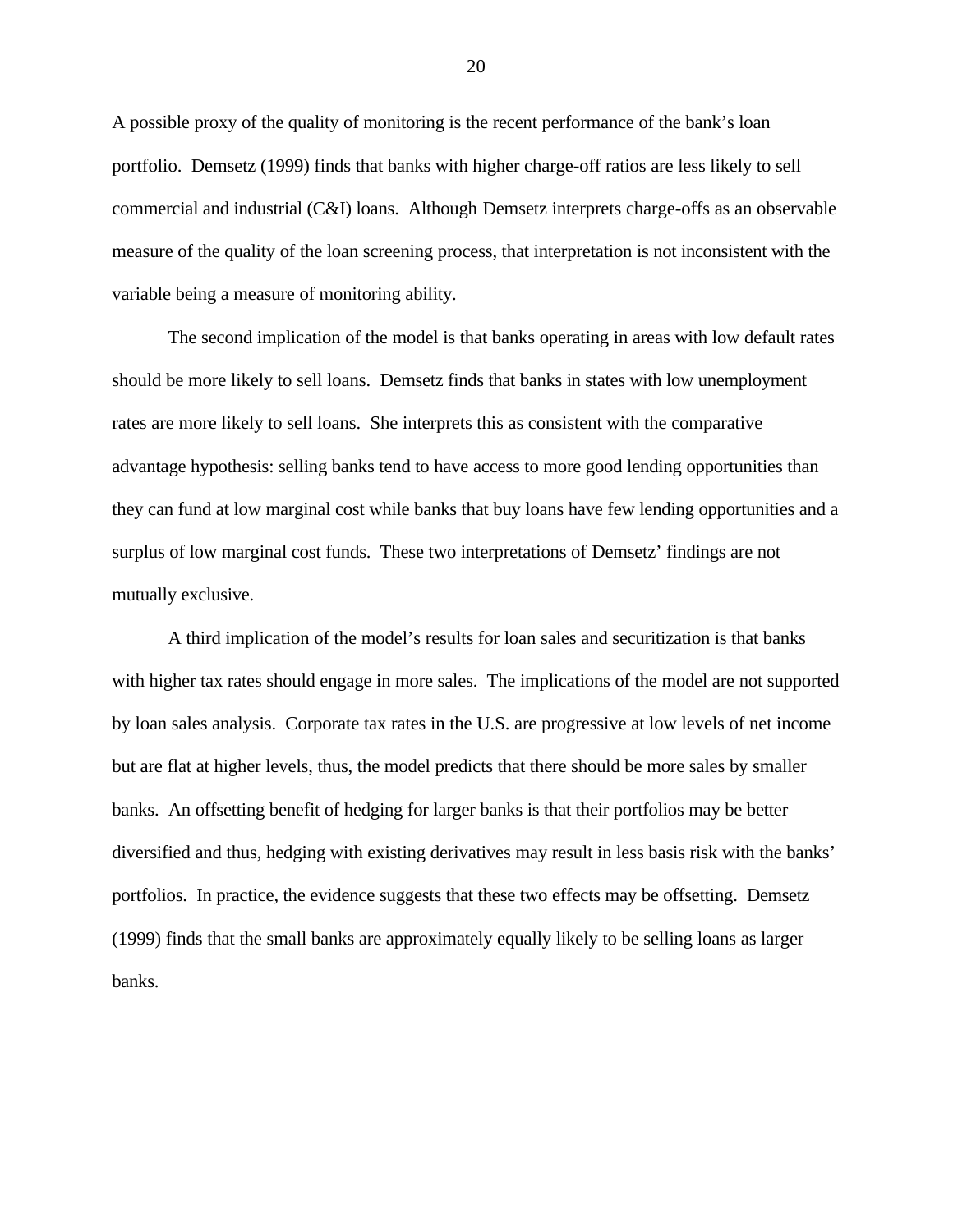## *4.3 Empirical implications across loan types*

The model suggests that hedging with derivatives should be preferred to any type of insurance as the net returns to monitoring increase. That is, hedging becomes more desirable as the cost of additional monitoring decreases and as the probability of the good state increases with additional monitoring. When applied to the existing market for loan sales and securitization, this implies that banks should sell those loans where the gains from monitoring are low relative to the cost. Another implication of the results across loan types is that more hedging should be done where hedging derivatives for loans are available without large amounts of basis risk. While these implications are generally consistent with the findings in the academic and practitioner literature, this result also is not unique to the model in this paper.

#### **5. Conclusion**

The increasing availability of risk management tools is providing banks with the ability to select which of the risks embedded in a loan they will retain and which they will sell. An advantage of retaining some risks is that the bank may be able to earn a higher expected return from engaging in additional analysis at the underwriting stage and additional monitoring after the loan is made. Advantages of hedging some risks are that doing so may allow the bank to reduce the costs associated with bearing risk, such as higher taxes in the presence of convex tax rates, while retaining the incentive to minimize the risks under the bank's control. The advantage of shedding all of the risks, such as by selling the loan, is the elimination of the risk of making the loan, and hence, a reduction in taxes. This paper analyzes three options for managing risk: holding the loan in portfolio and not engaging in any hedge, hedging with a derivative and selling the loan.

The results suggest that if the hedge is not subject to basis risk then hedging dominates a strategy of do nothing. Whether hedging without basis risk dominates selling the loan depends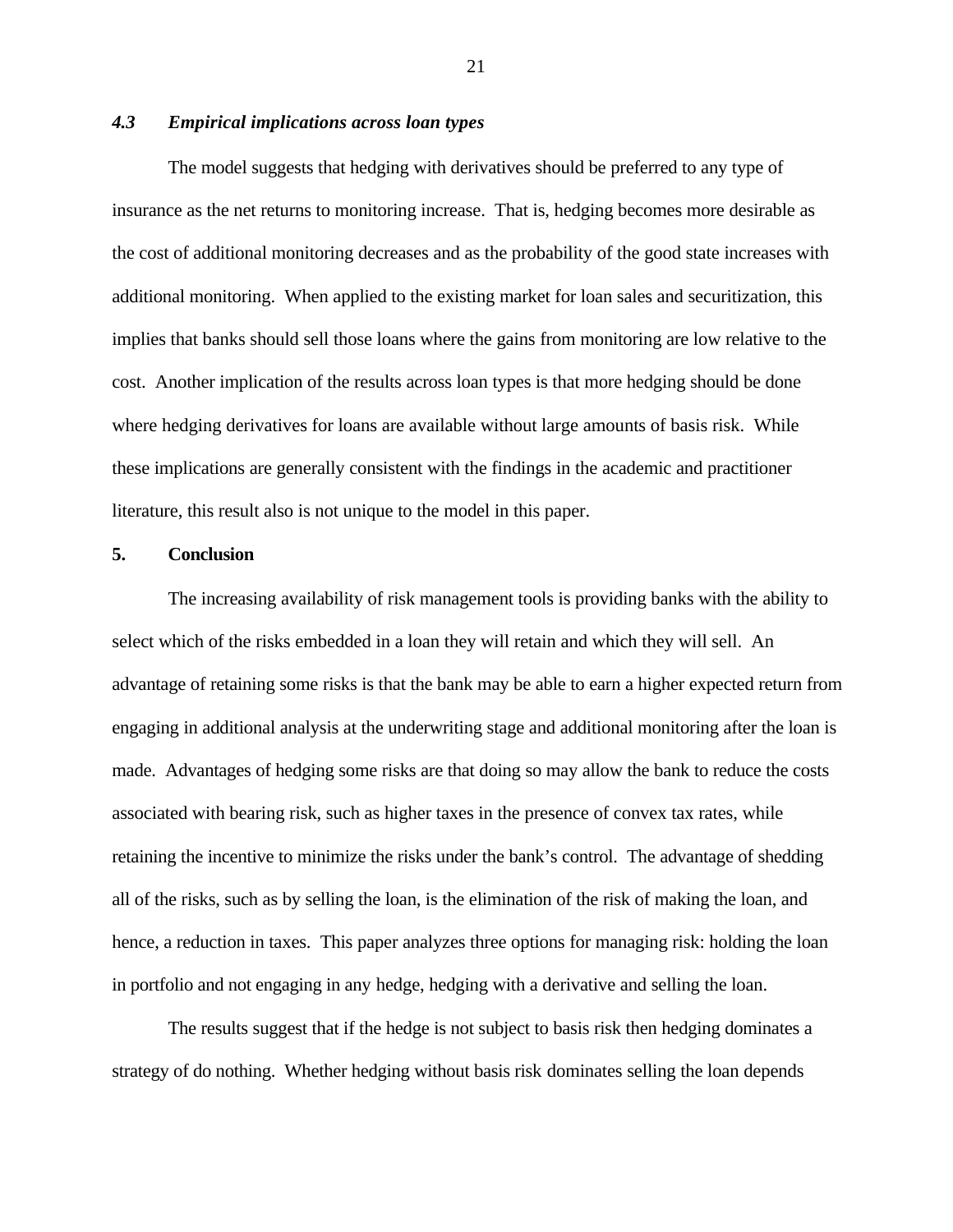upon the specific parameters of the model. If the hedge is subject to basis risk then a do nothing strategy might dominate the hedging and loan sales strategy for risk neutral banks.

Among the theoretical implications of the model are that an increase in unhedgable returns in both the good and bad states, an increase in the tax rate and an increase in the interest rate favor selling the loan relative to hedging the loan. Among the empirical implications is that the development of better hedging contracts that have less basis risk should lead banks to hedge more of the loans that they hold in portfolio.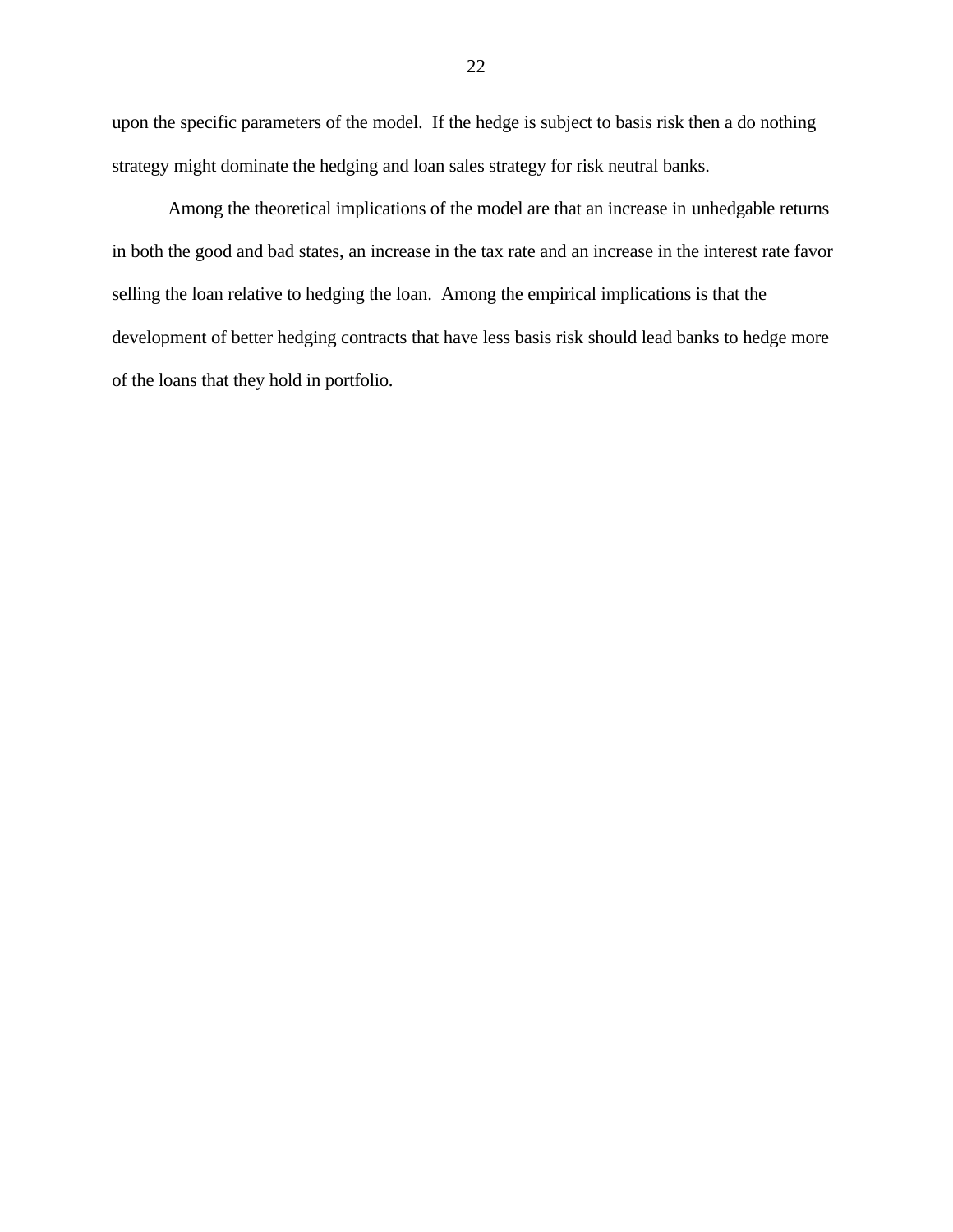#### **References**

- Berger, Allen N., and Gregory F. Udell. "Securitization, Risk and the Liquidity Problem in Banking." In *Structural Change in Banking* edited by Michael Klausner and Lawrence J. White, Business One Irwin, Homewood Illinois, 1993: 227-291.
- Buser, Stephen A.; Chen, Andrew H.; Kane, Edward J. "Federal Deposit Insurance, Regulatory Policy, and Optimal Bank Capital." *Journal of Finance*; 36 (March 1981), pages 51-60.
- Copeland, Tom and Maggie Copeland. "Managing Corporate FX Risk: A Value-Maximizing Approach" *Financial Management* 28 (Autumn 1999): 68-75.
- Demsetz, Rebacca S. "Bank Loan Sales: A New Look at the Motivations for Secondary Market Activity." Federal Reserve Bank of New York Staff Report 69, 1999.
- Duffee, Gregory R. and Chunsheng Zhou. "Banks and Credit Derivatives: Is it Always Good to Have More Risk Management Tools?" Board of Governors of the Federal Reserve working paper, September 1996.
- Dunbar, Nicholas. "The Rise of the Reinsurers." *Risk* (January 1999): 28-32.
- Jones, D.S. (2000). Emerging problems with the Basel Capital Accord: Regulatory capital arbitrage and related issues. *Journal of Banking and Finance*, 24 (January 2000) 35-58.
- Keeley, M.C. (1990). Deposit insurance, risk, and market power in banking*. American Economic Review*; 80 **(**December 1990): 1183-1200.
- Moser, James T. "Credit Derivatives: Just-in-time Provisioning for Loan Losses." Federal Reserve Bank of Chicago *Economic Perspectives* (Fourth Quarter 1998): 2-11.
- Neal, Robert S. "Credit Derivatives: New Financial Instruments for Controlling Credit Risk." Federal Reserve Bank of Kansas City *Economic Review* 81 (Second Quarter 1996): 15-27.
- Pennacchi, George G. "Loan Sales and the Cost of Bank Capital," *Journal of Finance*, 43 (June 1988), 375 – 96.
- Smith, Clifford W. and Rene M. Stulz (1985). "The Determinants of Firms' Hedging Policies," *Journal of Financial and Quantitative Analysis*, Vol. 20 (December 1985), 391 – 405.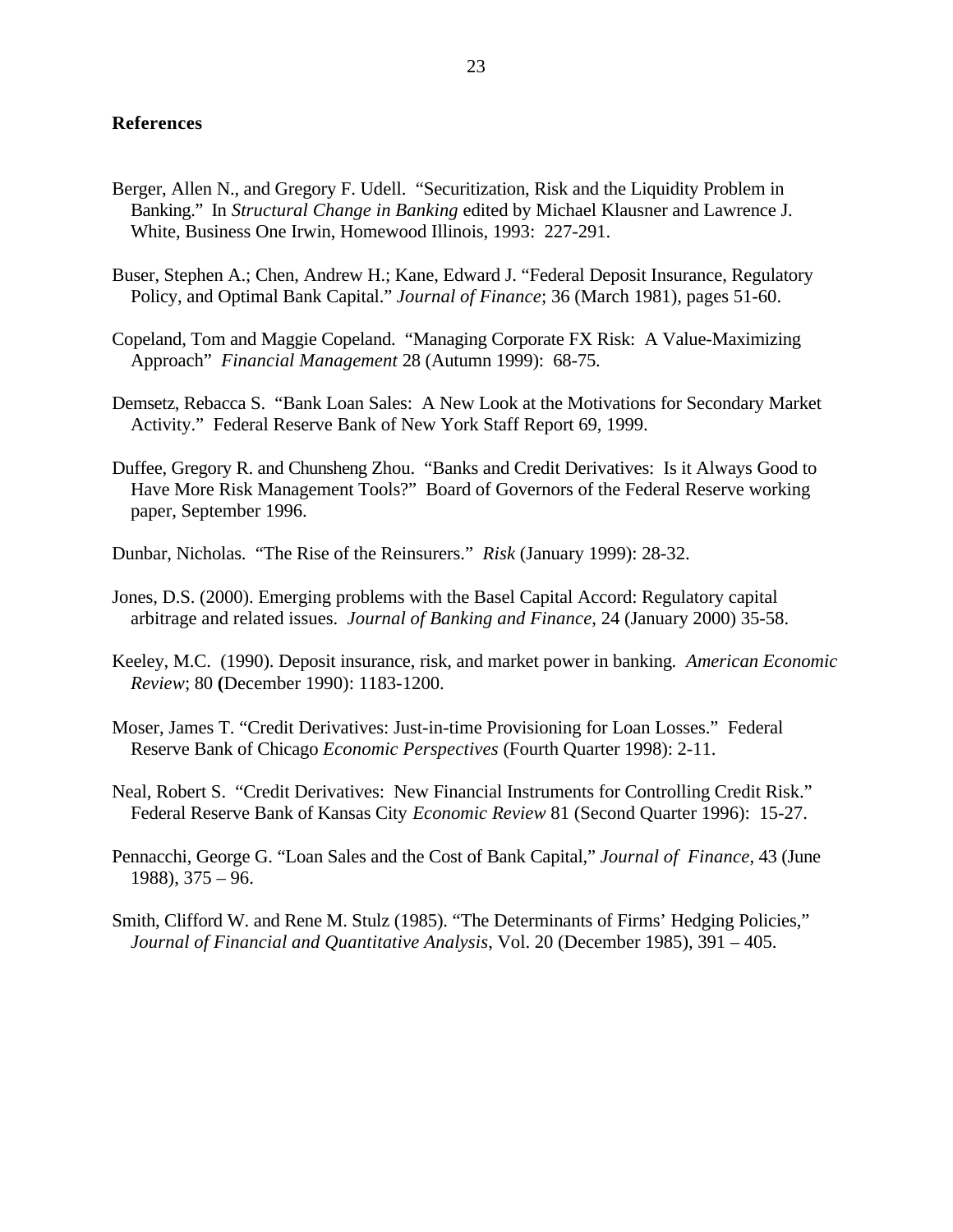# **Table 1**

# **Numerical Example of the "Sell, Hedge or Do Nothing" alternatives**

# Assumed common parameters

*L*=100  $c_h = 0.7$   $c_l = 0.5$   $o_h = 0.5$   $o_l = 0.4$   $r = 1.1$   $t = 0.3$   $mc_m = 0.1$ 

|                                                                         |                     | Alternative risk management strategies |           |              |                                    |
|-------------------------------------------------------------------------|---------------------|----------------------------------------|-----------|--------------|------------------------------------|
|                                                                         |                     | No hedging                             | Hedged    | Hedged       | Sell loan                          |
|                                                                         |                     | (full)                                 | (no basis | (basis risk) | (reduced                           |
|                                                                         |                     | monitoring)                            | risk)     |              | monitoring)                        |
| <b>Assumed parameters by strategies</b>                                 |                     |                                        |           |              |                                    |
| Probabilities of<br>various states                                      | $q_h$ (Prob $c_h$ ) | 0.99                                   | 0.99      | 0.99         | 0.756                              |
|                                                                         | $p$ (Prob $o_h$ )   | 0.50                                   | 0.50      | 0.50         | 0.50                               |
| Hedge payments in<br>each of the four states                            | $c_l$ and $o_l$     | 0.0                                    | 5.0       | 0.0          | Loan sold,<br>no hedge<br>payments |
|                                                                         | $c_l$ and $o_h$     | 0.0                                    | $-5.0$    | $-10.0$      |                                    |
|                                                                         | $c_h$ and $o_l$     | 0.0                                    | 5.0       | 5.0          |                                    |
|                                                                         | $c_h$ and $o_h$     | 0.0                                    | $-5.0$    | $-4.899$     |                                    |
| <b>Results calculated from the model</b>                                |                     |                                        |           |              |                                    |
| Capital structure                                                       | Capital             | 9.524                                  | 7.143     | 9.524        | $\overline{0}$                     |
|                                                                         | Deposits            | 90.476                                 | 92.857    | 90.476       | 100                                |
| Excess return<br>after taxes, cost of<br>equity, and monitoring<br>cost | Mean                | 0.103                                  | 0.881     | 0.089        | 0.084                              |
|                                                                         | Variance            | 14.727                                 | 2.580     | 4.118        | 0.0                                |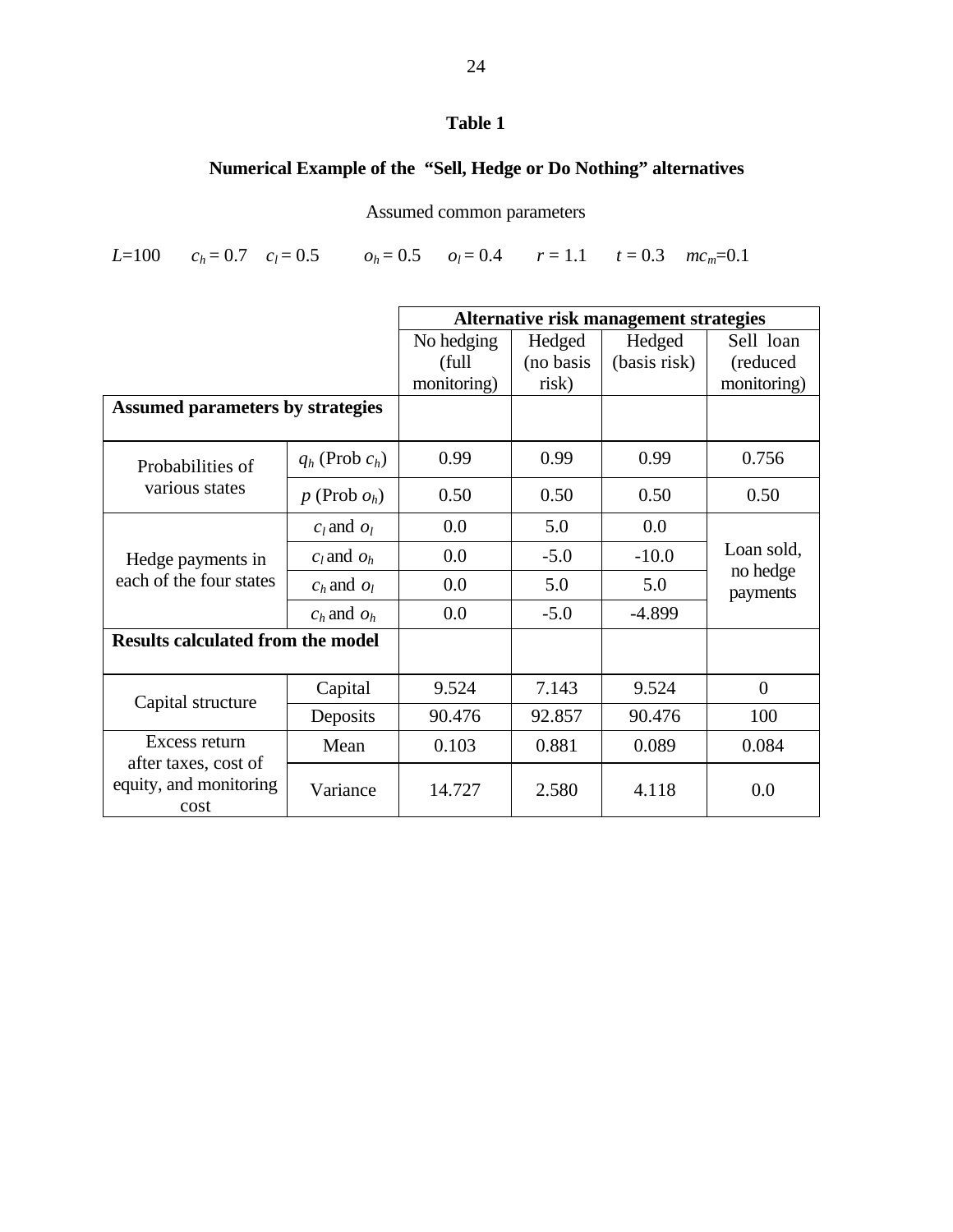# Appendix

**Result 1 [from footnote # 7]: Given a predetermined monitoring policy,** *j***, a policy of hedging**

**increases firm value relative to a policy of not hedging by,**

$$
(U^{j,hg} - U^{j,no}) = [E(C^{j,hg}) - RK^{hg}r - mc_j] - [E(C^{j,no}) - RK^{no}r - mc_j]
$$
  
=  $(1-p)q_j[L(1+o_b+c_g) - (L-RK^{hg})r](-t) + pq_j(RK^{no} - RK^{hg})rt$ 

## **Proof of Result 1**

The result follows immediately from using equations (3), (4), (5), and (6) for the capital requirements (in the no hedging and hedging cases respectively) and the expected cashflows if the banker engages in monitoring level *j* (in the no hedging and hedging cases respectively). Thus,

$$
(U^{j,hg} - U^{j,no}) = [E(C^{j,hg}) - RK^{hg}r - mc_j] - [E(C^{j,no}) - RK^{no}r - mc_j]
$$
  
=  $q_j(1-t)\{[L(h+c_g) - (L - RK^{hg})r] - p[L(o_g + c_g) - (L - RK^{no})r]\}$   
+  $(1-q_j)\{[L(h+c_b) - (L - RK^{hg})r] - p[L(o_g + c_b) - (L - RK^{no})r]\}$   
-  $(1-p)q_j\{[L(o_b + c_g) - (L - RK^{no})r] - [L(o_b + c_b) - (L - RK^{no})r]\}$   
-  $(1-p)[L(o_b + c_b) - (L - RK^{no})r] + (RK^{no} - RK^{hg})r$ 

$$
= q_j(-t)\{[L(h+c_g) - (L - RK^{hg})r] - p[L(o_g + c_g) - (L - RK^{no})r]\}
$$
  
+ 
$$
\{[L(h+c_b) - (L - RK^{hg})r] - p[L(o_g + c_b) - (L - RK^{no})r]\}
$$
  
+ 
$$
[L(o_b + c_b) - (L - RK^{no})r]\} + (RK^{no} - RK^{hg})r
$$

$$
= q_j(-t)(1-p)[L(c_g - r)]
$$
  
+  $q_j(-t){Lpo_g + L(1-p)o_b + RK^{hg}r - pLo_g - pRK^{no}r}$   
+  $[L(o_b + c_b) - (L - RK^{no})r] + (RK^{no} - RK^{hg})r$   
+  $\{[L\{po_g + (1-p)o_b\} + Lc_b - (L - RK^{hg})r] - p[L(o_g + c_b) - (L - RK^{no})r]\}$   
=  $(1-p)q_j[L(1+o_b + c_g) - (L - RK^{hg})r](-t) + pq_j(RK^{no} - RK^{hg})rt$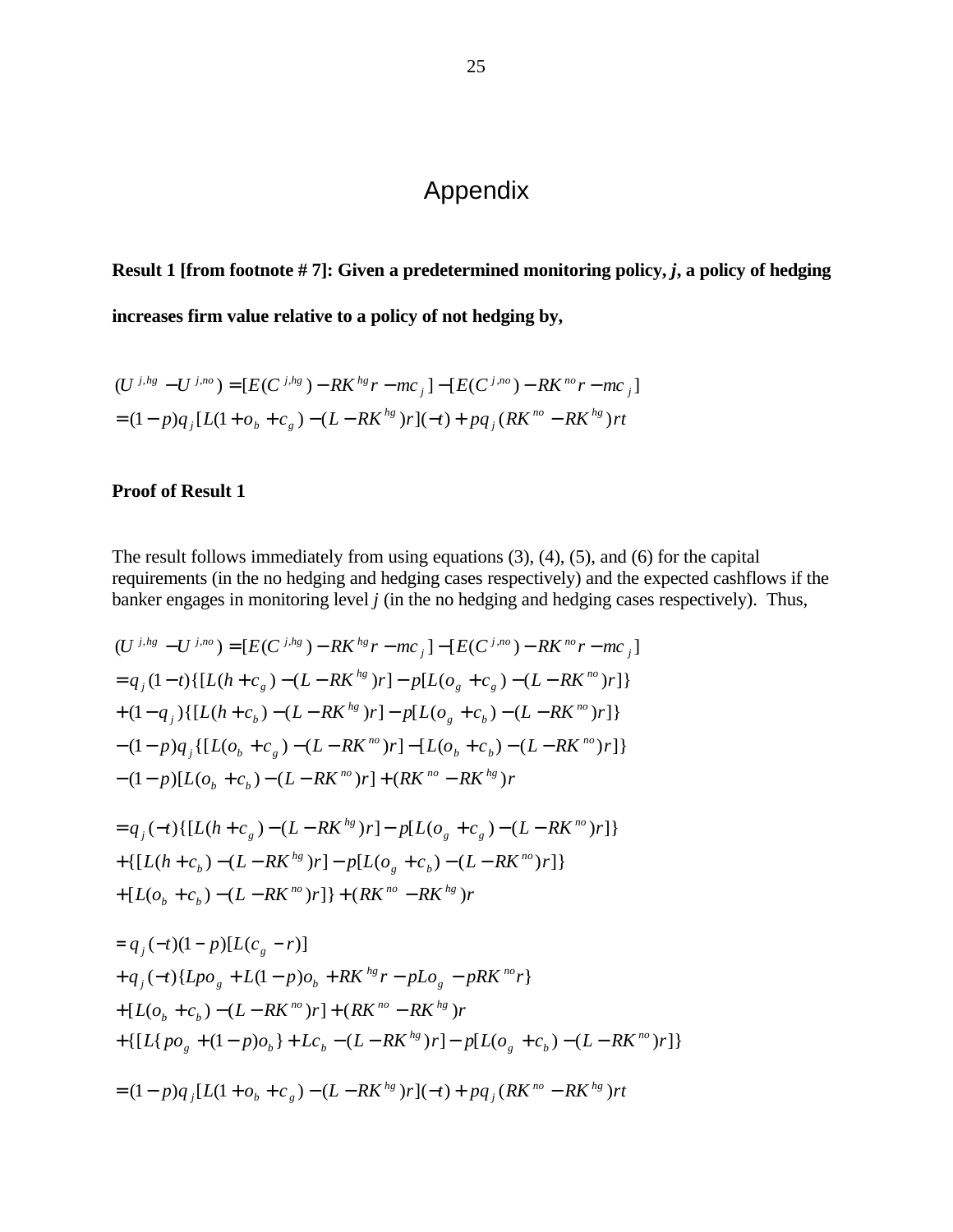The first term after the equality sign is the tax gain from hedging in the presence of convex income taxes (The term in square brackets is negative under the assumption that the bank has negative income in the states with the low return on the observable risk). The second term is the tax gain associated with reduced capital requirements for the bank using the credit derivative in the state of a high return on both the observable and the credit risk.

#### **Proof of Proposition**

To show this result, first substitute for  $E(C^{m, hg})$ .

So, 
$$
E(C^{n,hg}) = E(C^{l,hg}) + [E(C^{m,hg}) - E(C^{l,hg})].
$$
  
\nThen,  $(E(C^{l,s}) - mc_l) - (E(C^{m,hg}) - RK^{hg}r - mc_m)$   
\n $= (E(C^{l,s}) - mc_l) - [E(C^{l,hg}) + \{E(C^{m,hg}) - E(C^{l,hg})\} - RK^{hg}r - mc_m]$ 

Now, given a predetermined monitoring policy, *j*, a policy of insurance increases the value of the firm to the banker relative to a policy of hedging by:

$$
[E(C^{j,s})-mc_j]-[E(C^{j,hg})-RK^{hg}r-mc_j]=(1-q_j)[L(h+c_b)-Lr](-t)+tq_jRK^{hg}r
$$

Since  $mc_1 = 0$ , by assumption, using the above equation, we can write this as,

$$
= (1 - q_l) [(L(s^{hg} + c_h) - Lr)(-t)] + tq_l R K^{hg}r
$$
  
\n
$$
- [E(C^{m, hg}) - E(C^{l, hg}) - mc_m]
$$
  
\n
$$
= (1 - q_l) [L(h + c_h) - Lr)(-t)] + tq_l R K^{hg} r
$$
  
\n
$$
- [ {q_m [L(h + c_g) - (L - R K^{hg})r ](1-t)}
$$
  
\n
$$
+ (1 - q_m) [L(h + c_h) - (L - R K^{hg})r ] }
$$
  
\n
$$
- {q_l [L(h + c_g) - (L - R K^{hg})r ](1-t)}
$$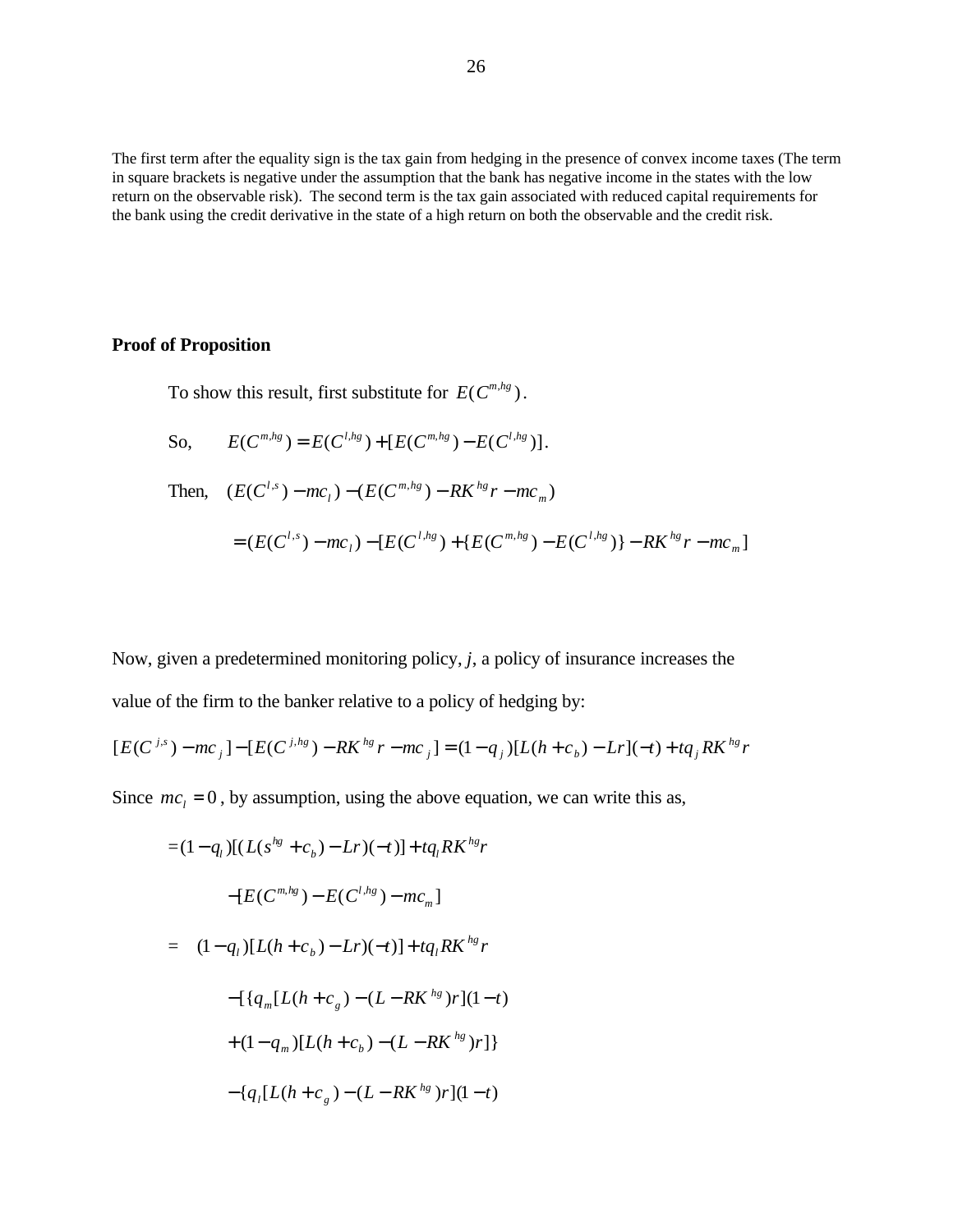+
$$
(1-q_l)[L(s^{hg} + c_b) - (L - RK^{hg})r]]
$$
 -  $mc_m]$   
\n=  $(1-q_l)[(L(h + c_b) - Lr)(-t)] + tq_l RK^{hg}r$   
\n- $[(q_m - q_l)(L(h + c_g) - (L - RK^{hg})r)(1-t)$   
\n+  $(q_l - q_m)(L(h + c_b) - (L - RK^{hg})r) - mc_m] > 0$ 

*hg*

### **Corollaries**

The text defines *L*  $k = \frac{RK^{hg}}{I}$  $=\frac{K}{K}$ . From equation (4),  $RK^{hg} = -L(h + c_b - r)/(1 + r)$ 

Therefore,

$$
k = RK^{hg} / L = -(h + c_b - r)/(1 + r)
$$

# **Corollary 1 An increase in the probability of the good state both if the bank undertakes the maximum amount of monitoring and if it undertakes the minimum amount of monitoring reduces the benefit of insuring relative to hedging.**

**Proof:** To prove this corollary we need to prove two lemmas.

**Lemma 1: An increase in the probability of the good state if the bank undertakes the maximum amount of monitoring effort causes an increase in the benefit of insuring relative to hedging.**

**Proof:** Taking a partial derivative of *X* with respect to  $q_m$ , we have

*hg*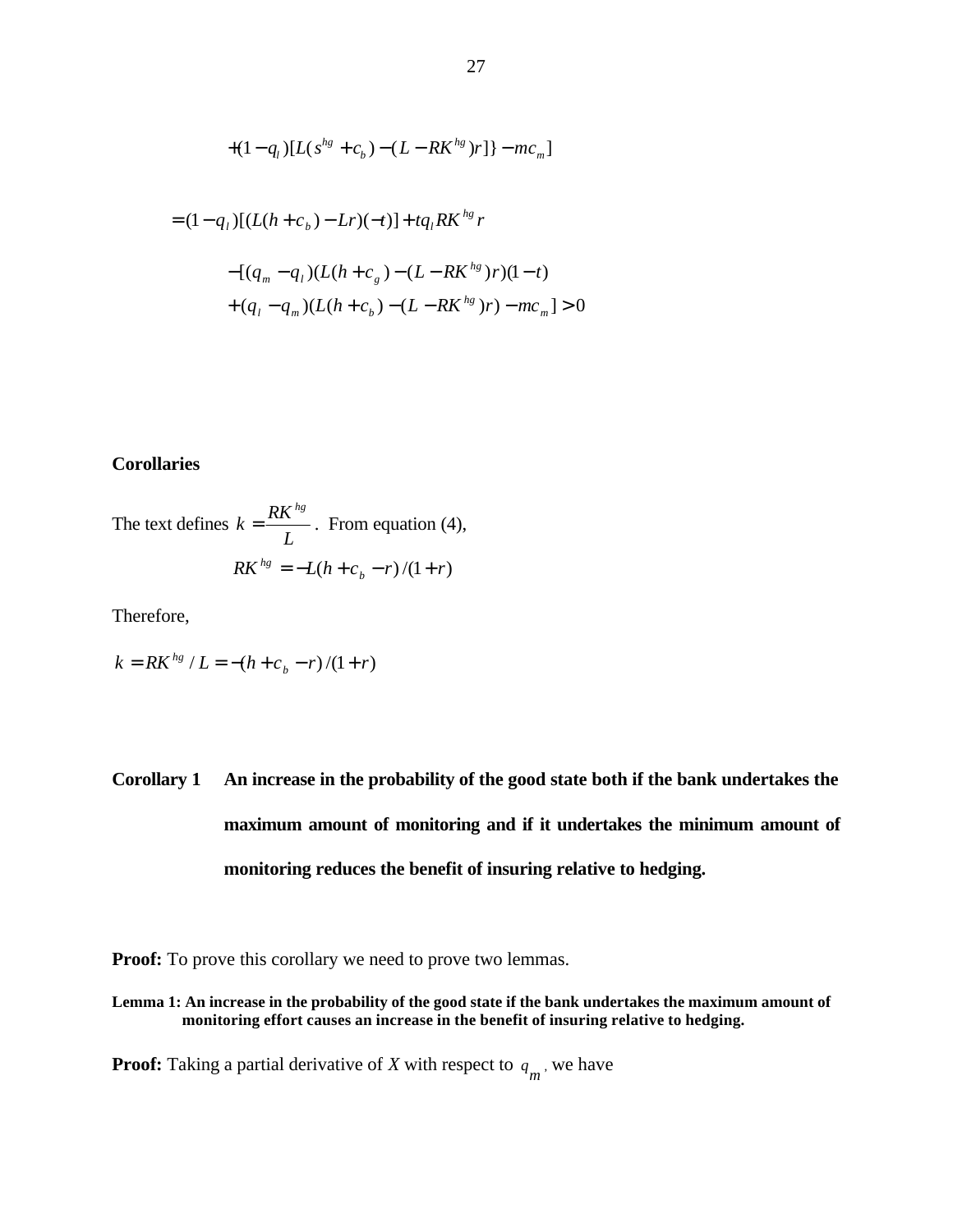$$
\frac{\partial X}{\partial q_m} = -[-\{h + c_b - (1 - k)r\} + \{h + c_g - (1 - k)r\}(1 - t)] < 0
$$

since the first term in {} is negative given our assumption on page 8 on taxes while the second term in {} is positive. Thus, the overall result is that the partial derivative is negative.

#### **Lemma 2 An increase in the probability of the good state if the bank undertakes the low amount of monitoring effort causes an increase in the benefit of insuring relative to partially hedging.**

**Proof:** Taking a partial derivative of *X* with respect to  $q_l$ , we have

$$
\frac{\partial X}{\partial q_i} = (h + c_b - r)t + tkr - \{h + c_b - (1 - k)r\} + \{h + c_g - (1 - k)r\}(1 - t)
$$
\n
$$
= (h + c_b - r)t\{1 - \frac{r}{(1 + r)}\} - \{h + c_b - (1 - k)r\} + \{h + c_g - (1 - k)r\}(1 - t)
$$
\n
$$
= (h + c_b - r)\left[\frac{t}{1 + r} - 1\right] + \{h + c_g - r\}(1 - t) - krt
$$
\n
$$
= (h + c_b - r)\left[\frac{t}{1 + r} - 1 + \frac{tr}{(1 + r)}\right] + \{h + c_g - r\}(1 - t)
$$
\n
$$
= (h + c_b - r)\left[\frac{t(1 + r)}{1 + r} - 1\right] + \{h + c_g - r\}(1 - t)
$$
\n
$$
= (h + c_b - r)(t - 1) + \{h + c_g - r\}(1 - t)
$$

The simplification is achieved by substituting  $k = -(h + c_h - r)/(1 + r)$  in the third

step above. From the last step above it is easy to see that  $\frac{dx}{dx} > 0$ ∂ ∂ *l q*  $\frac{X}{-} > 0$ .

From Lemmas 1 and 2 above, we can get the sum of the partial derivatives of *X* with respect to  $q_m$  and  $q_l$  as,

$$
\frac{\partial X}{\partial q_m} + \frac{\partial X}{\partial q_l} = -[-\{h + c_b - (1 - k)r\} + \{h + c_g - (1 - k)r\}(1 - t)]
$$
  
+  $(h + c_b - r)(t - 1) + \{h + c_g - r\}(1 - t)$   
=  $krt + (h + c_b - r)t = krt - k(1 + r)t = -kt < 0$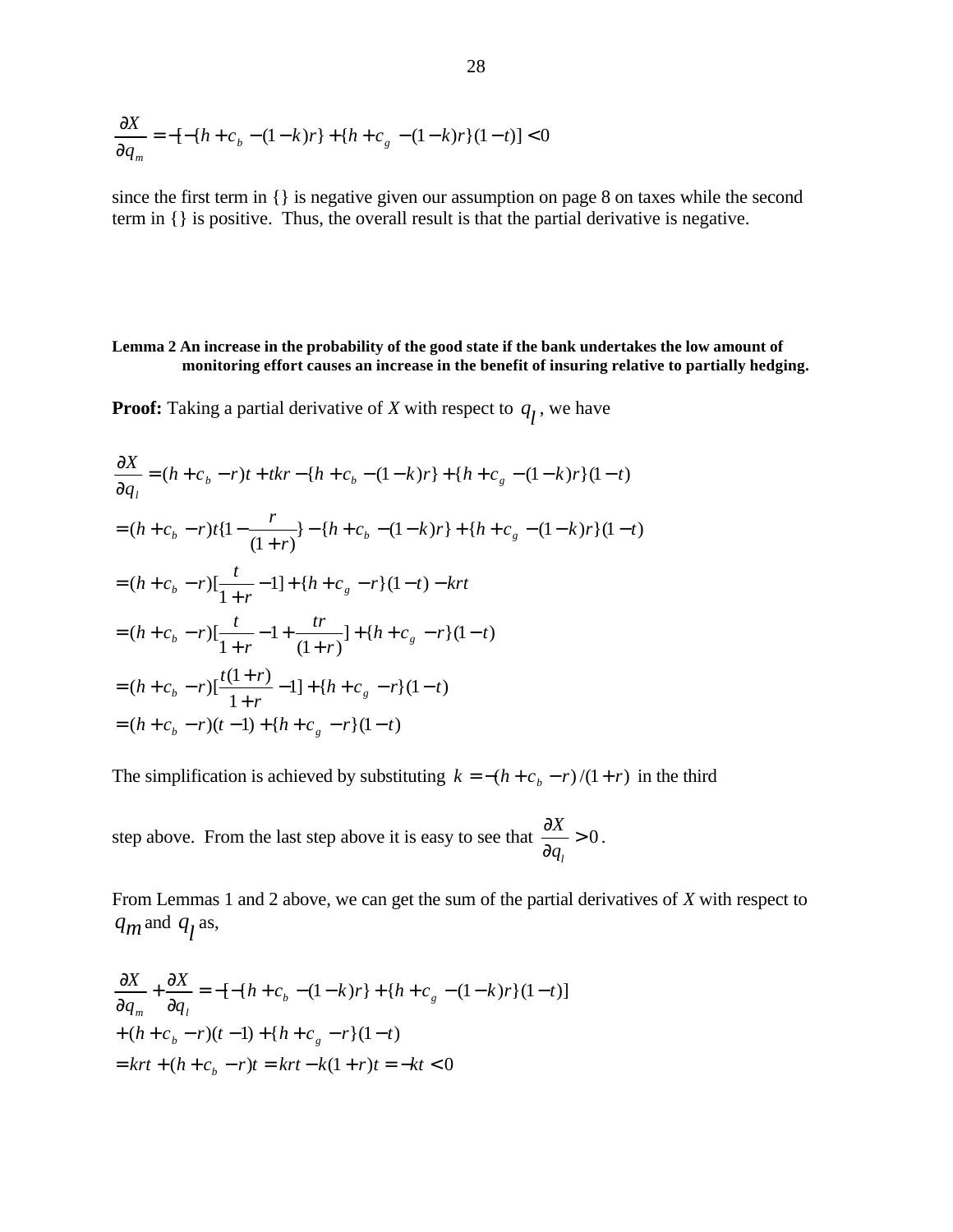This implies that an increase in  $q_m$  and  $q_l$  reduces the benefit of insuring.

# **Corollary 2** In the bad state, an increase in the cash flows,  $c_b$  , increases the value of **insuring relative to hedging if**

$$
(1 - q_l)(-t) + (q_m - q_l) - \frac{q_m r t}{(1+r)} > 0
$$

**Proof:** Taking the partial derivative of  $X$  with respect to  $c_b$  we have,

$$
\frac{\partial X}{\partial c_b} = (1 - q_l)(-t) + tq_l r \frac{\partial k}{\partial c_b} - [(q_l - q_m)(1 + \frac{\partial k}{\partial c_b}r) + (q_m - q_l)\frac{\partial k}{\partial c_b}r(1 - t)]
$$

Simplifying,

$$
\frac{\partial X}{\partial c_b} = (1 - q_l)(-t) + tq_l r \frac{\partial k}{\partial c_b} - [(q_l - q_m) + (q_l - q_m) \frac{\partial k}{\partial c_b} r(1 - (1 - t))]
$$

which can be written as,

$$
\frac{\partial X}{\partial c_b} = (1 - q_l)(-t) + tq_l r \frac{\partial k}{\partial c_b} - [(q_l - q_m)(1 + \frac{\partial k}{\partial c_b} rt)]
$$

Substituting  $(1 + r)$ 1  $c<sub>b</sub>$   $(1+r)$ *k*  $\lambda_b$   $(1 +$ = − ∂  $\frac{\partial k}{\partial s} = -\frac{1}{\partial t}$ , we have

$$
\frac{\partial X}{\partial c_b} = (1 - q_l)(-t) + tq_l r \{-\frac{1}{(1+r)}\} + [(q_m - q_l)(1 + \{-\frac{rt}{(1+r)}\})]
$$

which can be written as,

$$
\frac{\partial X}{\partial c_b} = -(1 - q_l)(t) - \frac{tq_l r}{(1+r)} + [(q_m - q_l)(1 - \frac{rt}{(1+r)})]
$$

$$
\frac{\partial X}{\partial c_b} = -t + tq_l + (q_m - q_l) - \frac{q_m rt}{(1+r)}
$$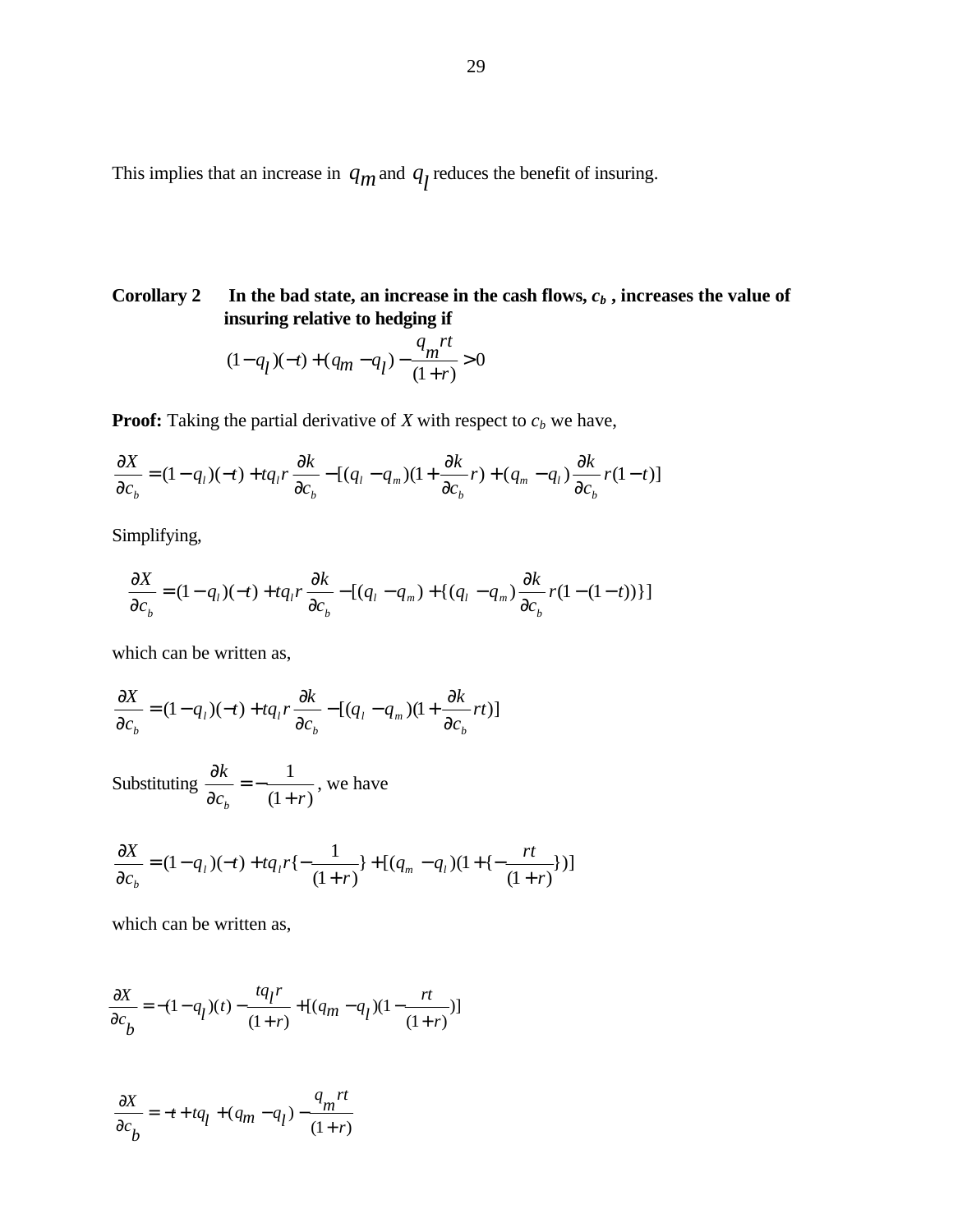Under the assumption stated in the proposition, it follows that

$$
\frac{\partial X}{\partial c_b} > 0
$$

Whether this condition holds or not, depends on the values of  $q_l$ ,  $q_m$ , t and r

Comparative static results from analyzing Proposition 1 are facilitated by noting that

i) the condition given by equation (10) can be written by observing equation (11) as  $X > 0$ .

ii)  $X > 0$  iff

$$
f = [(q(m) - q(l))(c(g) - (1 - \{-\frac{(c(b) - r)}{(1 + r)}\})r)(1 - t) + (q(l) - q(m))(c(b) - (1 - \{-\frac{(c(b) - r)}{(1 + r)}\})r)]
$$

$$
-\{(1 - q(l))[(c(b) - r)(-t)] + tq(l)\{-\frac{(c(b) - r)}{(1 + r)}\}r\}
$$

satisfies the condition:

$$
0 < f < (q(m) - q(l))(c(g) - c(b)).
$$

**Corollary 2A: The incremental monitoring cost incurred equals the incremental expected**

**cashflow benefit, for feasible values of the tax rate, t,** iff

$$
0 < f < (q(m) - q(l))(c(g) - c(b)) \Leftrightarrow 0 < t < \frac{(q_m - q_l)}{(q_m - q_l) + (1 - \frac{q_m}{(1+r)})\left(\frac{c_b - r}{c_g - c_b}\right)}
$$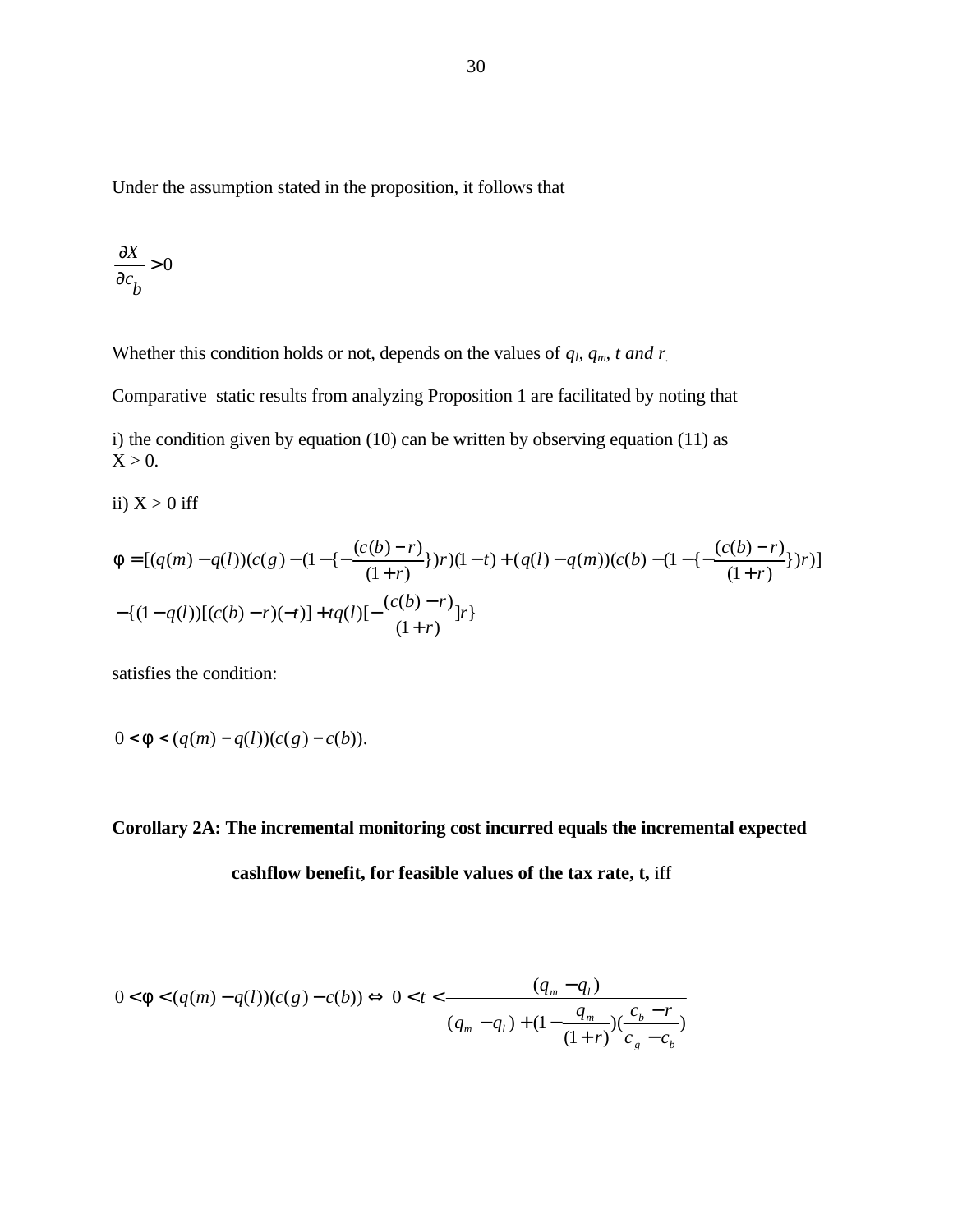#### **Proof:**

A practical question illustrating this corollary is: "For what values of  $c(g)$ ,  $c(b)$ ,  $q(m)$ ,  $q(l)$ , r, and t such that parameter values are in the following ranges (as observed in real-world data):

- i)  $c(g) = 1, 0 < c(b) < 1;$ ii)  $0 < q(1) < q(m) < 1$ ;
- iii)  $0 < r \le 1.2$ ;
- iv)  $0 < t < 0.5$ ;

does

$$
f = [(q(m) - q(l))(c(g) - (1 - \{-\frac{(c(b) - r)}{(1 + r)}\})r)(1 - t) + (q(l) - q(m))(c(b) - (1 - \{-\frac{(c(b) - r)}{(1 + r)}\})r)]
$$

$$
-\{(1 - q(l))[(c(b) - r)(-t)] + tq(l)[-\frac{(c(b) - r)}{(1 + r)}]r\}
$$

satisfy the condition:

$$
0\!<\!f\!<\!(q(m)\!-\!q(l))(c(g)\!-\!c(b)).\,?
$$

First note that  $\varphi$  is a linear function of t.

Then, the y-intercept (i.e., the value of  $\varphi$  when t = 0) is given by

$$
(q(m) - q(l))(c(g) - c(b)).
$$

Next note that  $\varphi$  is a decreasing function of t.

The x-intercept (i.e., the value of t when  $\varphi = 0$ ) is given by

$$
t_0 = \frac{1}{\frac{(c_b - r)(1 - \frac{q_m}{(1+r)})}{1 + \frac{q_m - q_l}{(c_g - c_b)}}
$$

Feasible solutions to the problem requires that the x-intercept be positive, since tax rates are positive. This is so if  $c(b) > r$ . It is so for  $c(b) < r$ , iff

$$
\left| \frac{(c_b - r)(1 - \frac{q_m}{(1+r)})}{(q_m - q_l)(c_g - c_b)} \right| < 1
$$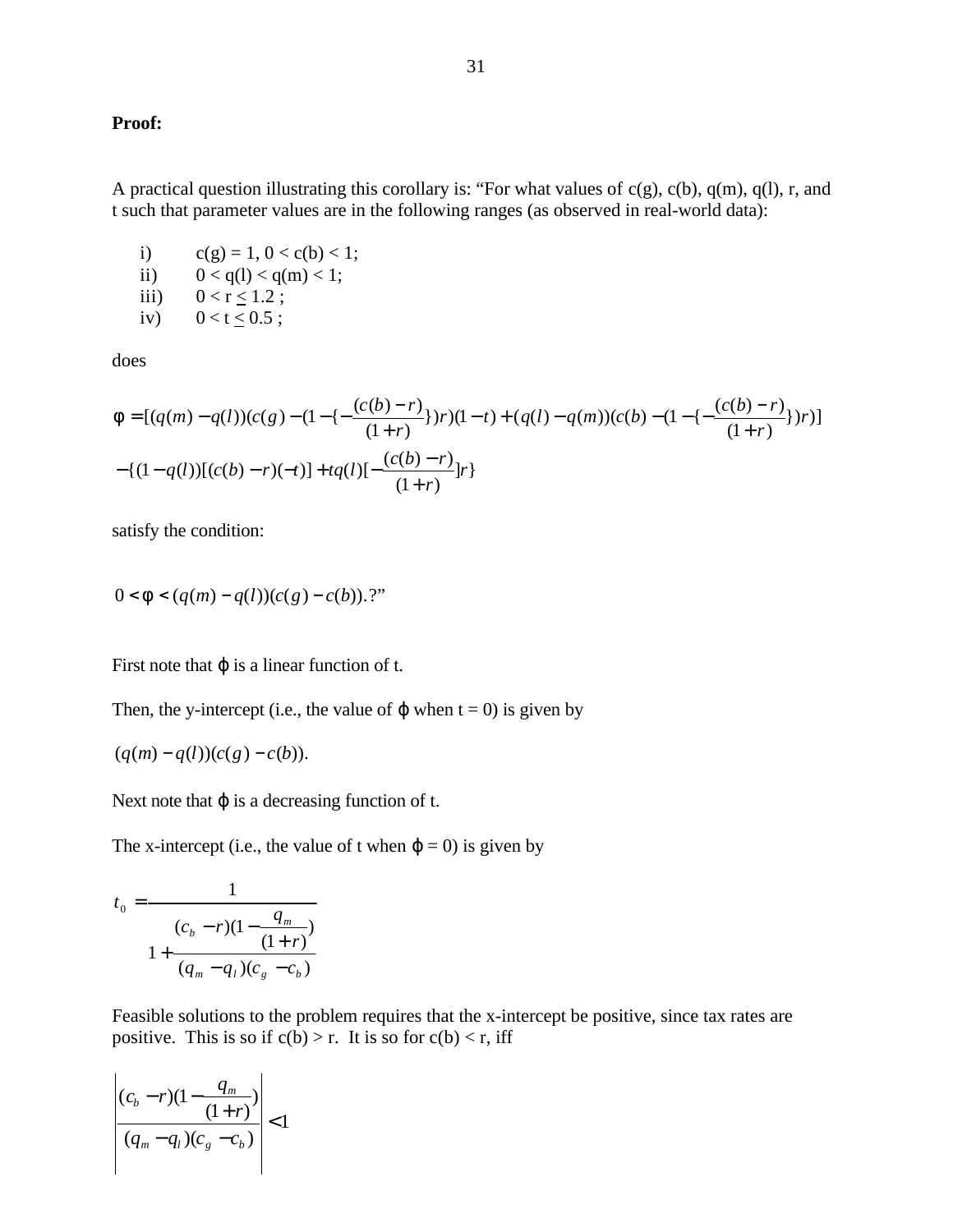*Thus,*

$$
0 < f < (q(m) - q(l))(c(g) - c(b)) \Leftrightarrow 0 < t < \frac{(q_m - q_l)}{(q_m - q_l) + (1 - \frac{q_m}{(1+r)})(\frac{c_b - r}{c_g - c_b})}
$$

# **Corollary 3 A** simultaneous increase in  $c_g$  and  $c_b$  decreases the value of insuring relative to **partial hedging.**

**Proof:** Taking the sum of the partial derivatives of *X* with respect to  $c_g$  and  $c_b$ , we have,

$$
\frac{\partial X}{\partial c_g} = -(q_m - q_l)(1-t) < 0 \text{ and}
$$
  

$$
\frac{\partial X}{\partial c_b} = (1-q_l)(-t) + (q_m - q_l) - \frac{q_m rt}{(1+r)} > 0.
$$

Therefore,

$$
\frac{\partial X}{\partial c_g} + \frac{\partial X}{\partial c_b} = -(q_m - q_l)(1 - t) + (q_m - q_l) + (1 - q_l)(-t) - \frac{q_m rt}{(1 + r)}
$$
  
=  $t(q_m - q_l) + (1 - q_l)(-t) - \frac{q_m rt}{(1 + r)}$   
=  $(1 - q_l)(-t) + t(q_m - q_l) - \frac{q_m rt}{(1 + r)} < 0$ 

which implies that a simultaneous increase in the rates of return in good and bad states results in a decrease in the value of insurance relative to the value of hedging.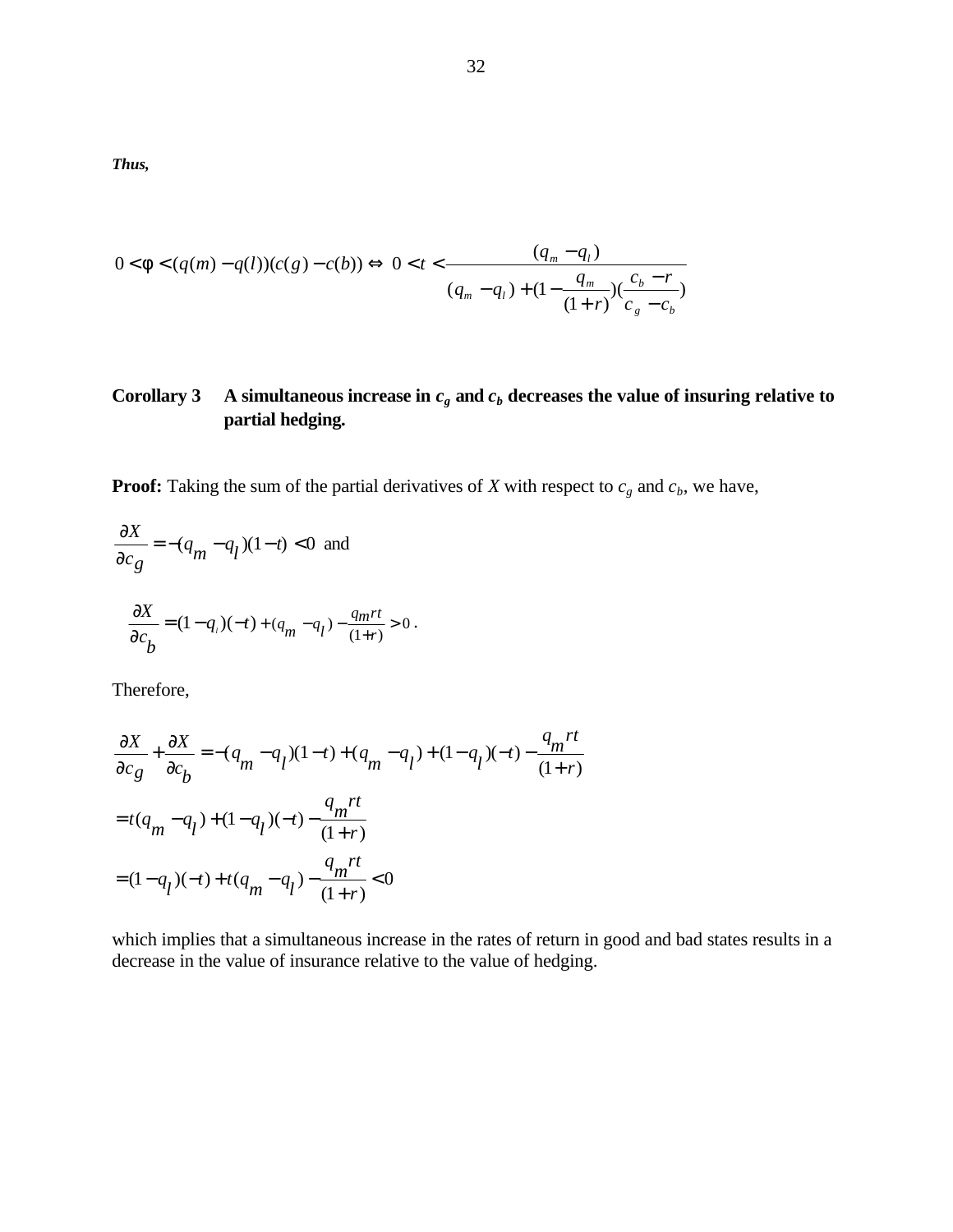**Corollary 4 An increase in**  $c_g$  **and a simultaneous mean-preserving reduction in**  $c_b$  **increases** 

**the value of insuring relative to hedging** if

*For*  $j = l$ ,

$$
\frac{\partial X}{\partial c_g} - w^l \frac{\partial X}{\partial c_b} = -\frac{(q_m - q_l)}{(1 - q_l)} + t(q_m - q_l) - \frac{q_l}{(1 - q_l)}[(1 - q_l)(-t) - \frac{q_m rt}{(1 + r)}]
$$

For *j=m*,

$$
\frac{\partial X}{\partial c_g} - w^m \frac{\partial X}{\partial c_b} = -\frac{(q_m - q_l)}{(1 - q_m)} + t(q_m - q_l) - \frac{q_m}{(1 - q_m)}[(1 - q_l)(-t) - \frac{q_m rt}{(1 + r)}]
$$

# **are each greater than zero.**

**Proof:** If the value of  $c_g$  is increased by  $\Delta$  then in order to hold the mean of the distribution constant, the value of *c<sup>b</sup>* must decrease by *w*Δ where *w* adjusts for the differences in probability of the good and bad states. That is:

$$
q_j c_g + (1 - q_j)c_b = q_j(c_g + \Delta) + (1 - q_j)(c_b - w^j \Delta)
$$

Then, it follows that,

$$
q_j \Delta - w^j \Delta (1 - q_j) = 0
$$

This implies that,

$$
w^j = \frac{q_j}{(1-q_j)}, j=l,m
$$

Given

$$
\frac{\partial X}{\partial c_g} = -(q_m - q_l)(1 - t) < 0
$$
 and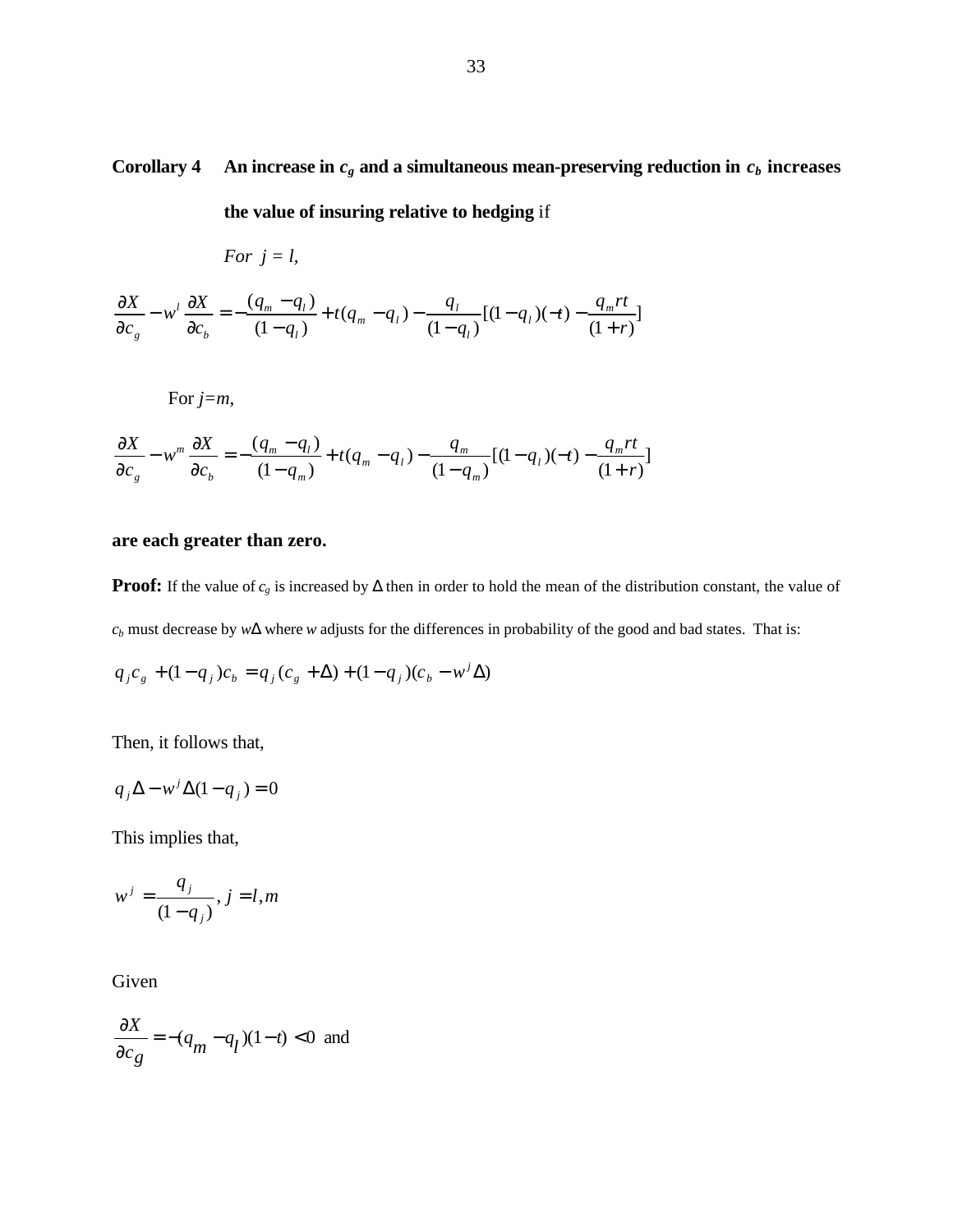$$
\frac{\partial X}{\partial c_b} = (1 - q_i)(-t) + (q_m - q_l) - \frac{q_m rt}{(1+r)} > 0,
$$

we have, for  $j = 1$ ,

$$
\frac{\partial X}{\partial c_g} - w^l \frac{\partial X}{\partial c_b} = -(q_m - q_l)(1 - t) - \frac{q_l}{(1 - q_l)}[(1 - q_l)(-t) + (q_m - q_l) - \frac{q_m rt}{(1 + r)}]
$$

$$
=-(q_m-q_l)+t(q_m-q_l)-\frac{q_l}{(1-q_l)}(q_m-q_l)-\frac{q_l}{(1-q_l)}[(1-q_l)(-t)-\frac{q_m rt}{(1+r)}]
$$

$$
= (q_m - q_l) [-1 - \frac{q_l}{(1 - q_l)}] + t (q_m - q_l) - \frac{q_l}{(1 - q_l)} [(1 - q_l)(-t) - \frac{q_m rt}{(1 + r)}]
$$

$$
=-\frac{(q_m-q_l)}{(1-q_l)}+t(q_m-q_l)-\frac{q_l}{(1-q_l)}[(1-q_l)(-t)-\frac{q_m rt}{(1+r)}]
$$

Similarly, for  $j = m$ , we have,

$$
\frac{\partial X}{\partial c_g} - w^m \frac{\partial X}{\partial c_b}
$$
\n
$$
= -(q_m - q_l)(1-t) - \frac{q_m}{(1-q_m)} \{ (1-q_l)(-t) + (q_m - q_l) - \frac{q_m rt}{(1+r)} \}
$$
\n
$$
= -(q_m - q_l)(1-t) - \frac{q_m}{(1-q_m)} (q_m - q_l) - \frac{q_m}{(1-q_m)} \{ (1-q_l)(-t) - \frac{q_m rt}{(1+r)} \}
$$

$$
= (q_m - q_l)[t - 1 - \frac{q_m}{(1 - q_m)}] - \frac{q_m}{(1 - q_m)}[(1 - q_l)(-t) - \frac{q_m rt}{(1 + r)}]
$$

$$
=-\frac{(q_m-q_l)}{(1-q_m)}+t(q_m-q_l)-\frac{q_m}{(1-q_m)}[(1-q_l)(-t)-\frac{q_m rt}{(1+r)}]
$$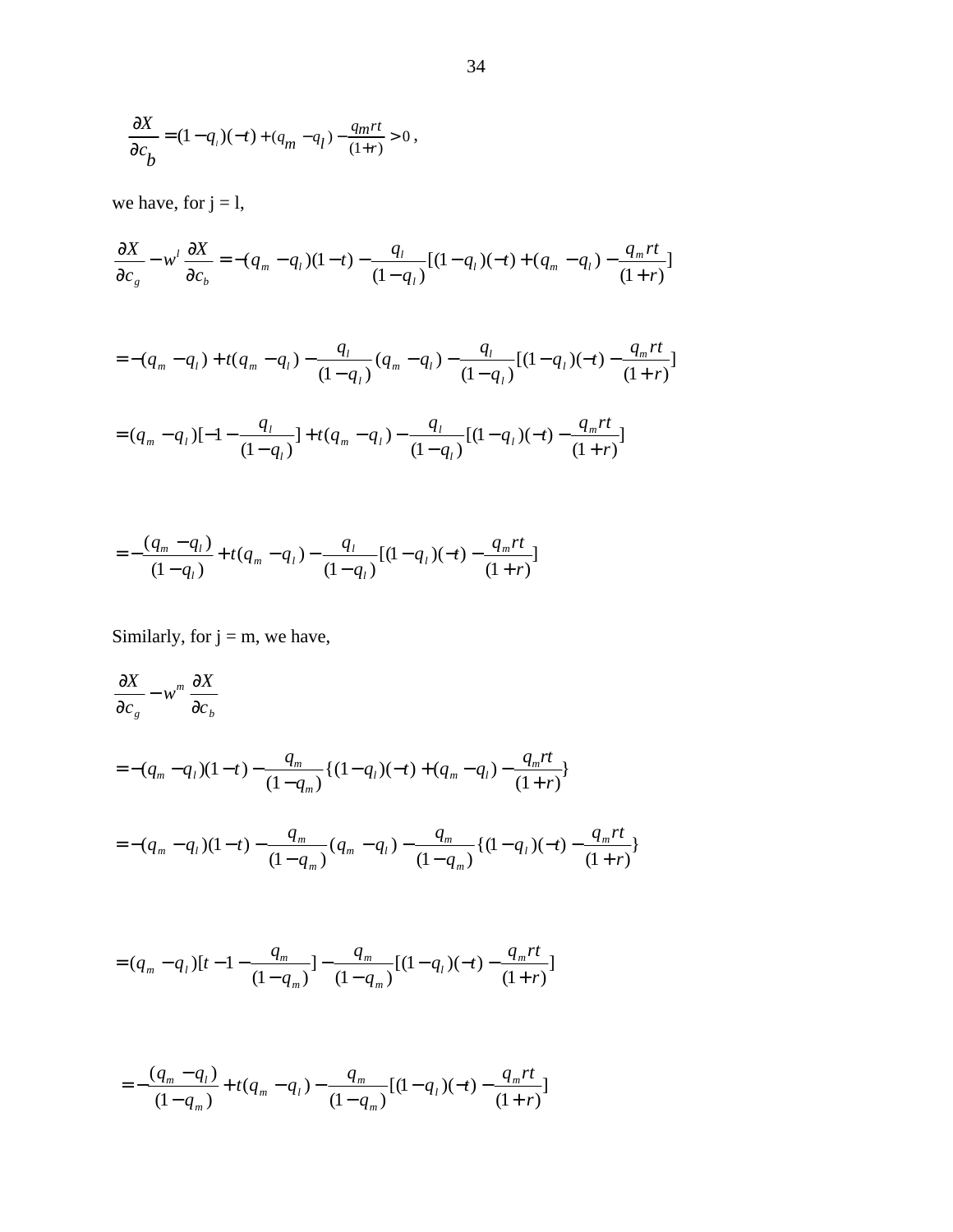# **Corollary 4A: If the incremental monitoring cost incurred equals the incremental expected cashflow benefit, for feasible values of the tax rate,** *t***, and**

$$
\frac{(c_b - r)}{(c_g - c_b)} > 1,
$$
  
i. 
$$
\frac{\partial X}{\partial c_b} > 0 \Rightarrow [\frac{\partial X}{\partial c_g} - w^j \frac{\partial X}{\partial c_b}] < 0, j = l, m
$$

**Proof:** The statement of the corollary can be interpreted as:

"Given 
$$
0 < f < (q(m) - q(l))(c(g) - c(b))
$$
, and  $\frac{(c_b - r)}{(c_g - c_b)} > 1$ 

show that 
$$
\frac{\partial X}{\partial c_b} > 0 \Rightarrow [\frac{\partial X}{\partial c_g} - w^j \frac{\partial X}{\partial c_b}] < 0, j = l, m
$$
"

From Corollary 2A,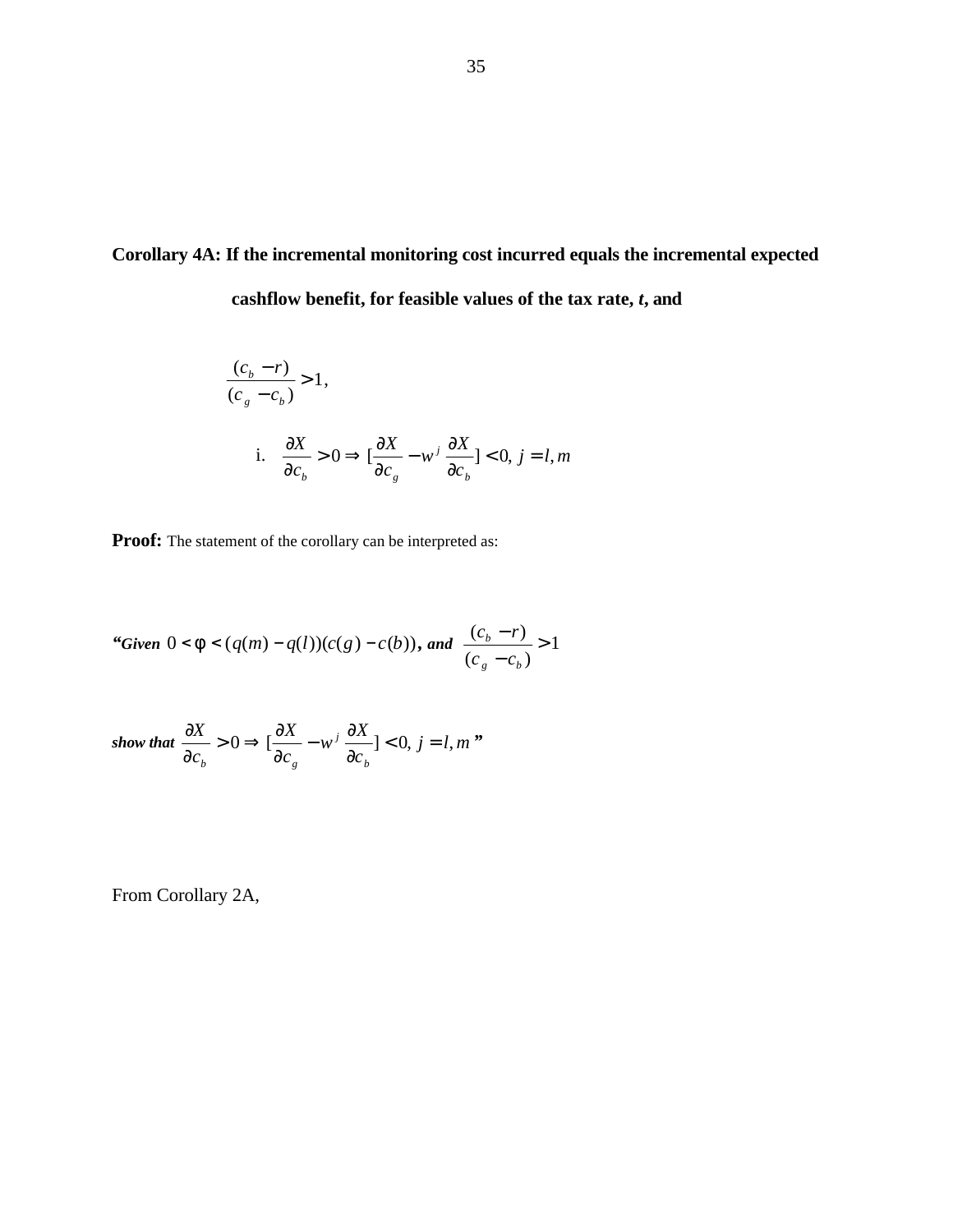$$
0 < f < (q(m) - q(l))(c(g) - c(b)) \Leftrightarrow 0 < t < \frac{(q_m - q_l)}{(q_m - q_l) + (1 - \frac{q_m}{(1+r)})\left(\frac{c_b - r}{c_g - c_b}\right)}
$$

Since 
$$
\frac{(c_b - r)}{(c_g - c_b)} > 1
$$
,  $0 < t < \frac{(q_m - q_l)}{(q_m - q_l) + (1 - \frac{q_m}{(1+r)})} = \frac{1}{\frac{(1 - \frac{q_m}{(1+r)})}{[1 + \frac{q_m}{(q_m - q_l)}]}}$ 

Now

$$
\frac{\partial X}{\partial c_b} = (1 - q_l)(-t) + (q_m - q_l) - \frac{q_m rt}{(1 + r)} = (q_m - q_l)[(1 - t) - t \frac{1 - \frac{q_m}{(1 + r)}}{(q_m - q_l)}]
$$

Since 
$$
t < \frac{1}{(1 - \frac{q_m}{(1+r)})}
$$
,  

$$
[1 + \frac{q_m}{(q_m - q_l)}]
$$

$$
\frac{\partial X}{\partial c_b} > 0.
$$

Now

$$
\frac{\partial X}{\partial c_g} - w^j \frac{\partial X}{\partial c_b}, j = l, m
$$
  
=  $-\frac{(q_m - q_l)}{(1 - q_l)} + t(q_m - q_l) - \frac{q_j}{(1 - q_j)}[(1 - q_l)(-t) - \frac{q_m rt}{(1 + r)}]$ 

Therefore, we can write on simplification,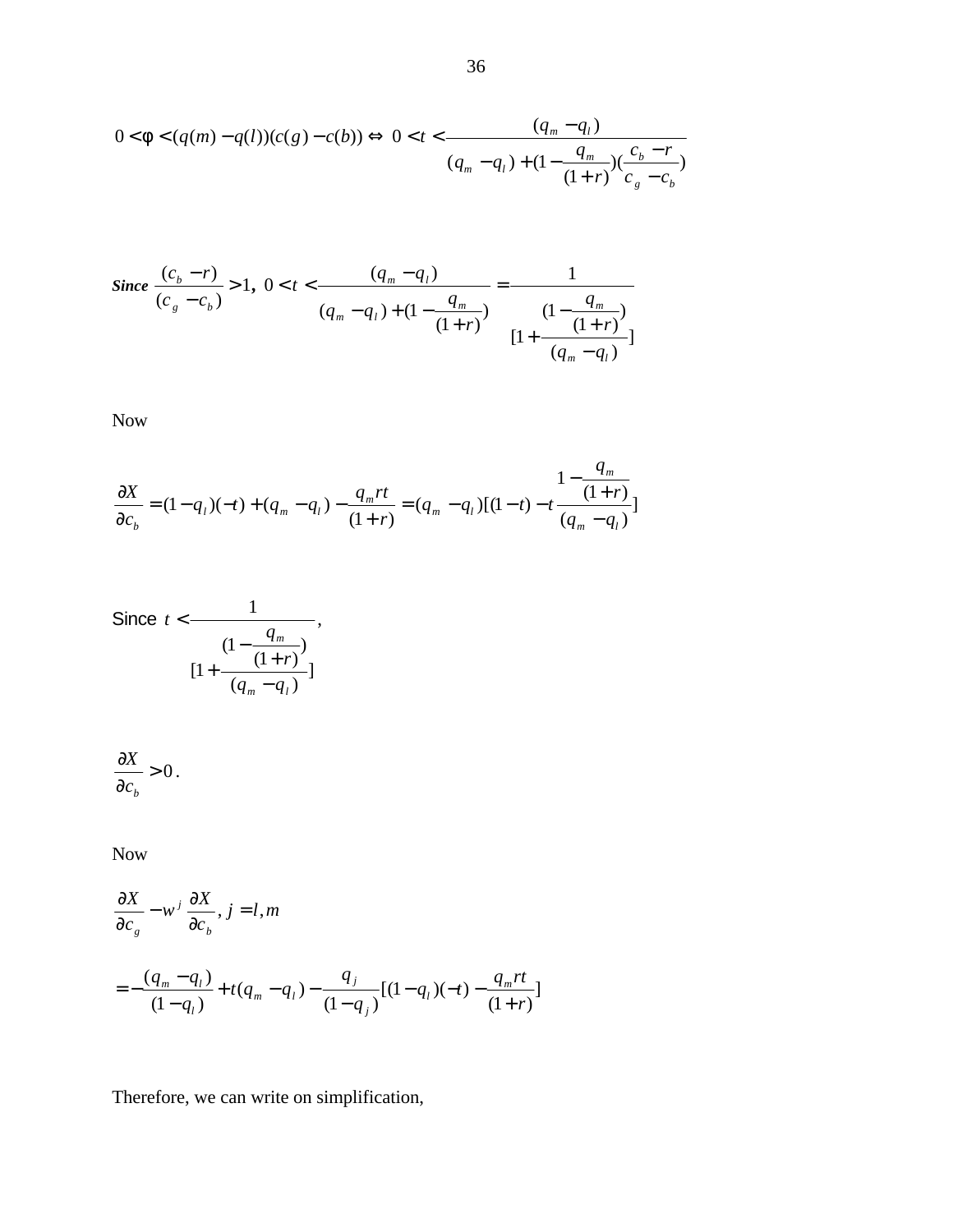$$
\frac{\partial X}{\partial c_g} - w^l \frac{\partial X}{\partial c_b} = -(q_m - q_l)[(1-t) + \frac{q_l}{(1-q_l)}(1 + \frac{(1-q_l)(-t) - \frac{q_m rt}{(1+r)}}{(q_m - q_l)})] < 0
$$

$$
\frac{\partial X}{\partial c_g} - w^m \frac{\partial X}{\partial c_b} = -(q_m - q_l)[(1-t) + \frac{q_m}{(1-q_m)}(1 + \frac{(1-q_l)(-t) - \frac{q_m rt}{(1+r)}}{(q_m - q_l)})] < 0
$$

# **Corollary 4B:Given values of parameters that validate Corollary 2A, the subset of these**

# **values that satisfy the following condition sets are:**

$$
\mathbf{q(m)} < \frac{(c_b - r)}{(c_g - c_b)} < 1, \ \mathbf{q(l)} < \frac{(c_b - r)}{(c_g - c_b)} < q(m), \ \mathbf{0} < \frac{(c_b - r)}{(c_g - c_b)} < q(l), \ \text{respectively.}
$$

**Condition Set A***:*

$$
\frac{\partial X}{\partial c_b} < 0, \\
\left[\frac{\partial X}{\partial c_g} - w^j \frac{\partial X}{\partial c_b}\right] < 0, j = l, m
$$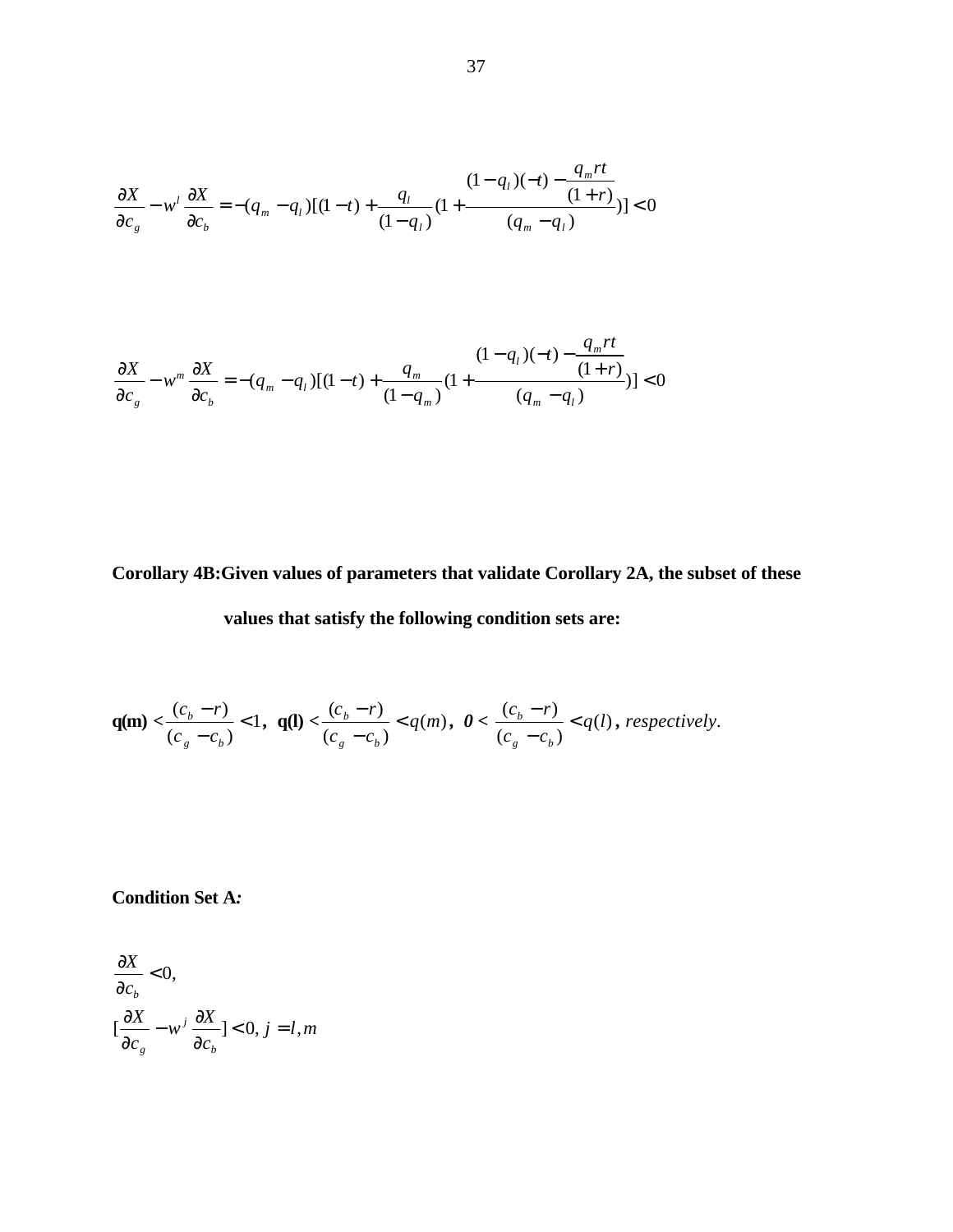# **Condition Set B:**

$$
\frac{\partial X}{\partial c_b} < 0,
$$
\n
$$
[\frac{\partial X}{\partial c_s} - w^j \frac{\partial X}{\partial c_b}] < 0, j = l
$$
\n
$$
[\frac{\partial X}{\partial c_s} - w^j \frac{\partial X}{\partial c_b}] > 0, j = m
$$

# **Condition Set C:**

$$
\frac{\partial X}{\partial c_b} < 0, \\
\left[\frac{\partial X}{\partial c_s} - w^j \frac{\partial X}{\partial c_b}\right] > 0, \ j = l, m
$$

**Proof:** The incremental monitoring cost incurred equals the incremental expected cashflow benefit, for feasible

values of the tax rate, t, iff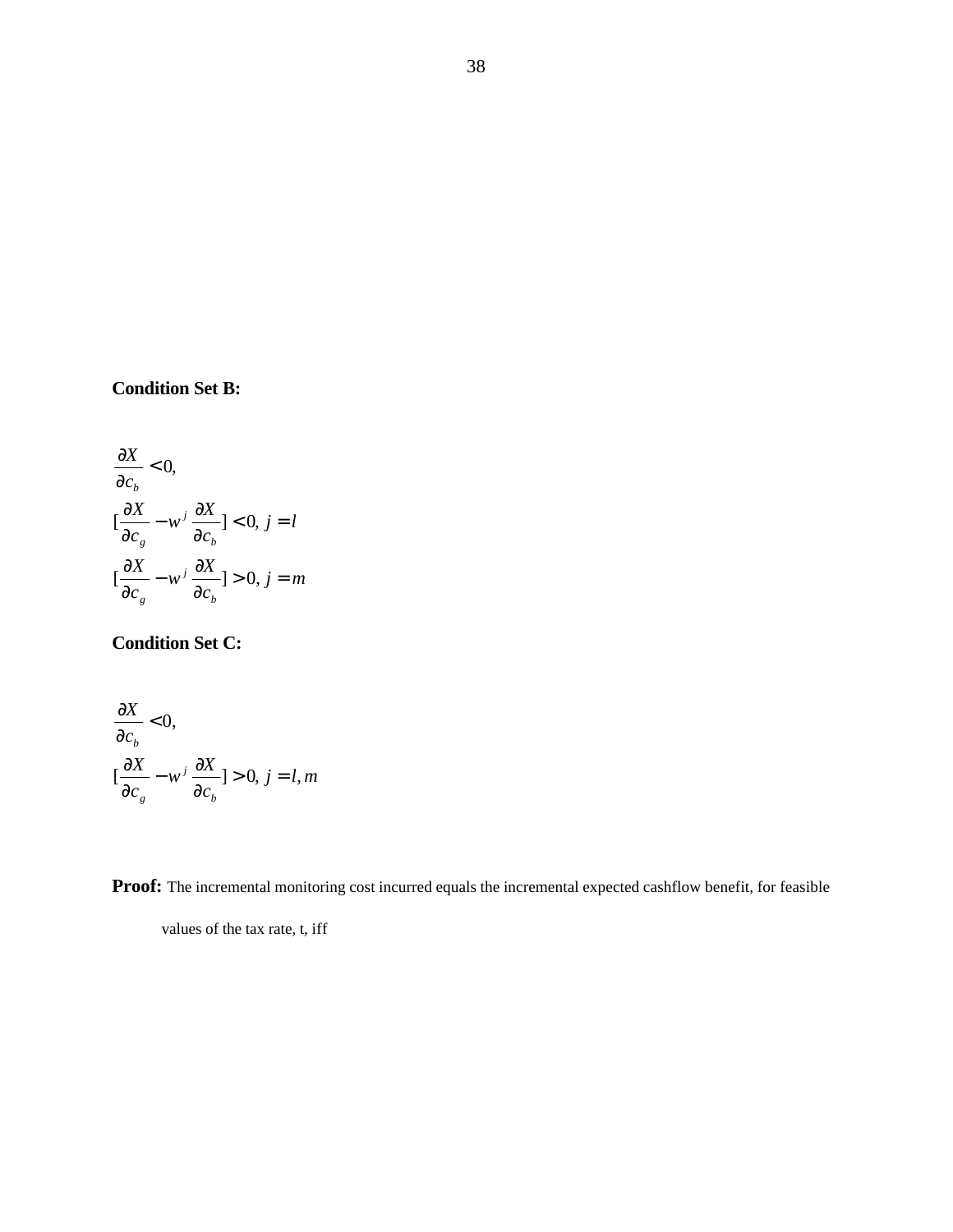$$
0 < f < (q(m) - q(l))(c(g) - c(b)) \Leftrightarrow 0 < t < \frac{1}{\left(1 - \frac{q_m}{(1+r)}\right)} \left[\frac{c_b - r}{q_m - q_l}\right] \left[\frac{c_b - r}{c_g - c_b}\right]
$$

Lemmas A, B, and C below are needed for this proof.

# **Lemma A**

$$
\frac{\partial X}{\partial c_b} > 0 \text{ iff } t < \frac{1}{\frac{(1 - \frac{q_m}{(1+r)})}{1 + \frac{(q_m - q_l)}{q_m - q_l}}}
$$

**Proof:** Note that 
$$
\frac{\partial X}{\partial c_b} = (1-t) - t \frac{1 - \frac{q_m}{(1+r)}}{(q_m - q_l)}.
$$

It follows that

$$
\frac{\partial X}{\partial c_b} > 0 \Leftrightarrow t < \frac{1}{\frac{(1 - \frac{q_m}{(1+r)})}{(q_m - q_l)}}.
$$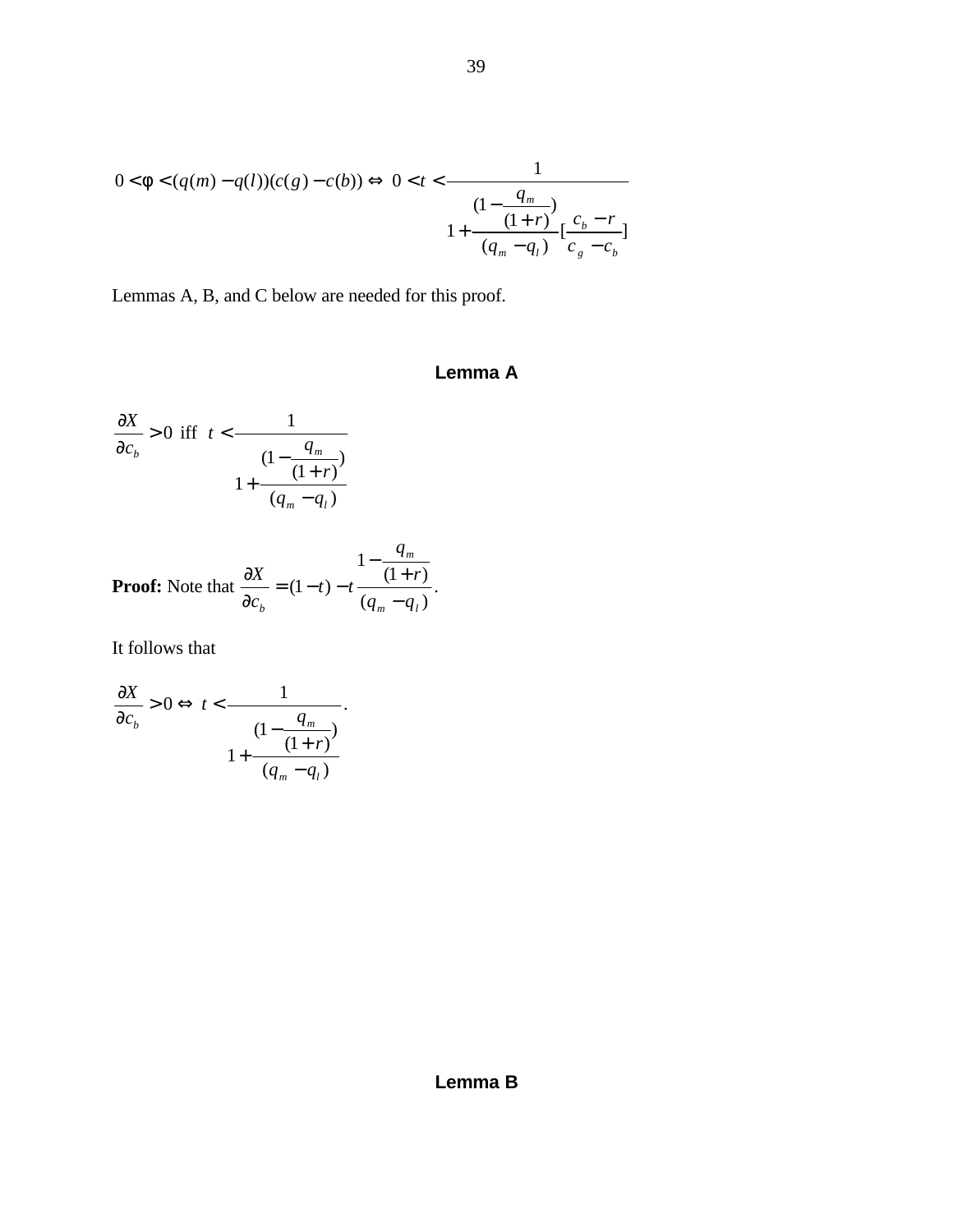$$
\frac{\partial X}{\partial c_g} - w^m \frac{\partial X}{\partial c_b} > 0 \text{ iff } t > \frac{1}{\frac{(1 - \frac{q_m}{(1 + r)})}{(q_m - q_l)}} \frac{1}{q_m}
$$

**Proof:** Note that 
$$
\frac{dS}{dc_g} - w^m \frac{dS}{dc_h} = (1-t) - tq_m \frac{dS}{dc_m - q_l}
$$

# It follows that

$$
\frac{\partial X}{\partial c_s} - w^m \frac{\partial X}{\partial c_b} > 0 \Leftrightarrow t > \frac{1}{\frac{(1 - \frac{q_m}{(1+r)})}{(q_m - q_l)}}.
$$

# **Lemma C**

$$
\frac{\partial X}{\partial c_s} - w^l \frac{\partial X}{\partial c_b} > 0 \text{ iff } t < \frac{1}{\frac{(1 - \frac{q_m}{(1+r)})}{(q_m - q_l)}} \quad \text{if } t \leq \frac{1}{\frac{q_m}{(q_m - q_l)}} \quad \text{if } t \leq \frac{1}{\frac{q_m}{(q_m - q_l)}} \quad \text{if } t \leq \frac{1}{\frac{q_m}{(q_m - q_l)}} \quad \text{if } t \leq \frac{1}{\frac{q_m}{(q_m - q_l)}} \quad \text{if } t \leq \frac{1}{\frac{q_m}{(q_m - q_l)}} \quad \text{if } t \leq \frac{1}{\frac{q_m}{(q_m - q_l)}} \quad \text{if } t \leq \frac{1}{\frac{q_m}{(q_m - q_l)}} \quad \text{if } t \leq \frac{1}{\frac{q_m}{(q_m - q_l)}} \quad \text{if } t \leq \frac{1}{\frac{q_m}{(q_m - q_l)}} \quad \text{if } t \leq \frac{1}{\frac{q_m}{(q_m - q_l)}} \quad \text{if } t \leq \frac{1}{\frac{q_m}{(q_m - q_l)}} \quad \text{if } t \leq \frac{1}{\frac{q_m}{(q_m - q_l)}} \quad \text{if } t \leq \frac{1}{\frac{q_m}{(q_m - q_l)}} \quad \text{if } t \leq \frac{1}{\frac{q_m}{(q_m - q_l)}} \quad \text{if } t \leq \frac{1}{\frac{q_m}{(q_m - q_l)}} \quad \text{if } t \leq \frac{1}{\frac{q_m}{(q_m - q_l)}} \quad \text{if } t \leq \frac{1}{\frac{q_m}{(q_m - q_l)}} \quad \text{if } t \leq \frac{1}{\frac{q_m}{(q_m - q_l)}} \quad \text{if } t \leq \frac{1}{\frac{q_m}{(q_m - q_l)}} \quad \text{if } t \leq \frac{1}{\frac{q_m}{(q_m - q_l)}} \quad \text{if } t \leq \frac{1}{\frac{q_m}{(q_m - q_l)}} \quad \text{if } t \leq \frac{1}{\frac{q_m}{(q_m - q_l)}} \quad \text{if } t \leq \frac{1}{\frac{q_m}{(q_m - q_l)}} \quad \text{if } t \leq \frac{1}{\frac{q_m}{(q_m - q_l)}}
$$

**Proof:** Note that 
$$
\frac{dS}{dr} - w' \frac{dS}{dr} = (1-t) - tq_l \frac{dS}{dr} \frac{dS}{dr} = (1-t) - tq_l \frac{dS}{dr} \frac{dS}{dr}
$$

It follows that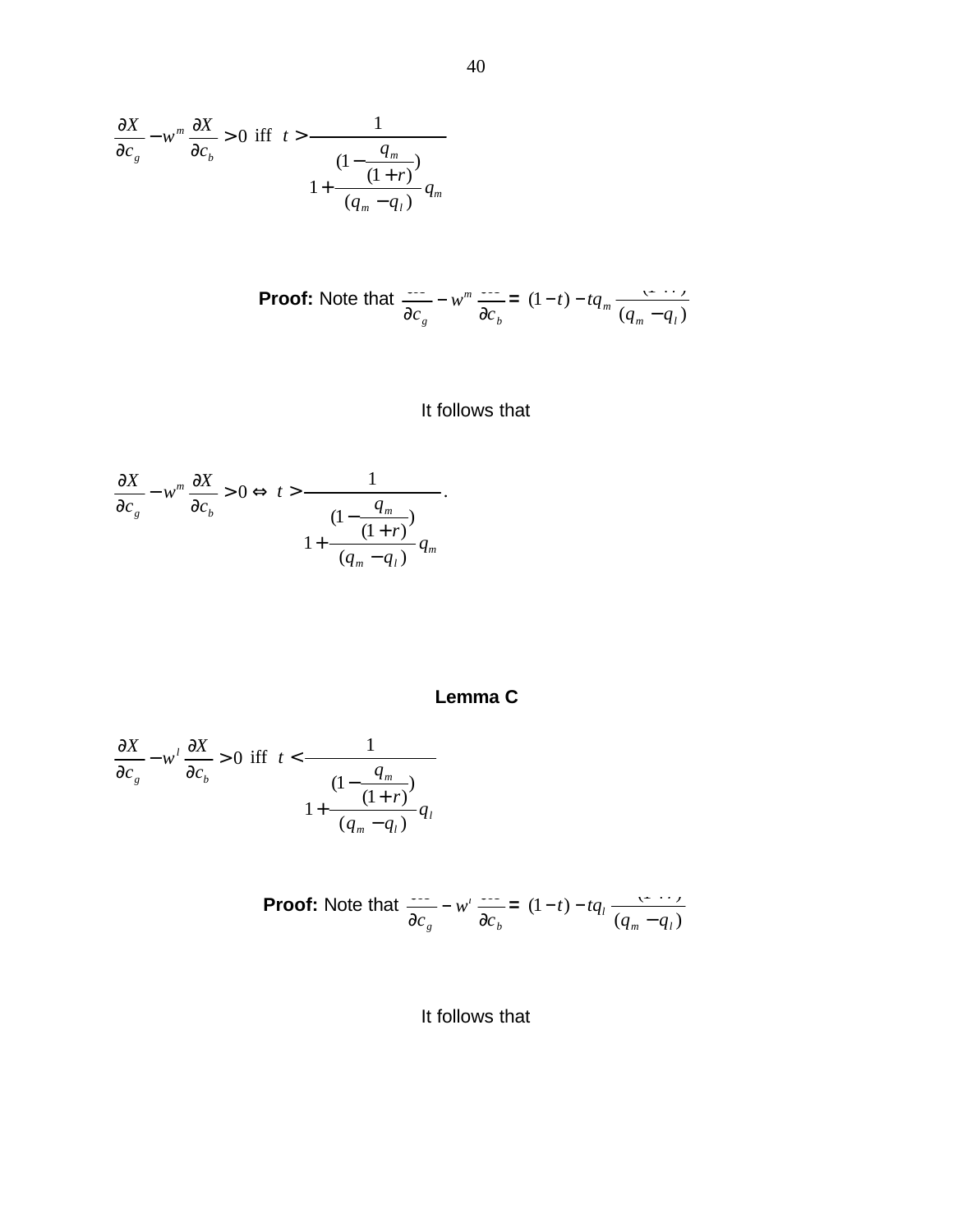$$
\frac{\partial X}{\partial c_g} - w^m \frac{\partial X}{\partial c_b} > 0 \Leftrightarrow t > \frac{1}{\frac{(1 - \frac{q_m}{(1+r)})}{(q_m - q_l)}}.
$$

Given the condition on parameters that satisfy Corollary 2A, and Lemmas A, B, and C,

Condition set A is satisfied iff  $q(m) < \frac{(c_b - 1)}{2} < 1$  $(c_a - c_b)$  $\frac{(c_b-r)}{r}$ − −  $g = b$ *b*  $c_{\alpha} - c$  $\frac{c_b - r}{r}$  < 1, Condition set B is satisfied iff  $q(l) < \frac{(c_b - l')}{l} < q(m)$  $(c_a - c_b)$  $\frac{(c_b - r)}{r} < q(m)$  $c_{\alpha} - c$  $c<sub>h</sub> - r$  $g<sup>a</sup>$  $\frac{b}{c}$  / /  $\leq$ −  $\frac{-r}{q}$  < q(m), and Condition set C is satisfied iff  $0 < \frac{c_b - r_f}{r} < q(l)$  $(c_a - c_b)$  $\frac{(c_b - r)}{q} < q$  $c_{\alpha} - c$  $c<sub>h</sub> - r$  $g^{\mu}$   $\mathbf{c}_b$  $\frac{b}{c}$   $\frac{f}{c}$  < −  $\frac{-r}{q}$  < q(l),

A set of parameter values that satisfy these condition sets are provided in Table 1.

Overall Condtition sets A, B, and C together provide the case when

$$
0 < f < (q(m) - q(l))(c(g) - c(b)), \text{ and } 0 \le \frac{(c_b - r)}{(c_g - c_b)} \le 1.
$$

# **Corollary 5 An increase in the interest rate increases the value of insuring the loans relative to the value of partially hedging.**

**Proof:** Given the definition of *k*, we have,

$$
\frac{\partial k}{\partial r} = \frac{1}{1+r} + \frac{-(h+c_b-r)(-1)}{(1+r)^2} = \frac{(1-k)}{(1+r)}
$$

So, 
$$
(h + c_b - r) < 0 \Rightarrow \frac{\partial k}{\partial r} > 0
$$
.

Now, taking the partial derivative of *X* with respect to *r*, we get,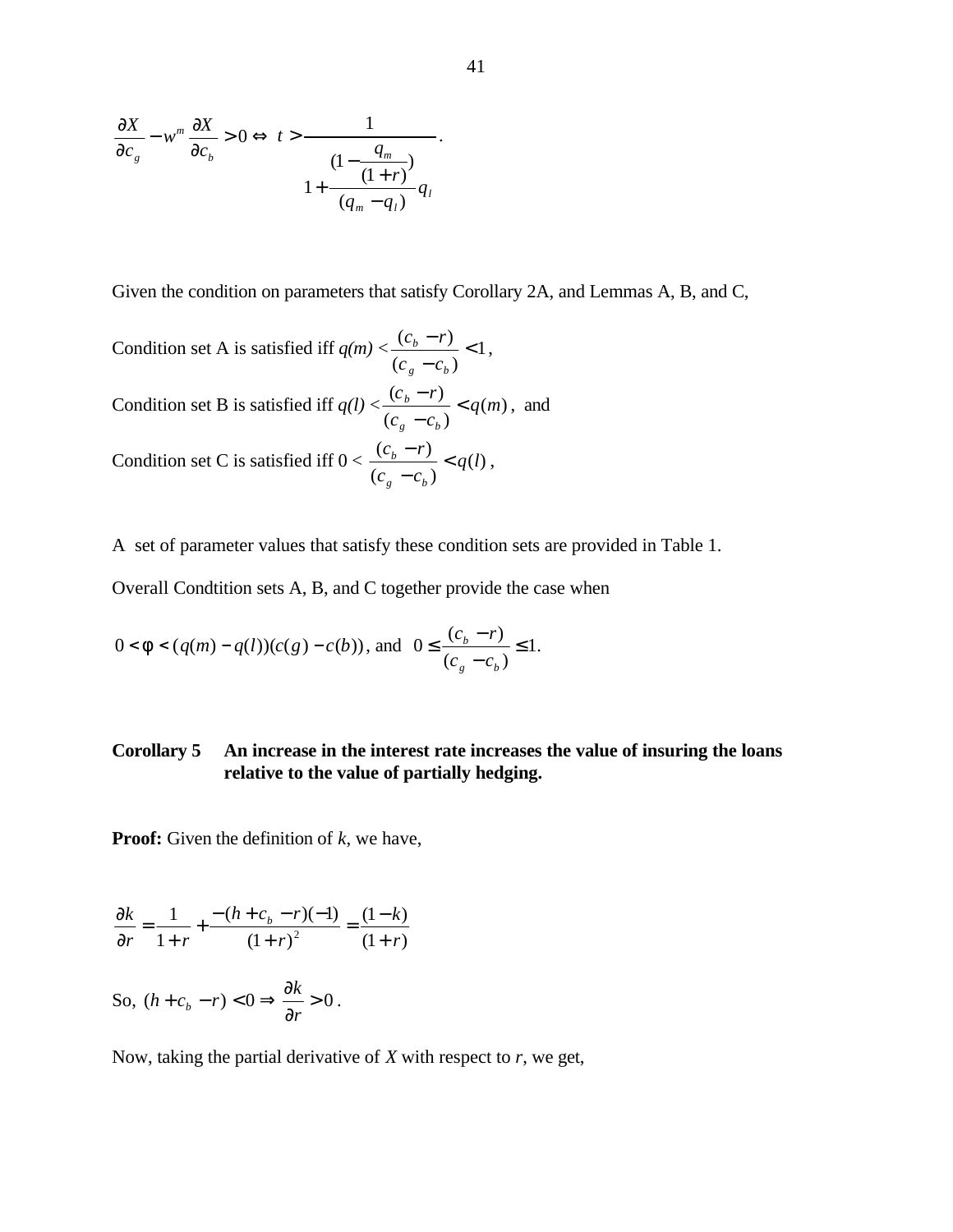$$
\frac{\partial X}{\partial r} = -(1 - q_l)(-t) + tq_l k + tq_l r \frac{\partial k}{\partial r}
$$
  
-
$$
[-(q_l - q_m)(1 - k) + (q_l - q_m) \frac{\partial k}{\partial r} r - (q_m - q_l)(1 - k)(1 - t) + (q_m - q_l) \frac{\partial k}{\partial r} r(1 - t)]
$$

Therefore,

$$
\frac{\partial X}{\partial r} = -(1 - q_1)(-t) + tq_1 k + tq_1 r \frac{\partial k}{\partial r} - [(q_m - q_1)t((1 - k) - \frac{\partial k}{\partial r}r)]
$$

This equation can be rewritten as,

$$
\frac{\partial X}{\partial r} = (1 - q_1)t + tq_1k + tq_1r\frac{\partial k}{\partial r} - (q_m - q_1)t(1 - k) + (q_m - q_1)t\frac{\partial k}{\partial r}r,
$$

which can be further simplified as,

$$
\frac{\partial X}{\partial r} = t[(1-q_1)-(q_m-q_1)(1-k)] + tq_1k + tq_1r\frac{\partial k}{\partial r} + (q_m-q_1)t\frac{\partial k}{\partial r}r
$$

On the right hand side of the equation above, everything is positive except the square-bracketed section. As long as  $q_m < 1$ , and  $0 < k < 1$ , this is positive too. Thus,  $q_m < 1$ , and  $0 < k < 1$ , is a sufficient condition for ,

$$
\frac{\partial X}{\partial r} > 0
$$

i.e., an increase in *r* will lead to more insurance relative to hedging.